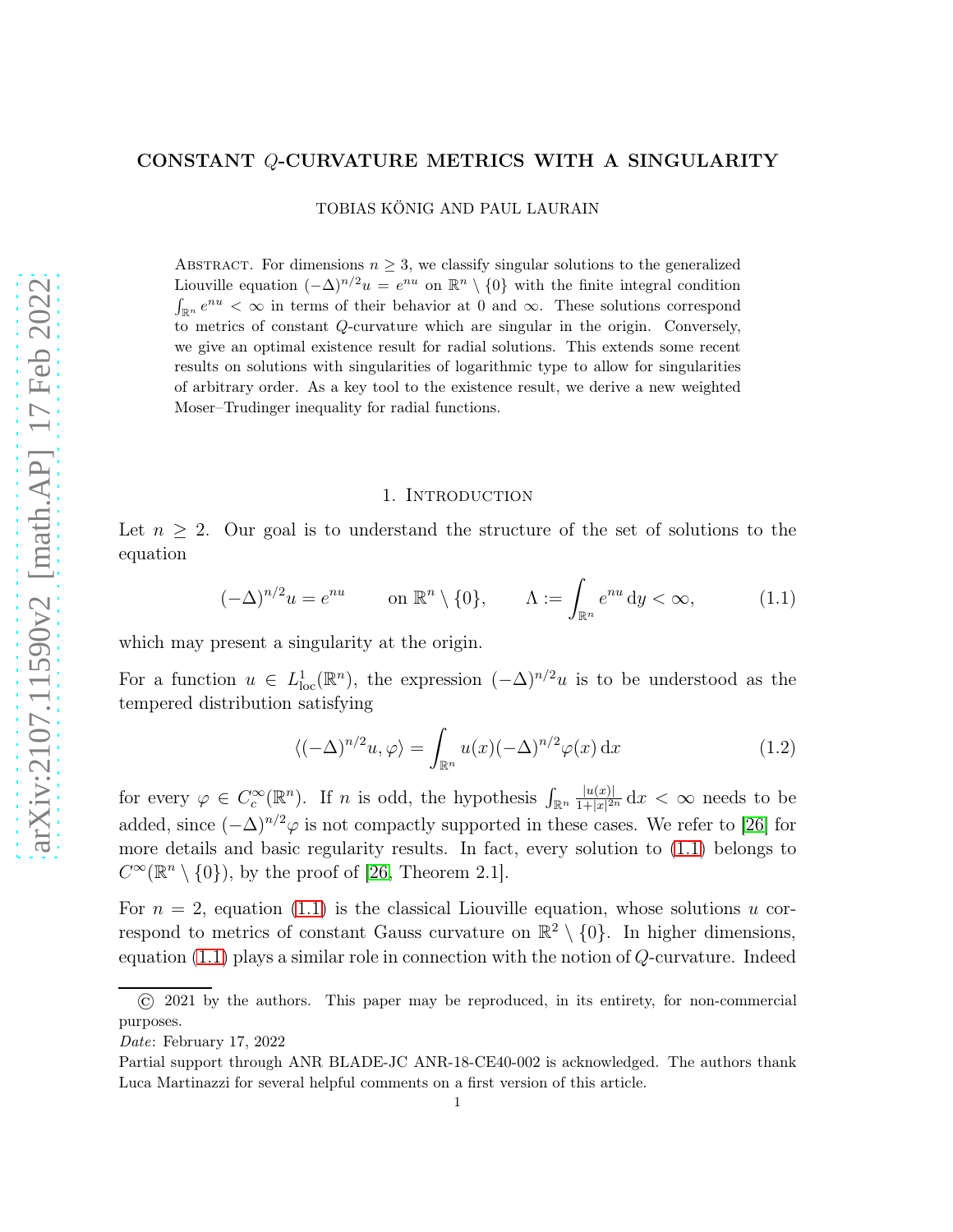if one considers a smooth compact Riemannian surface  $(\Sigma, g)$  with Gauss curvature  $K_g$ , then by a conformal change of metric  $g_u = e^{2u}g$ , the curvature changes as follows

$$
-\Delta_g u + K_g = K_{g_u} e^{2u}.
$$

Here,  $\Delta_g = \frac{1}{\sqrt{2}}$  $\frac{1}{|g|}\partial_i(\sqrt{|g|}g^{ij}\partial_j)$  is the Beltrami Laplacian, which is a conformally invariant operator in dimension 2 in the sense that  $\Delta_{g_u} = e^{-2u} \Delta_g$ . Relying on this conformal invariance property, Paneitz [\[41\]](#page-36-1) (and then Graham, Jenne, Mason and Sparling [\[21\]](#page-35-0)) proved that, on a given Riemannian manifold  $(M^n, g)$ , with  $n \geq 2$ , there exists a unique differential<sup>[1](#page-1-0)</sup> operator  $P_n$  of order n such that

$$
P_g^n = (-\Delta_g)^{\frac{n}{2}} + \text{lower order operator},
$$

and

$$
P_{g_u}^n = e^{-nu} P_g^n.
$$

For  $\xi$  the Euclidean metric on  $\mathbb{R}^n$ , we can check that  $P_{\xi}^n = (-\Delta)^{n/2}$  on  $(\mathbb{R}^n, \xi)$ . Hence, the notion of Gauss curvature is generalized by the one of Q-curvature, in the sense that we have the following identity

$$
P_g^n(u) + Q_g = e^{nu} Q_{g_u},
$$

where  $Q_q$ , the Q-curvature, depends only on the curvature and its derivatives, for instance for  $n = 4$ , we have

$$
Q_g = -\frac{1}{6} \left( \Delta_g R_g - R_g^2 + 3 |\text{Ric}_g|^2 \right),
$$

where  $R_g$  and Ric<sub>g</sub> are the scalar and the Ricci curvature. On the sphere  $\mathbb{S}^n$  the Paneitz operator has a simple expression in terms of the Laplacian and its eigenvalues, see Section [3.](#page-16-0) For instance for  $n = 4$ , we have, for  $g_c$  the standard metric of  $\mathbb{S}^4$ ,

$$
P_{g_c}^4 = -\Delta_{g_c}(-\Delta_{g_c} + 2),
$$

see [\[9\]](#page-35-1) for more geometrical details.

Hence, solutions to [\(1.1\)](#page-0-0) correspond to metrics which are conformal to the Euclidean metric on  $\mathbb{R}^n \setminus \{0\}$  and have constant Q-curvature equal to one. When the behaviour of u near 0 is  $u \sim \gamma \ln(|x|)$ , the metric  $e^{nu} \xi$  can be interpreted as a conical metric, see [\[14\]](#page-35-2), but if the u blow faster at the origin the nature of singularity is closer to that of an essential singularity. This is to our knowlege an inexplored field from the geometric point of view.

A fundamental property of equation [\(1.1\)](#page-0-0), which we shall use several times in this paper, is its conformal invariance. In particular, if  $u$  solves  $(1.1)$ , then its inversion

<span id="page-1-1"></span>
$$
\bar{u}(x) = u\left(\frac{x}{|x|^2}\right) - 2\ln(|x|). \tag{1.3}
$$

is also a solution to  $(1.1)$ , of same mass  $\Lambda$  as  $u$ .

<span id="page-1-0"></span><sup>1</sup>Pseudodifferential when the dimension is odd.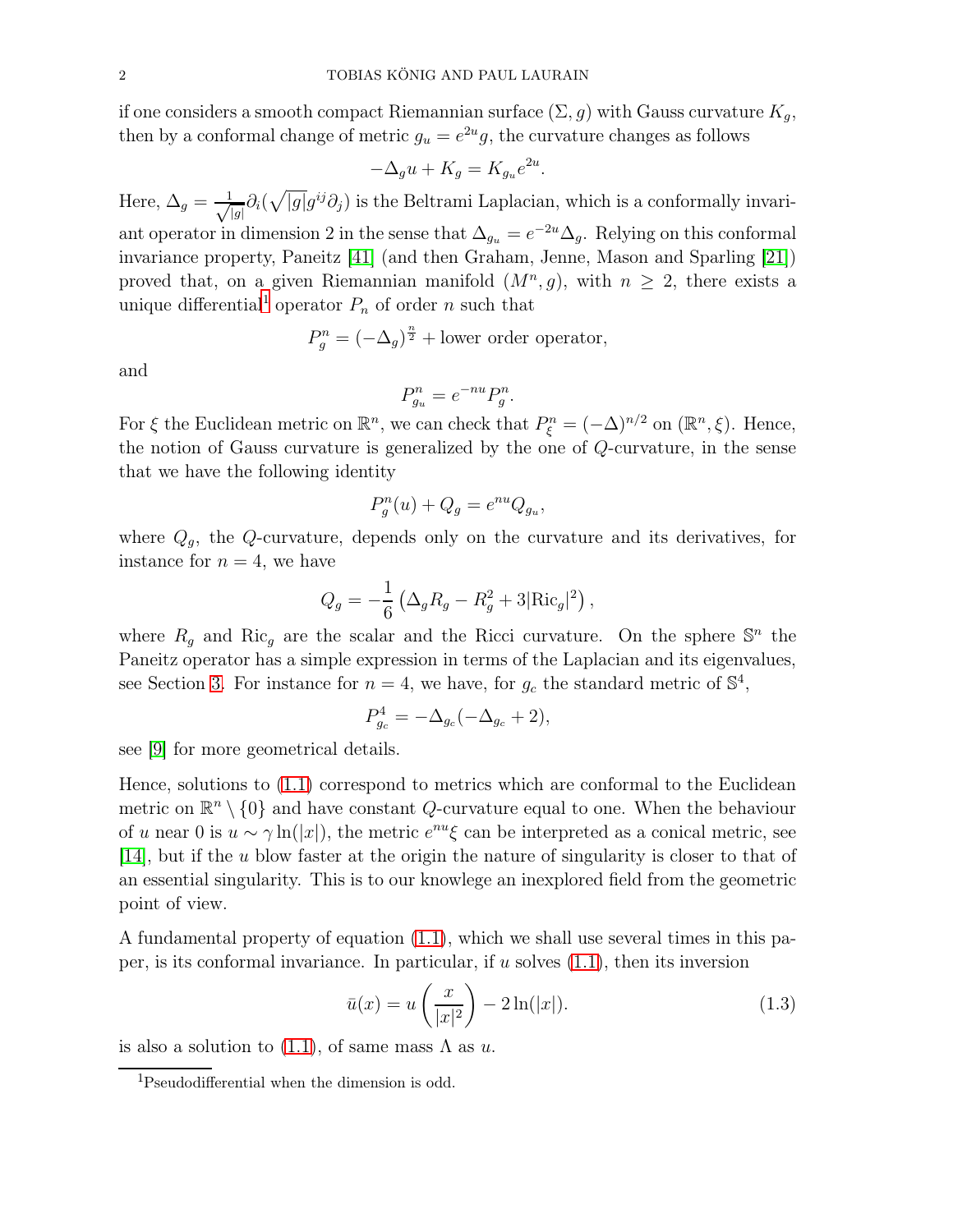1.1. Overview of the problem. In the past decades, entire solutions to the equation

<span id="page-2-0"></span>
$$
(-\Delta)^{n/2}u = e^{nu} \qquad \text{on } \mathbb{R}^n, \qquad \Lambda := \int_{\mathbb{R}^n} e^{nu} \, \mathrm{d}y < \infty,\tag{1.4}
$$

have been intensely studied for all values of  $n \in \mathbb{N}^*$ .

A fundamental observation is that the family of 'bubble' functions

<span id="page-2-2"></span>
$$
u(x) = \ln\left(\frac{2((n-1)!)^{1/n}\lambda}{1 + \lambda^2|x - x_0|^2}\right), \qquad \lambda > 0, \quad x_0 \in \mathbb{R}^n,
$$
 (1.5)

solve [\(1.4\)](#page-2-0), for any  $n \in \mathbb{N}^*$ . These solutions all have the same mass

<span id="page-2-3"></span>
$$
\Lambda \equiv (n-1)! \int_{\mathbb{R}^n} \left( \frac{2}{1+|x|^2} \right)^n dx = (n-1)! |\mathbb{S}^n| =: \Lambda_1.
$$
 (1.6)

By the classification result of Chen and Lin [\[11\]](#page-35-3), these are all solutions to [\(1.4\)](#page-2-0) in the classical case  $n = 2$ . If  $n = 1$ , the same is true, see [\[31\]](#page-36-2) and references therein.

It has been put to our attention by Pierre-Damien Thizy that in fact the  $n = 2$  case was already essentially known by Liouville himself, the proof relies on the interpretation of this problem in terms of holomorphic functions, see [\[8,](#page-35-4) Theorem 1] and [\[4,](#page-35-5) p. 27].

An important feature of equation [\(1.4\)](#page-2-0), which was first noticed in the fundamental paper [\[30\]](#page-36-3) by Lin, is that this classification results ceases to be true in higher dimensions  $n \geq 3$ . To explain this phenomenon in more detail, for a solution u to [\(1.4\)](#page-2-0), we introduce its 'normalized version'

<span id="page-2-1"></span>
$$
v(x) := \frac{1}{\gamma_n} \int_{\mathbb{R}^n} \ln\left(\frac{|y|}{|x-y|}\right) e^{nu(y)} dy.
$$
 (1.7)

Here the constant

$$
\gamma_n := \frac{(n-1)!}{2} |\mathbb{S}^n| = \frac{\Lambda_1}{2}
$$

is chosen such that  $(-\Delta)^{n/2} \ln \left( \frac{1}{|x|} \right)$  $|x|$  $= \gamma_n \delta_0$  in the sense of distributions.

**Theorem A** ([\[30,](#page-36-3) [34,](#page-36-4) [28,](#page-36-5) [22\]](#page-35-6)). Let  $n \geq 3$  and let u be a solution to [\(1.4\)](#page-2-0). Then there exists a polynomial p, bounded from above, of even degree at most  $n-1$ , such that

$$
u(x) = v(x) + p(x), \qquad x \in \mathbb{R}^n,
$$

where v is as in  $(1.7)$ .

Moreover, as  $|x| \to \infty$ ,

$$
v(x) = -\frac{\Lambda}{\gamma_n} \ln(|x|) + o(\ln|x|)
$$
\n(1.8)

If  $u(x) = o(|x|^2)$  as  $|x| \to \infty$ , or if  $n = 3, 4$  and  $\Lambda = \Lambda_1$ , then u is necessarily of the form  $(1.5)$ .

Finally, if  $n = 3, 4$ , then necessarily  $\Lambda < \Lambda_1$ .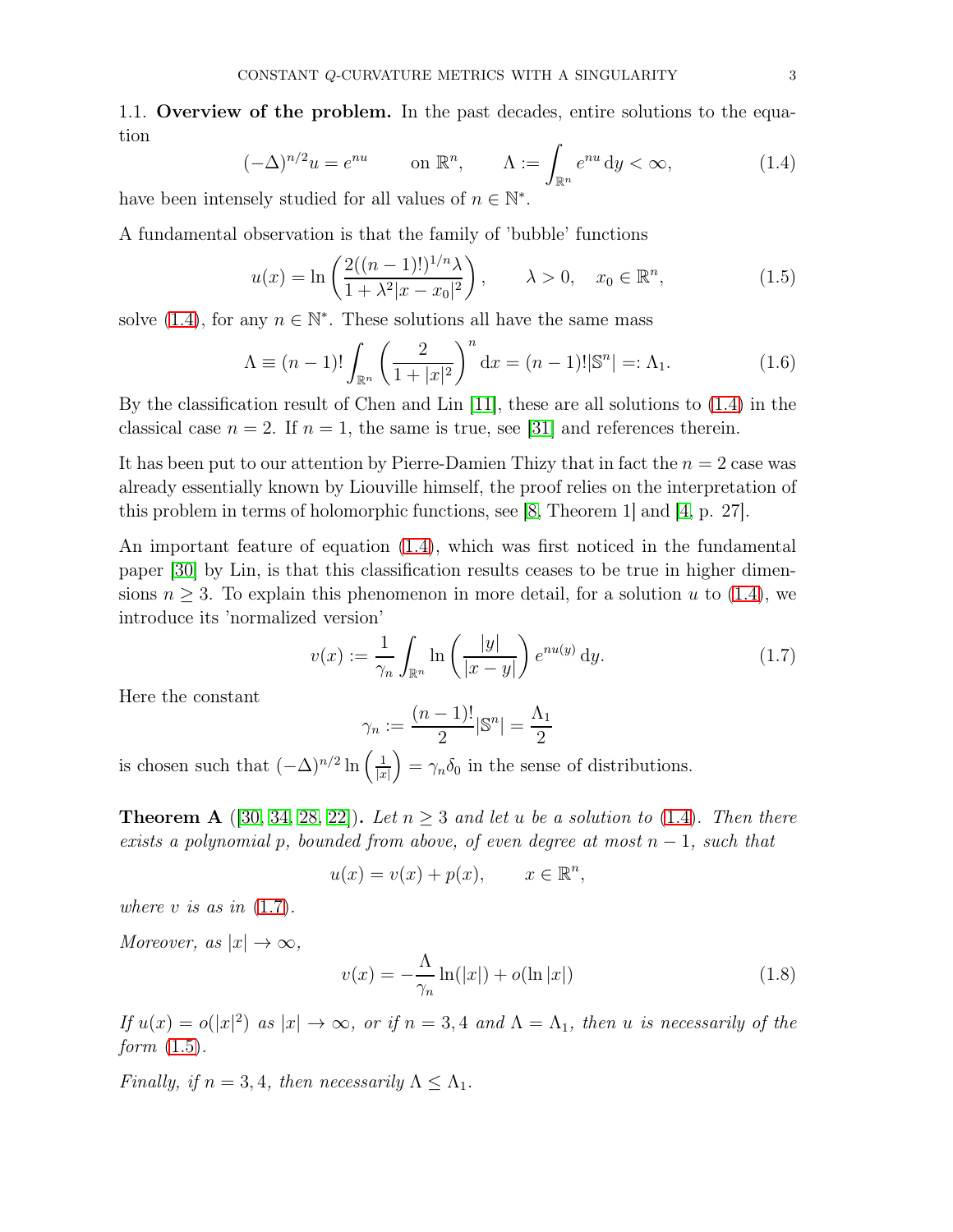Conversely, the following summary of existence results shows that the classification from Theorem [1.1](#page-2-1) is essentially optimal.

In fact, it turns out that one can simultaneously prescribe the mass  $\Lambda$  and its asmy totic polynomial p at infinity, provided  $\Lambda \in (0, \Lambda_1)$  and p fulfills

<span id="page-3-0"></span>
$$
p(x) \to -\infty \quad \text{as } |x| \to \infty, \qquad \deg p \le n - 1. \tag{1.9}
$$

**Theorem B** ([\[10,](#page-35-7) [46,](#page-36-6) [27,](#page-36-7) [23,](#page-35-8) [35,](#page-36-8) [24\]](#page-35-9)). Let  $n \geq 3$ . Given any  $\Lambda \in (0, \Lambda_1)$  and any polynomial p satisfying  $(1.9)$ , there exists a solution u to  $(1.4)$  such that

$$
u(x) = p(x) - \frac{\Lambda}{\gamma_n} \ln(|x|) + o(\ln|x|) \qquad \text{as } |x| \to \infty.
$$

Let  $n > 5$ . Given any  $\Lambda \in (0, \infty)$  and any radially symmetric polynomial p satisfying [\(1.9\)](#page-3-0), there exist numbers  $c_1, c_2 > 0$  and a solution u to [\(1.4\)](#page-2-0) such that

$$
u(x) = p(x) + c_1|x|^2 - c_2|x|^4 - \frac{\Lambda}{\gamma_n}\ln(|x|) + o(\ln|x|) \qquad \text{as } |x| \to \infty.
$$

These findings are in remarkable contrast to the equation  $(-\Delta)^k u = u^{\frac{n+2k}{n-2k}}$ ,  $u > 0$ on  $\mathbb{R}^n$ , with  $n/2 > k \in \mathbb{N}^*$ , which is a closely related conformally invariant of [\(1.1\)](#page-0-0). Indeed, for this equation the classification results in  $(6, 30, 45)$  $(6, 30, 45)$  $(6, 30, 45)$  guarantee that every solution has the standard bubble form corresponding to [\(1.5\)](#page-2-2), for every  $n \geq 2$  and  $k < n/2$ .

Compared to the case of entire solutions to [\(1.4\)](#page-2-0), until recently singular solutions to  $(1.1)$  have received much less attention, with the exception of  $n = 2$ .

If  $n = 2$ , it has been shown in [\[42\]](#page-36-10) that for [\(1.1\)](#page-0-0) a classification result analogous to the entire case holds. Indeed, every solution is of the form

$$
w(z) = \ln\left(\frac{2(\alpha+1)\lambda}{1+\lambda^2|z^{\alpha+1}-\zeta|^2}\right), \qquad \lambda > 0, \, \zeta \in \mathbb{C}, \, \alpha > -1,
$$

in complex notation, and where necessarily  $\zeta = 0$  if  $\alpha \notin \mathbb{N}_0$ .

Still when  $n = 2$ , we mention the papers [\[33,](#page-36-11) [7\]](#page-35-11), where existence of solutions to a singular equation corresponding to [\(1.1\)](#page-0-0) on general Riemannian surfaces has been derived using refined variational arguments and improved Moser-Trudinger inequalities.

1.2. Main results. The main point of our results is to give a version of both the classification and existence results from Theorems A and B for the case of a general point singularity, i.e. for equation [\(1.1\)](#page-0-0) instead of [\(1.4\)](#page-2-0).

Similar to before, for any solution  $u$  to  $(1.1)$ , we define

<span id="page-3-1"></span>
$$
v_u(x) := v(x) := \frac{1}{\gamma_n} \int_{\mathbb{R}^n} \ln\left(\frac{1+|y|}{|x-y|}\right) e^{nu(y)} dy.
$$
 (1.10)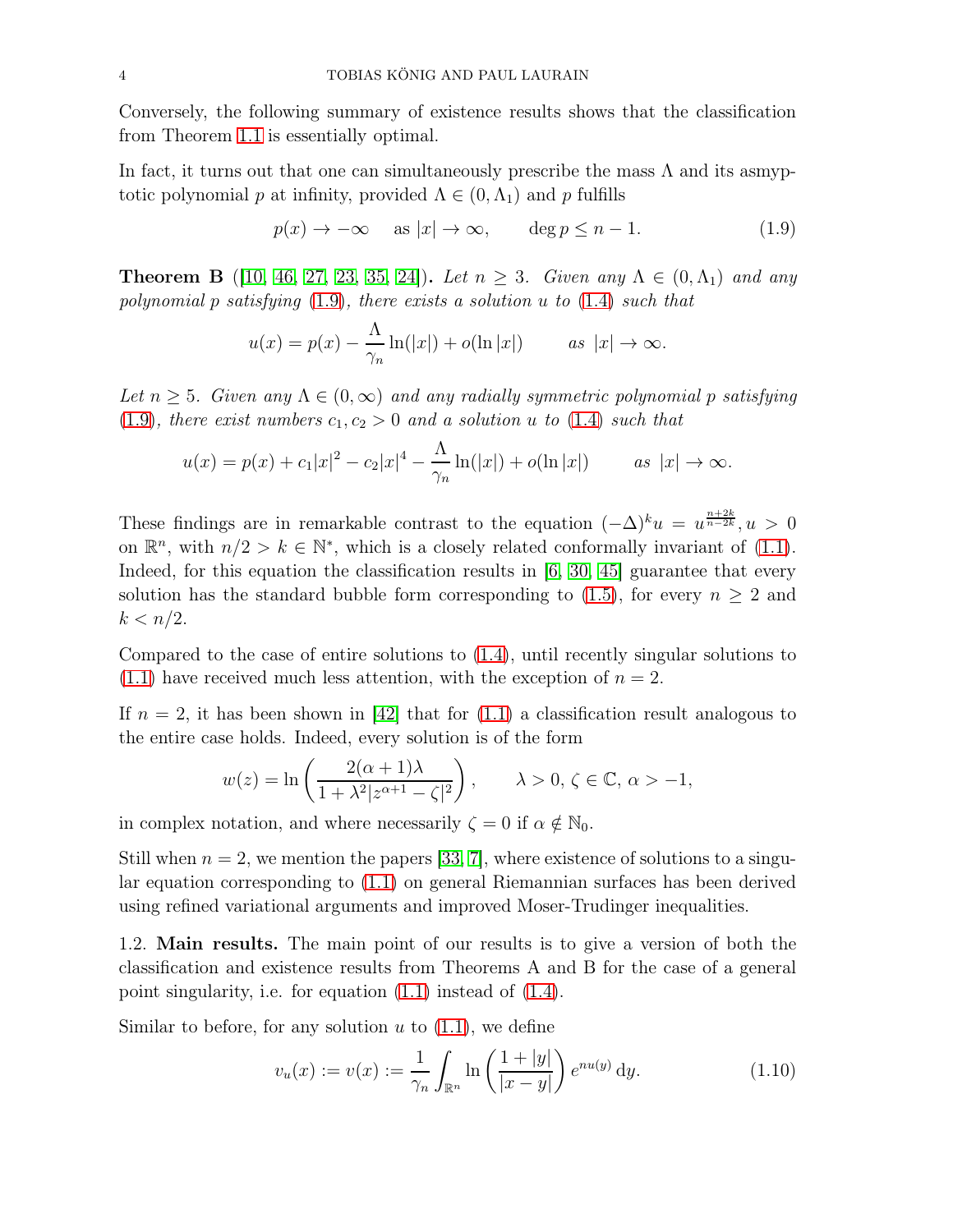The following theorem classifies all singular solutions to  $(1.1)$  in terms of their asymptotic behavior at 0 and infinity.

<span id="page-4-0"></span>**Theorem 1.1.** Let  $n > 3$  and let u be a solution to [\(1.1\)](#page-0-0). Then there exist  $\beta \in \mathbb{R}$  and upper-bounded polynomials p and q, of degree at most  $n-1$ , such that

<span id="page-4-3"></span>
$$
u(x) = v(x) + p(x) + q\left(\frac{x}{|x|^2}\right) + \beta \ln(|x|). \tag{1.11}
$$

Moreover

$$
\lim_{|x| \to \infty} \frac{v(x)}{\ln(|x|)} = -\frac{\Lambda}{\gamma_n} \quad \text{and} \quad \lim_{x \to 0} \frac{v(x)}{\ln(|x|)} = 0.
$$

For solutions to a special case of equation [\(1.1\)](#page-0-0), namely

<span id="page-4-2"></span>
$$
(-\Delta)^{n/2}u = e^{nu} - \beta \gamma_n \delta_0, \qquad \int_{\mathbb{R}^n} e^{nu} < \infty,
$$
\n(1.12)

Theorem [1.1](#page-4-0) has been proved in [\[26\]](#page-36-0). However, even without appealing to the sophisticated existence result in Theorem [1.2](#page-4-1) below, it is easy to see that there are solutions to  $(1.1)$  which do not satisfy  $(1.12)$ . For instance, for u is as in Theorem B with  $p(x) = -|x|^2$ , the inversion  $\bar{u}$  defined in [\(1.3\)](#page-1-1) solves [\(1.1\)](#page-0-0) and has  $q(x) = -|x|^2$  in [\(1.11\)](#page-4-3). On the other hand, by [\[26\]](#page-36-0) every solution to [\(1.12\)](#page-4-2) behaves like  $\beta \ln |x|$  near zero and thus has necessarily  $q \equiv 0$ . For  $n = 4$ , by ODE arguments in the spirit of [\[14\]](#page-35-2), one can also easily construct solutions to  $(1.1)$  with both p and q non-zero, which thus cannot fulfil [\(1.12\)](#page-4-2) even after inversion.

Let us now discuss existence results for  $(1.1)$  more systematically. It is apparent from the results stated above that a major challenge is to prescribe the mass  $\Lambda > 0$  of the solution, simultaneously with its asymptotic behavior, for  $\Lambda$  in the largest possible range.

Our next theorem shows that in the singular setting of equation [\(1.1\)](#page-0-0), this can be done for every possible value of Λ, at least for radial functions.

<span id="page-4-1"></span>**Theorem 1.2.** Let  $n \geq 3$ , and let p be a radial polynomial satisfying [\(1.9\)](#page-3-0). Suppose either that

- (a) q is another radial polynomial satisfying [\(1.9\)](#page-3-0),  $\beta \in \mathbb{R}$  and  $\Lambda > 0$  or that
- (b)  $q \equiv 0$ ,  $\beta > -1$  and  $\Lambda \in (0, \Lambda_1(1+\beta))$ .

Then there exists a solution  $u$  to  $(1.1)$  satisfying

$$
u(x) = q\left(\frac{x}{|x|^2}\right) + \beta \ln(|x|) + o(\ln(|x|)) \qquad \text{as } |x| \to 0
$$

and

$$
u(x) = p(x) + \left(\beta - \frac{\Lambda}{\gamma_n}\right) \ln(|x|) + o(\ln(|x|)) \qquad \text{as } |x| \to \infty.
$$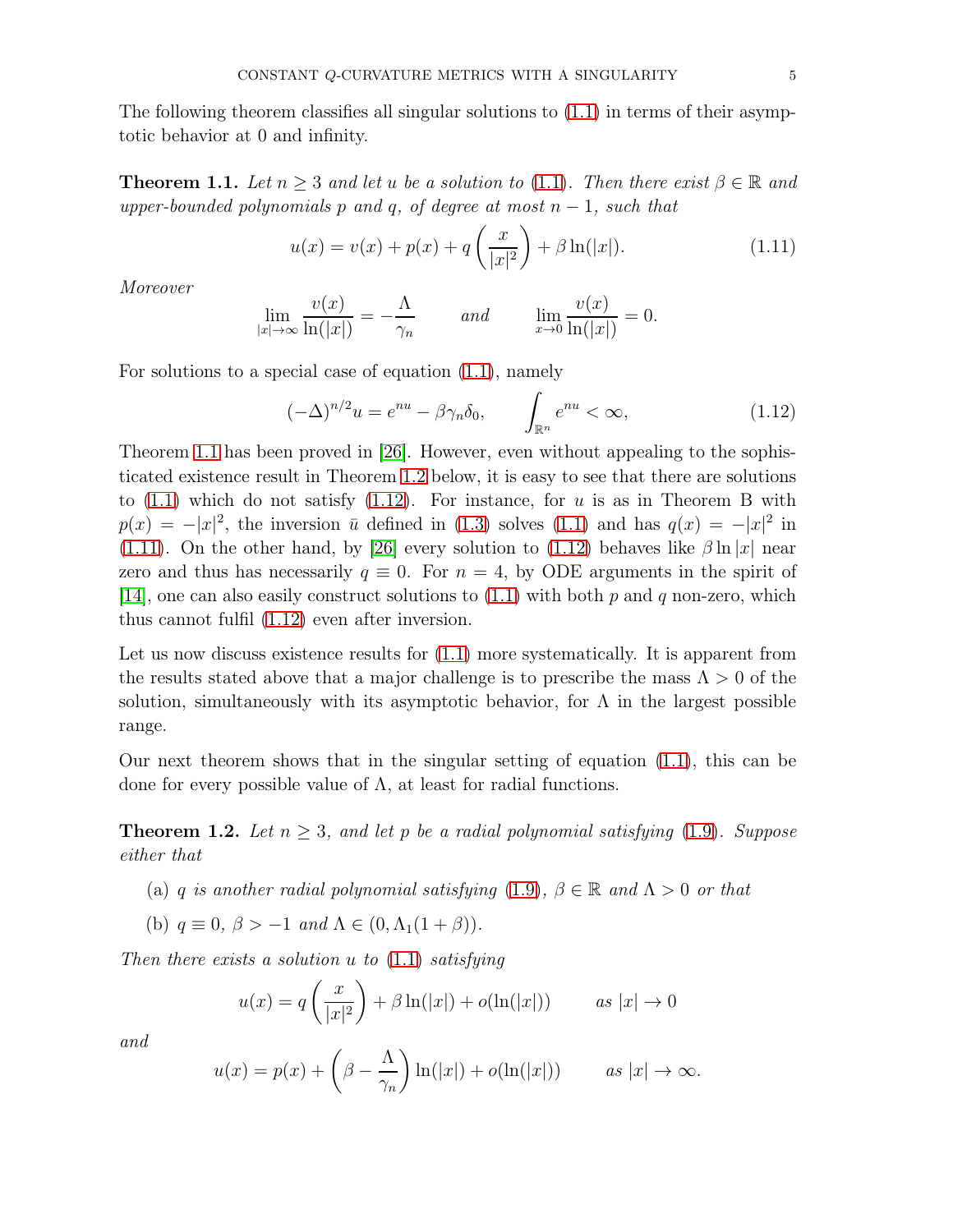As in the case of entire solutions, this shows that the space of singular solutions to [\(1.1\)](#page-0-0) becomes more complex as the order of derivative increases. Again, this is in stark contrast to  $(-\Delta)^k u = u^{\frac{n+2k}{n-2k}}$ ,  $u > 0$  on  $\mathbb{R}^n \setminus \{0\}$  for  $n/2 > k \in \mathbb{N}^*$ . Indeed, when  $k = 2$ it is proved in [\[17\]](#page-35-12) that all solutions to this equation are given by a two-parameter family of functions  $u_{a,T}(x) = |x|^{(4-n)/2} v_a(\log |x| + T)$ , which presents no additional degrees of freedom compared to the basic case  $k = 1$  analyzed by [\[6,](#page-35-10) [43\]](#page-36-12).

Part (b) of Theorem [1.2,](#page-4-1) with  $p(x) = -|x|^2$ , is proved in [\[26,](#page-36-0) Theorem 1.2]. Our more general version answers, for the case of radial  $p$ , an open question mentioned in [\[26,](#page-36-0) Section 1.1]. Since in this case the functions one obtains grow logarithmically at the origin, these are indeed also solutions to [\(1.12\)](#page-4-2). However, we use a different method of proof. Namely, the proof in [\[26\]](#page-36-0) proceeds via a fixed point argument, while ours is based on a variational method, closer to the works [\[10\]](#page-35-7) or [\[23\]](#page-35-8). Our method allows to treat the case  $q \neq 0$  (which we did not succeed in via the fixed point method of [\[26\]](#page-36-0)) and thus remove the upper bound on  $\Lambda$ . On the other hand, variants of this fixed point argument also yield existence results for non-radial solutions to equation [\(1.12\)](#page-4-2) [\[26,](#page-36-0) Theorem 1.3, respectively to its generalization  $(-\Delta)^{n/2}u = e^{nu} - \sum_{l=1}^{m} \beta_l \gamma_n \delta_{P_l}$  with several singularities in points  $P_1, ..., P_m$  [\[25,](#page-35-13) Theorem 1.2], which have no counterpart in our paper. A variational existence argument in the spirit of our paper covering the case of several singularities when  $n = 4$  can however be found in [\[14\]](#page-35-2). We also mention [\[32\]](#page-36-13), where existence results are derived by yet another different method.

The main tool in our approach to prove Theorem [1.2](#page-4-1) is a weighted Moser-Trudinger inequality for radial functions on the sphere  $\mathbb{S}^n$ , which may be of independent interest and which we introduce now.

Let  $Q : \mathbb{S}^n \to [0, \infty)$  be a nonnegative weight function on  $\mathbb{S}^n$  with the property that

<span id="page-5-0"></span>
$$
Q(\eta) \le C d(\eta, N)^{\beta} \exp(-d(\eta, S)^{-\sigma}) \tag{1.13}
$$

for some  $\sigma, C > 0, \beta \in \mathbb{R}$ . Here, we denote by  $d(\eta, \xi)$  the geodesic distance between two points  $\eta, \xi \in \mathbb{S}^n$  on the sphere. We use  $N = e_{n+1}$  and  $S = -e_{n+1}$  to denote the north and south pole of  $\mathbb{S}^n$ .

Moreover, for  $s \in (0, n)$  we define

<span id="page-5-1"></span>
$$
K_{n,s} = \frac{\Gamma(\frac{n-s}{2})}{\Gamma(\frac{s}{2})2^s \pi^{n/2}}.\tag{1.14}
$$

This constant is chosen such that the Green's function of  $(-\Delta)^{s/2}$  on  $\mathbb{R}^n$  is given by  $K_{n,s}|x-y|^{-n+s}.$ 

We prove the following inequality.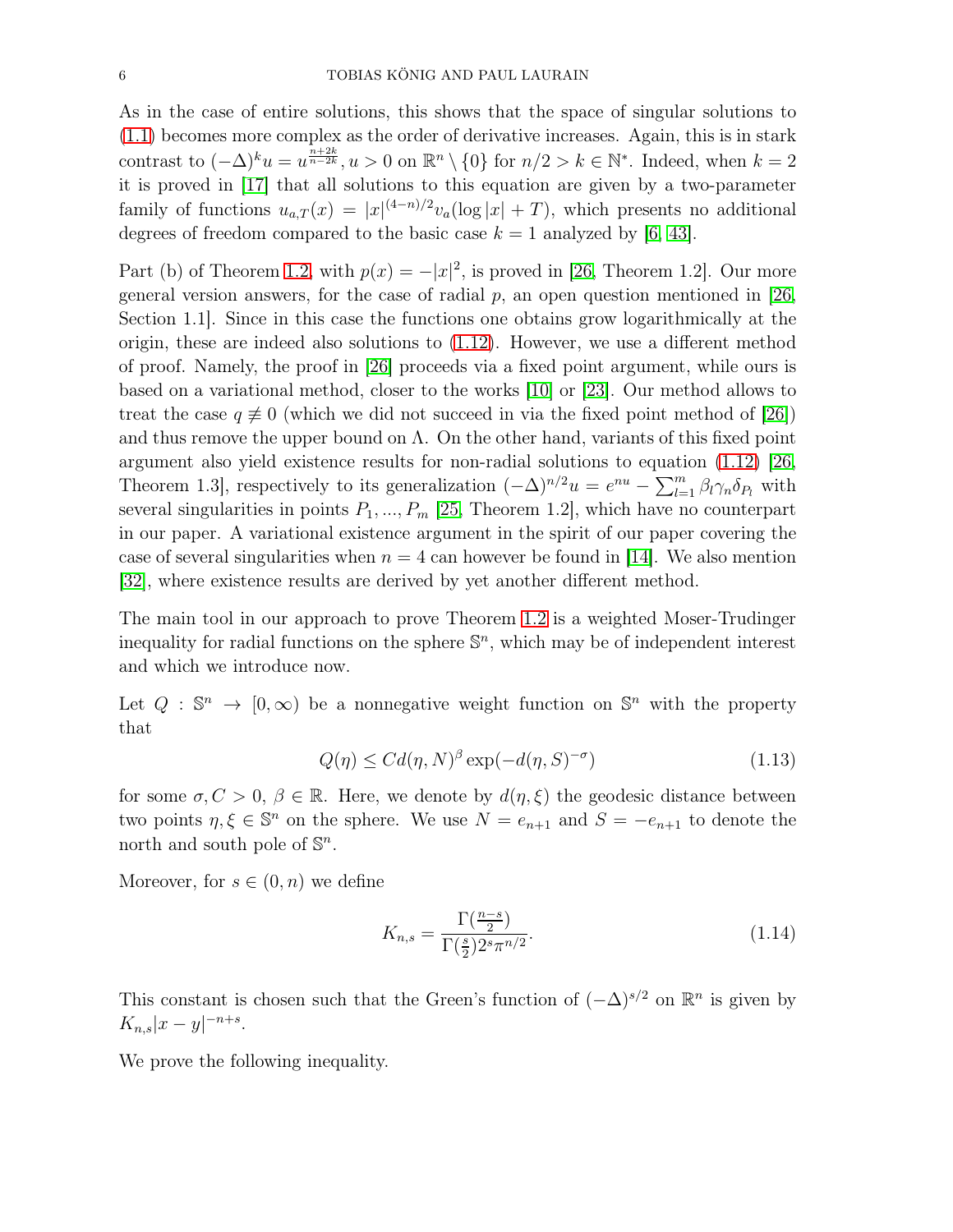<span id="page-6-0"></span>**Theorem 1.3.** Let Q be as in [\(1.13\)](#page-5-0). Then there is  $C > 0$  such that

$$
\int_{\mathbb{S}^n} \exp\left(\frac{n+\beta}{|\mathbb{S}^{n-1}|} K_{n,\frac{n}{2}}^{-2} u^2\right) Q(\eta) \le C. \tag{1.15}
$$

uniformly for  $u \in C^{\infty}(\mathbb{S}^n)$  radial with  $||P_n^{1/2}u||_{L^2(\mathbb{S}^n)} \leq 1$  and  $\int_{\mathbb{S}^n} u = 0$ . Moreover, the constant  $\frac{n+\beta}{\vert S^{n-1}\vert}K_{n,\frac{n}{2}}^{-2}$  is sharp in the sense that if it is replaced by  $\gamma>\frac{n+\beta}{\vert S^{n-1}\vert}K_{n,\frac{n}{2}}^{-2}$ , then the constant  $C$  is no longer uniform in  $u$ .

Theorem [1.3](#page-6-0) is in fact a special case of a more general inequality valid for any order of derivative strictly between 0 and *n*. Indeed, the operator  $P_n^{1/2}$  can be replaced by either  $P_s$  with  $s \in (0, n)$  or by  $P_{2s}^{1/2}$  with  $s \in (0, n/2)$ , where  $P_s$  is the Paneitz operator on  $\mathbb{S}^n$  of order s; see [\(3.2\)](#page-16-1) for its definition. To keep the introduction focused, we defer a full statement to Theorems [5.2](#page-21-0) and [5.3](#page-21-1) below.

We stress that if  $\beta > 0$ , the best constant in the above theorems is strictly larger than the constant  $\frac{n}{\left|\mathbb{S}^{n-1}\right|} K_n^{-\frac{n}{n-s}}$  of the standard Moser-Trudinger inequality. In this case, the restriction to radial functions is thus truly essential. Indeed, the improved inequality must fail for a sequence of functions saturating the sharp constant in the unweighted inequality and concentrating in a point near which the weight  $Q$  is regular. Since such a point is different from the poles, such functions must of course necessarily be non-radial.

A simple variation of the arguments leading to Theorem [1.3](#page-6-0) (respectively, Theorems [5.2](#page-21-0) and [5.3\)](#page-21-1) yields a proof of a corresponding weighted Moser-Trudinger inequality for radial functions on balls of  $\mathbb{R}^n$ .

<span id="page-6-1"></span>**Theorem 1.4.** Let  $s \in (0, n)$ ,  $\beta \in \mathbb{R}$  and  $R > 0$ . Then there is  $C = C(R) > 0$  such that

<span id="page-6-2"></span>
$$
\int_{B_R} \exp\left(\frac{n+\beta}{|\mathbb{S}^{n-1}|} K_{n,s}^{-\frac{n}{n-s}} |u|^{\frac{n}{n-s}}\right) |x|^\beta \, \mathrm{d}x \le C \tag{1.16}
$$

for every  $u \in C_0^{\infty}(B_R)$  radial with  $\|(-\Delta)^{s/2}u\|_{L^{\frac{n}{s}}(B_R)} \leq 1$ .

This generalizes the fractional Moser-Trudinger inequality of Martinazzi [\[36\]](#page-36-14) to the weighted (and radial) setting. For even dimensions n and  $s = n/2$ , Theorem [1.4,](#page-6-1) including the case  $\beta > 0$ , has been proved in the recent paper [\[40\]](#page-36-15) by a somewhat different method going back to [\[44\]](#page-36-16). However, since this method does not pass through a fractional integral formulation (compare the discussion below and Theorem [5.1\)](#page-21-2), it does not seem to extend easily to the general case of fractional derivatives of arbitrary order. Similar weighted inequalities on all of Euclidean space appear in [\[13,](#page-35-14) [12\]](#page-35-15).

Let us discuss in some more detail our proof strategy on the example of Theorem [1.4.](#page-6-1) The general strategy, going back to Adams [\[2\]](#page-34-0), is to estimate u pointwise by the convolution  $v = G_s * (-\Delta)^{s/2}u$ , where  $G_s$  is the Green's function of  $(-\Delta)^{s/2}$  and prove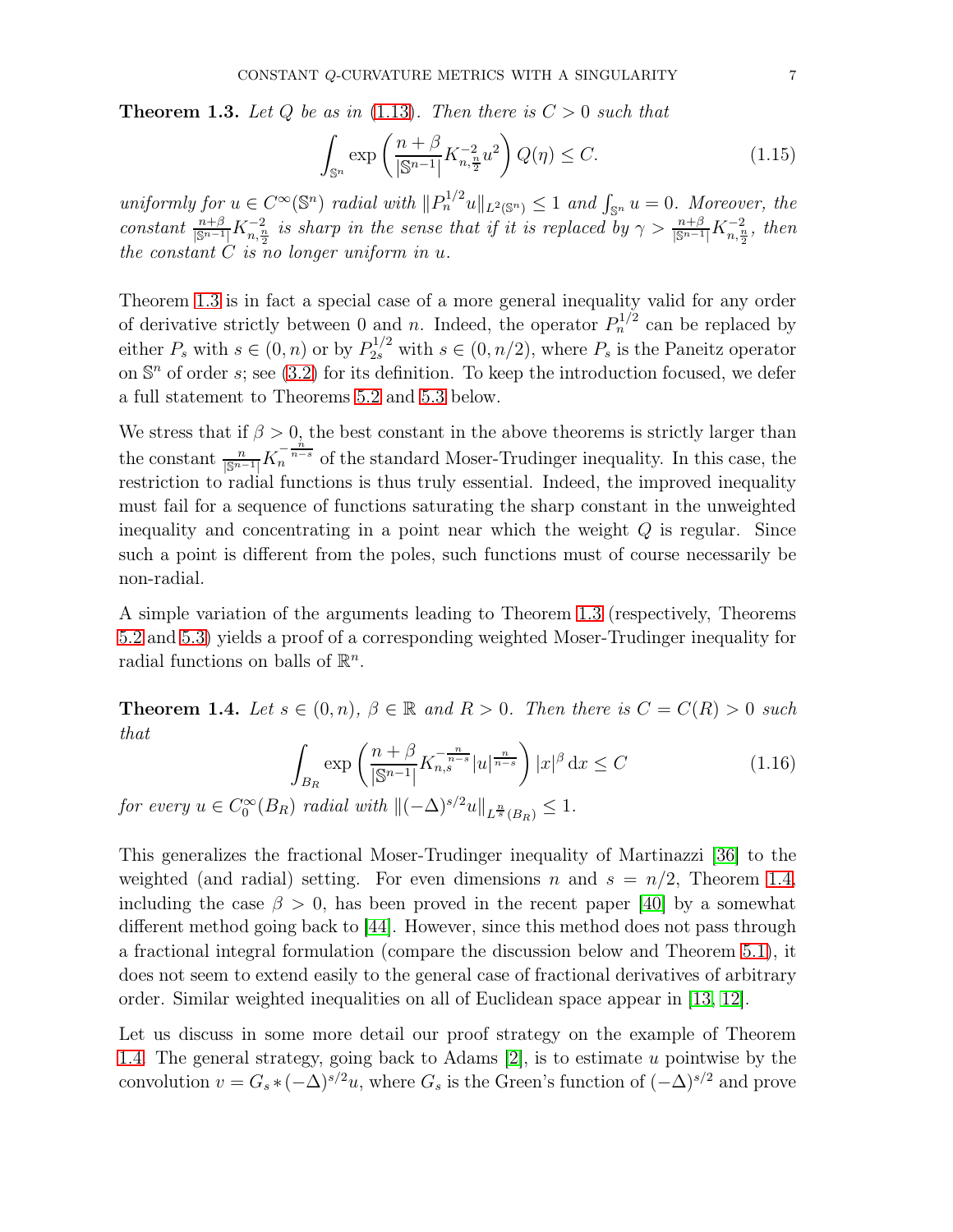a corresponding estimate on the exponential integral of that convolution; see Theorem [5.1](#page-21-2) below.

When  $\beta$  < 0 in Theorem [1.4,](#page-6-1) the hypothesis of radial symmetry can be dropped by combining Martinazzi's Green's function estimate from [\[36\]](#page-36-14) with the weighted fractional integral inequality of Lam and Lu [\[29,](#page-36-17) Theorem 1.1]. Indeed, in this case the weight  $|x|^\beta$  is radial-decreasing. The authors of [\[29\]](#page-36-17) can thus continue to follow Adams' proof, which consists in replacing v by its symmetric decreasing rearrangement v <sup>∗</sup> and using a variant of O'Neil's lemma [\[39\]](#page-36-18) to get appropriate pointwise estimates on  $v^*$ .

If  $\beta > 0$ , the weight  $|x|^\beta$  is radial-*increasing* and thus the rearrangement argument breaks down. Somewhat counterintuitively, this remains a challenge even if one restricts a priori to radial functions. Indeed, the terms which arise from transforming to radial variables turn out to have a slightly different structure than the O'Neil's-type estimate mentioned above, which leads to error terms of a different nature; see Remark [6.4](#page-30-0) below for more details. Overcoming the non-availability of the rearrangement argument just described in the case  $\beta > 0$  is in fact one of the main achievements of our proof. We are able to deal with the new error terms through a new improvement of the well-known Adams-Garsia's lemma [\[2,](#page-34-0) Lemma 1] stated as Lemma [6.1](#page-23-0) below.

In the setting on  $\mathbb{S}^n$  of Theorem [1.3](#page-6-0) (respectively Theorems [5.2](#page-21-0) and [5.3\)](#page-21-1), we strongly believe that when  $-n < \beta < 0$ , a symmetrization argument can equally allow to drop the radial symmetry assumption. To our knowledge, this has only been carried out rigorously for the special case  $n = 4$  and  $s = 2$  in the recent paper [\[14\]](#page-35-2).

# 2. Classification results

In this section we prove Theorem [1.1.](#page-4-0) We split the proof into two propositions to be proved in the following two subsections.

2.1. The behavior of  $u - v$ . The following proposition is the main result of this subsection.

<span id="page-7-0"></span>**Proposition 2.1.** Let u solve  $(1.1)$  and let v be defined by  $(1.10)$ . Then

$$
u(x) - v(x) = p(x) + q\left(\frac{x}{|x|^2}\right) + \beta \ln(|x|)
$$

for some polynomials p, q and some  $\beta \in \mathbb{R}$ . Moreover, p and q are bounded from above with deg p, deg  $q \leq n-1$ . If n is even, then deg p, deg  $q \leq n-2$ .

<span id="page-7-1"></span>**Lemma 2.2.** The function v defined in  $(1.10)$  satisfies

$$
(-\Delta)^{n/2}v = e^{nu} \qquad on \ \mathbb{R}^n
$$

in the sense of distributions.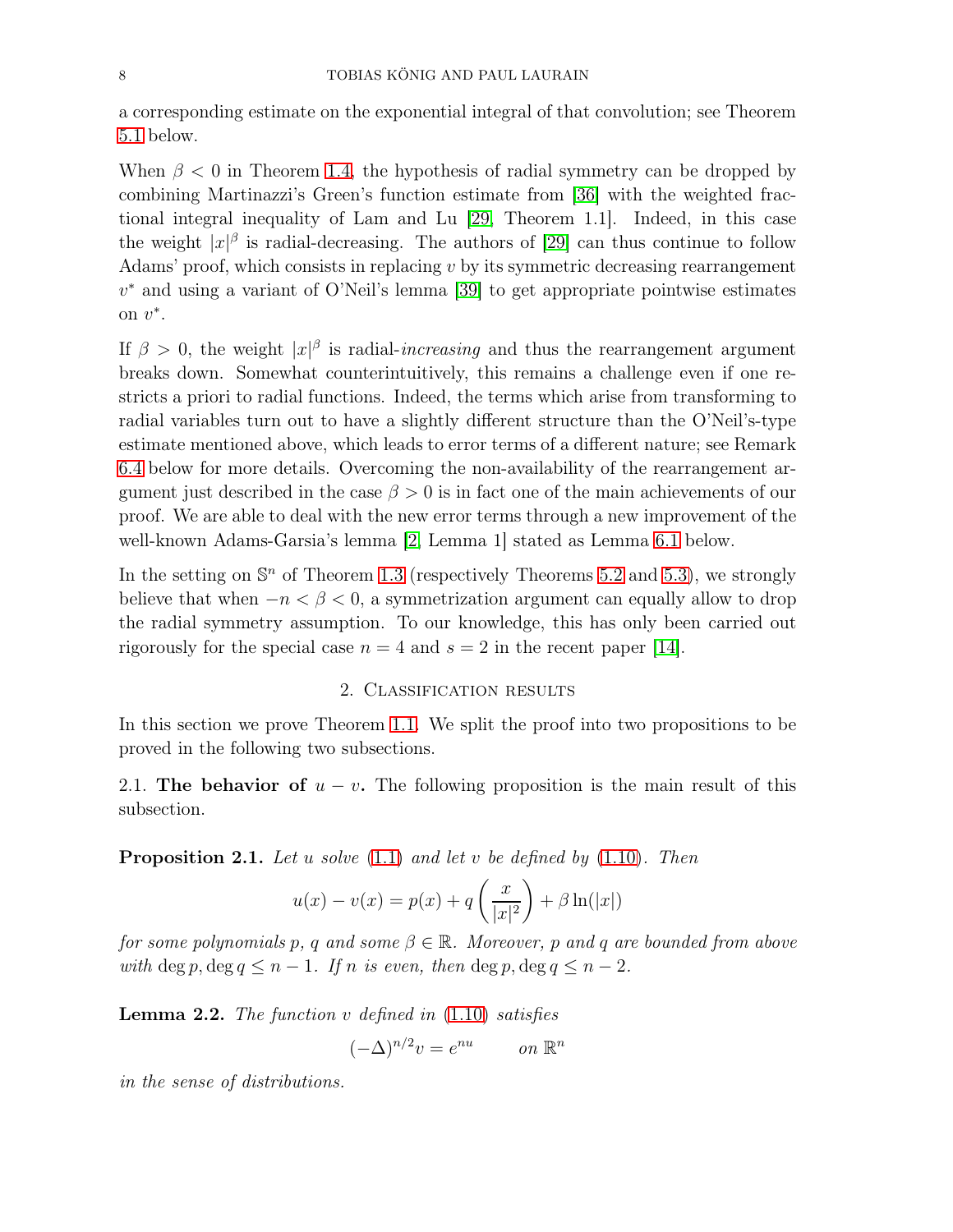*Proof.* This proof is very standard and amounts just to reproving that  $\frac{1}{\gamma}$  $\frac{1}{\gamma_n} \ln\left(\frac{1}{|x-y|}\right)$ is the Green's function for  $(-\Delta)^{n/2}$  on  $\mathbb{R}^n$ . To emphasize its generality, we write  $f := e^{nu} \in L^1(\mathbb{R}^n)$ . Let  $\varphi \in C_0^{\infty}(\mathbb{R}^n)$ . Then by Fubini

$$
\int_{\mathbb{R}^n} v(x)(-\Delta)^{n/2} \varphi(x) dx = \frac{1}{\gamma_n} \int_{\mathbb{R}^n} f(y) \left( \int_{\mathbb{R}^n} \ln \left( \frac{1+|y|}{|x-y|} \right) (-\Delta)^{n/2} \varphi(x) dx \right) dy.
$$

Firstly, we observe that

$$
\int_{\mathbb{R}^n} \ln(1+|y|)(-\Delta)^{n/2} \varphi(x) \, \mathrm{d}x = 0
$$

Then we are left with showing that

$$
\frac{1}{\gamma_n} \int_{\mathbb{R}^n} \ln \left( \frac{1}{|x-y|} \right) (-\Delta)^{n/2} \varphi(x) \, \mathrm{d}x = \varphi(y).
$$

Since  $\varphi$  is smooth, this can be done by spliting the integral into the part over  $B_{\varepsilon}(y)$ and over its complement, integrate by parts and use that  $(-\Delta)^i \frac{1}{|x-y|}$  is integrable on  $\mathbb{R}^n$  for  $i = 0, 1, ..., m - 1$ .

<span id="page-8-1"></span>**Lemma 2.3.** Let u solve [\(1.1\)](#page-0-0) and let v be defined as in [\(1.10\)](#page-3-1). Then  $v(x) \ge 0$  if  $|x| \leq 1$ . Moreover, for all  $|x| \geq 1$  we have

<span id="page-8-0"></span>
$$
v(x) \ge -\frac{\Lambda}{\gamma_n} \ln(|x|). \tag{2.1}
$$

*Proof.* The proof of [\(2.1\)](#page-8-0) is identical to [\[26,](#page-36-0) Lemma 3.1]: Let  $|x| \ge 1$ , then

$$
|x - y| \le |x| + |y| \le |x|(1 + |y|)
$$

and therefore

$$
\ln\left(\frac{1+|y|}{|x-y|}\right) \ge \ln\left(\frac{1}{|x|}\right).
$$

Similarly, if  $|x| \leq 1$ , we have

$$
|x - y| \le |x| + |y| \le 1 + |y|
$$

and therefore

$$
\ln\left(\frac{1+|y|}{|x-y|}\right) \ge \ln(1) = 0.
$$

Inserting these estimates into  $(1.10)$ , we obtain the conclusion.

We can now give the

Proof of Proposition [2.1.](#page-7-0) We first prove the proposition under the assumption that  $n \geq 4$  is even and then give the necessary modifications in case  $n \geq 3$  is odd.

Step 1. Bôcher's Theorem. By Lemma [2.2,](#page-7-1) we know that  $\eta := u - v$  satisfies  $(-\Delta)^{n/2}\eta = 0$  on  $\mathbb{R}^n \setminus \{0\}$ . In particular,  $\eta$  is smooth on  $\mathbb{R}^n \setminus \{0\}$ .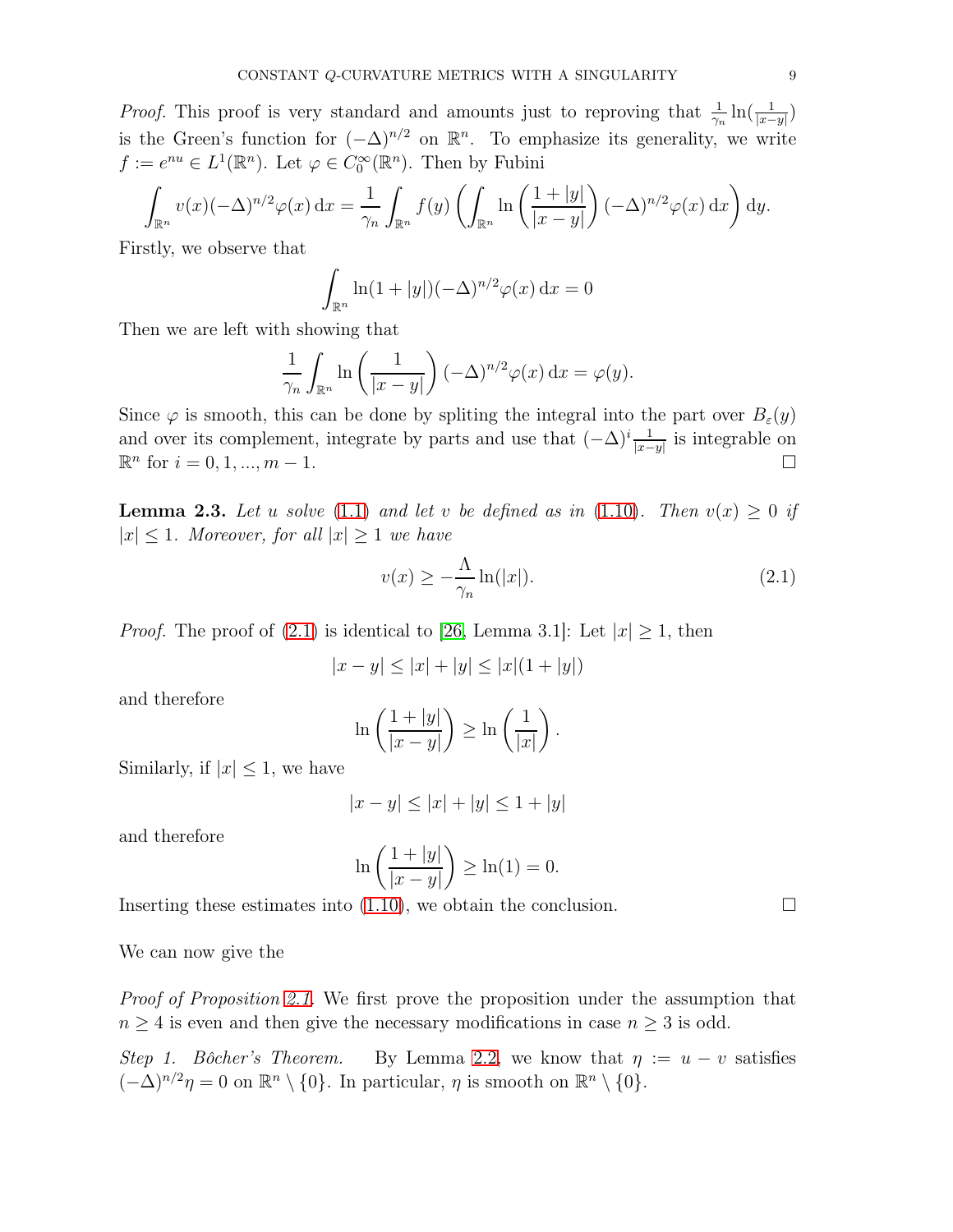Then the generalized Bôcher theorem in [\[18\]](#page-35-16) (applied on a sequence of balls  $B_R(0)$ with radii R tending to  $\infty$ ) implies that

$$
\eta = p + \sum_{\alpha \le s+n-1} c_{\alpha} D^{\alpha} \ln \left( \frac{1}{|x|} \right) \qquad \text{on} \quad \mathbb{R}^n \setminus \{0\},
$$

where  $p \in C^{\infty}(\mathbb{R}^n)$  satisfies  $(-\Delta)^{n/2}p = 0$  on  $\mathbb{R}^n$  and s is some non-negative integer such that

$$
\int_{B_1(0)\setminus\{0\}} \eta^+(x)|x|^s\,\mathrm{d}x < \infty.
$$

Using Lemma [2.3](#page-8-1) we can estimate, for  $|x| \leq 1$ ,  $\eta^+(x) \leq u^+(x) \leq e^{nu^+(x)}$ . This is integrable, so we can take  $s = 0$ . Since it is easily proved by induction that  $D^k \ln\left(\frac{1}{\ln n}\right)$  $|x|$  $= q_k \left( \frac{x}{|x|} \right)$  $\left(\frac{x}{|x|^2}\right)$  for every  $|k| \geq 1$ , where  $q_k$  is a polynomial of degree at most  $|k|$ , we conclude that

<span id="page-9-1"></span>
$$
u(x) = v(x) + p(x) + q\left(\frac{x}{|x|^2}\right) + \beta \ln(|x|)
$$
 (2.2)

with  $(-\Delta)^{n/2}p = 0$  on  $\mathbb{R}^n$  and  $\deg q \leq n - 1$ .

Step 2. Inversion.

Again, for definiteness suppose first that  $n$  is even. We shall show in this step that p must be a polynomial of degree at most  $n-1$  as well. To do so, we make use of the conformal invariance of [\(1.1\)](#page-0-0). More precisely, the Kelvin transform  $\bar{u}(x) :=$  $u\left(\frac{x}{|x|}\right)$  $\left(\frac{x}{|x|^2}\right) - 2\ln(|x|)$  is also a solution to [\(1.1\)](#page-0-0) with same mass  $\Lambda$  and, by the above, can be written as

$$
\bar{u}(x) = v_{\bar{u}}(x) + \tilde{p}(x) + \tilde{q}\left(\frac{x}{|x|^2}\right) + \tilde{\beta}\ln(|x|),
$$

for some  $\tilde{\beta} \in \mathbb{R}$ , with  $v_{\bar{u}}$  given by [\(1.10\)](#page-3-1). Moreover, a change of variables in the definition of v shows the relation

<span id="page-9-2"></span>
$$
v_{\bar{u}}(x) = v_u\left(\frac{x}{|x|^2}\right) - \frac{\Lambda}{\gamma_n} \ln(|x|). \tag{2.3}
$$

Putting these identities together, we find

<span id="page-9-0"></span>
$$
\tilde{p}(x) + \tilde{q}\left(\frac{x}{|x|^2}\right) + \left(\tilde{\beta} - \frac{\Lambda}{\gamma_n}\right) \ln(|x|) = p\left(\frac{x}{|x|^2}\right) + q(x) - \beta \ln(|x|) \tag{2.4}
$$

for all  $x \neq 0$ , where  $(-\Delta)^{n/2}\tilde{p} = 0$  and  $\deg \tilde{q} \leq n - 1$ . We claim that [\(2.4\)](#page-9-0) implies  $\tilde{q} = p$ . Indeed, by [\(2.4\)](#page-9-0) we have

$$
\limsup_{|x| \to \infty} \frac{p(x)}{|x|^{n-1}} = \limsup_{|x| \to 0} |x|^{n-1} p\left(\frac{x}{|x|^2}\right) = \limsup_{|x| \to 0} |x|^{n-1} \tilde{q}\left(\frac{x}{|x|^2}\right) < \infty
$$

because deg  $\tilde{q} \leq n - 1$ . Thus  $p(x) \leq 1 + |x|^{n-1}$  on  $\mathbb{R}^n$  and the generalized Liouville theorem [\[34,](#page-36-4) Theorem 5] implies that p is a polynomial of degree deg  $p \leq n-1$ . Once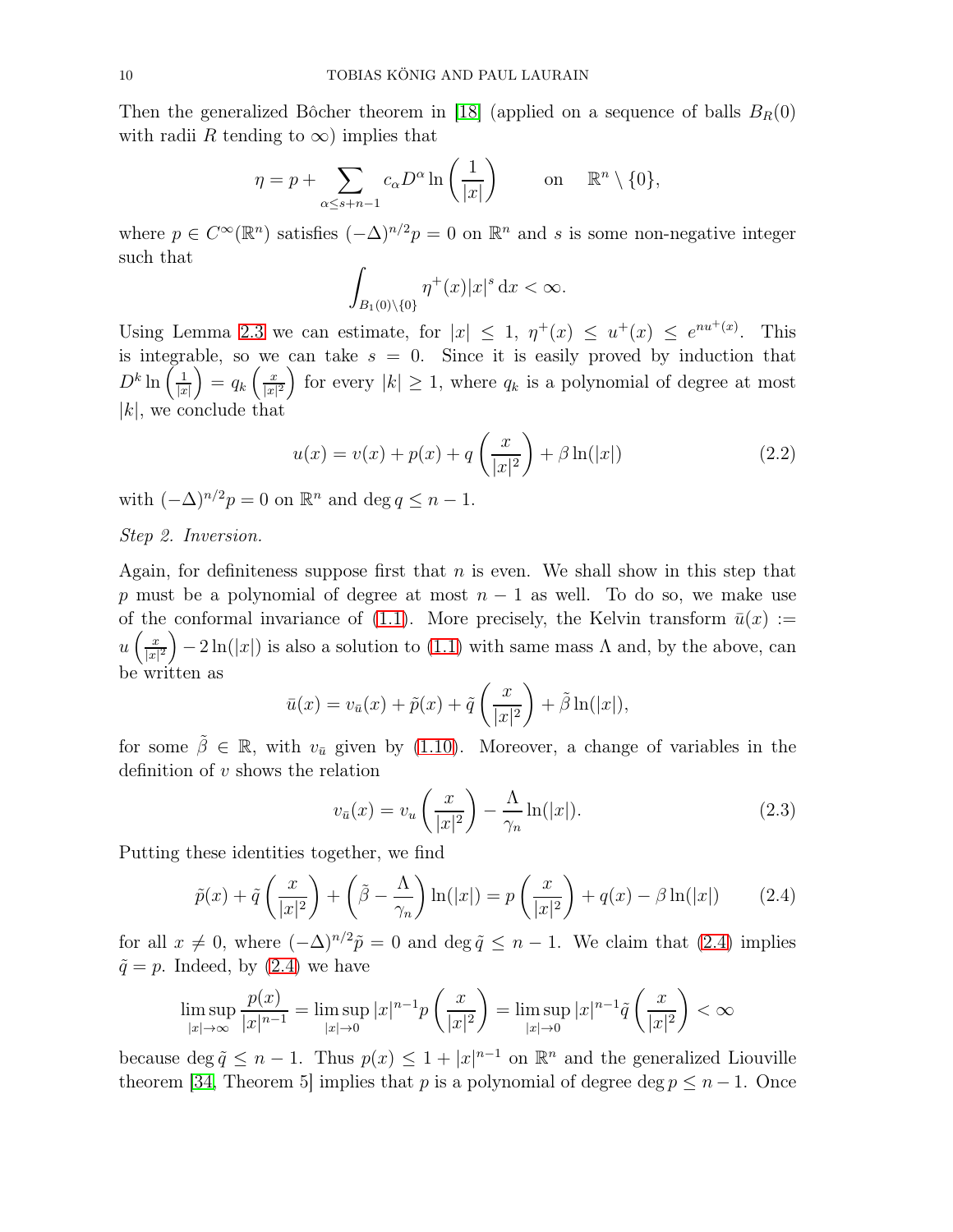we know that both  $\tilde{q}$  and p must be polynomials, it is straightforward to deduce from  $(2.4)$  that in fact  $\tilde{q} = p$ .

(By exchanging the roles of u and  $\bar{u}$ , we may of course deduce as well that  $\tilde{p} = q$ .)

Step 3. Upper-boundedness and optimal degree. We finish the proof by showing that  $p$  and  $q$  are bounded from above. In particular,  $p$  and  $q$  must be of even degree and thus deg p, deg  $q \leq n-2$ . Since  $q = \tilde{p}$  as in Step 2, it suffices to prove that p is bounded from above.

If p is unbounded from above, inspired by Lemma 11 in [\[34\]](#page-36-4), then (see Theorem 3.1) in [\[20\]](#page-35-17) and [\[26,](#page-36-0) proof of Lemma 3.3]) there is  $s > 0$  and a sequence  $x_k$  with  $|x_k| \to \infty$ such that  $p(x_k) \geq |x_k|^s$ . Since  $\deg p \leq n-1$ , we have  $|\nabla p(y)| \lesssim |y|^{n-2}$  for all  $|y|$  large enough. Thus, using also Lemma [2.3,](#page-8-1) we have

$$
u(x) \ge p(x) + \left(\beta - \frac{\Lambda}{\gamma_n}\right) \ln(|x|) - C \gtrsim |x_k|^s
$$

for all x in a ball  $B_{\rho_k}(x_k)$  of radius  $\rho_k \gtrsim |x_k|^{\frac{s}{n-2}}$ . Therefore, for some  $c, d > 0$ 

$$
\int_{\mathbb{R}^n} e^{nu} dx \ge \int_{B_{\rho_k}(x_k)} e^{nu} dx \ge \rho_k^n e^{nc|x_k|^s} \ge d|x_k|^{\frac{ns}{n-2}} e^{nc|x_k|^s} \to \infty \quad \text{as } k \to \infty.
$$

This contradiction proves that p must be bounded from above.

Step 4. *n* odd. If *n* is odd, we use that  $(-\Delta)^{\frac{n+1}{2}}\eta = 0$  in Step 1 instead. Using the Bôcher theorem as above, we find that u satisfies [\(2.2\)](#page-9-1), but with deg  $q \leq n$ . The argument from Step 2 then gives deg  $p \leq n$ . Repeating Step 3, p and q are bounded from above. In particular, they are of even degree, hence  $\deg p, \deg q \leq n-1$ .  $\Box$ 

2.2. The asymptotic behavior of v at  $\infty$ . The purpose of this subsection is to establish the leading-order behavior of  $v(x)$  as  $|x| \to \infty$ .

<span id="page-10-0"></span> $\bf{Proposition \ 2.4.} \ \lim_{|x|\rightarrow\infty} \frac{v_u(x)}{\ln(|x|)} = -\frac{\Lambda}{\gamma_n}$  $\frac{\Lambda}{\gamma_n}$  .

We recapitulate in what follows the strategy in [\[26\]](#page-36-0), which carries over to our case and yields a proof of Proposition [2.4.](#page-10-0) In Section [2.3](#page-13-0) below we present an alternative approach, which in our opinion is simpler and more direct, but which does not work in the general case, except if  $n = 3, 4$ .

Recall that by Lemma [2.3,](#page-8-1)  $v(x) \geq -\frac{\Lambda}{\gamma_n} \ln(|x|)$  for all  $|x| \geq 1$ . The following lemma yields a first step towards the desired reverse inequality.

<span id="page-10-1"></span>**Lemma 2.5.** For every  $\varepsilon > 0$  there is  $R > 0$  such that for all  $|x| \geq R$ 

<span id="page-10-2"></span>
$$
v(x) \le \left(-\frac{\Lambda}{\gamma_n} + \varepsilon\right) \ln(|x|) + \int_{B(x,1)} \ln\left(\frac{1}{|x-y|}\right) e^{nu(y)} dy.
$$
 (2.5)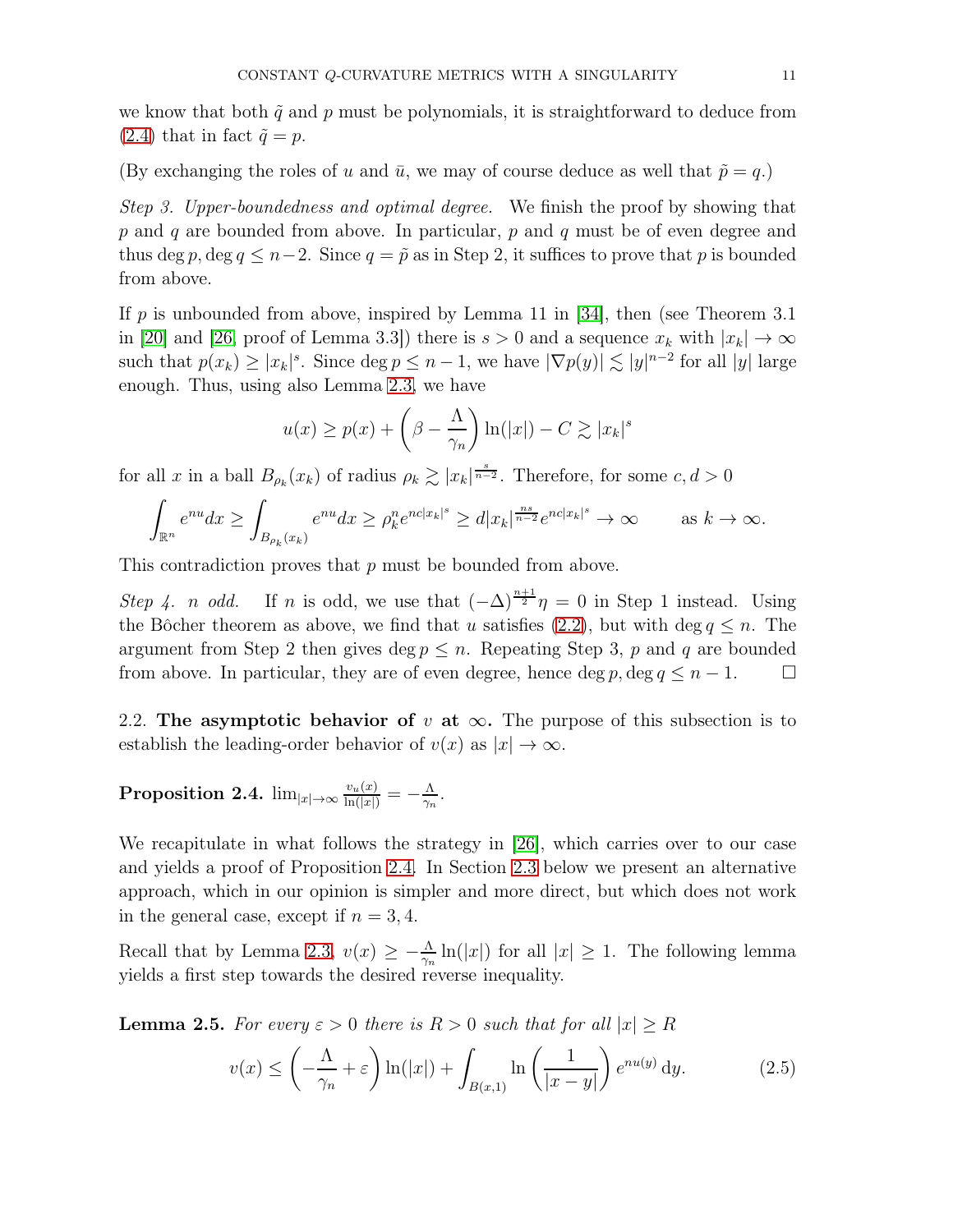*Proof.* See [\[30,](#page-36-3) proof of  $(2.11)$ ]. There  $n = 4$ , but the proof is the same for general dimension  $n \geq 3$ , compare [\[34,](#page-36-4) Lemma 9]

The following lemma corresponds to [\[26,](#page-36-0) Lemma 3.5]. (For simplicity, we only consider a radius equal to one.)

<span id="page-11-0"></span>**Lemma 2.6.** For every  $t \in [1, \infty)$  and  $\varepsilon \in (0, \frac{\Lambda}{\gamma_n})$  $\frac{\Lambda}{\gamma_n}$ ), there is  $C>0$  such that for all  $x \in \mathbb{R}^n$ ,

$$
\int_{B(x,1)} e^{tv(y)} dy \leq \frac{C}{|x|^{(\frac{\Lambda}{\gamma_n} - \varepsilon)t}}.
$$

Proof of Lemma [2.6.](#page-11-0) The proof is identical to [\[26,](#page-36-0) Proof of Lemma 3.5], with the only difference that the term  $|y|^{n\beta}e^{nu(y)}$  is replaced by  $e^{nu(y)}$ . The proof works exactly the same because  $\int_{\mathbb{R}^n} |y|^{n\beta} e^{nu(y)} dy$  is assumed to be finite in the normalization of [\[26\]](#page-36-0), where in our normalization this assumption becomes  $\Lambda = \int_{\mathbb{R}^n} e^{nu(y)} dy < \infty$ .

Lemma [2.6](#page-11-0) is already enough to prove Proposition [2.4](#page-10-0) in the case when the coefficient β of ln(|x|) in Proposition [2.1](#page-7-0) satisfies  $\beta < \frac{\Lambda}{\gamma_n}$ .

*Proof of Proposition [2.4](#page-10-0) in the case*  $\beta < \frac{\Lambda}{\gamma_n}$ . In view of Lemmas [2.3](#page-8-1) and [2.5,](#page-10-1) it remains to control the integral on the right side of [\(2.5\)](#page-10-2). For this purpose, we claim that there is  $r > 1$ ,  $R > 0$  such that for all  $|x| \geq R$ ,

<span id="page-11-1"></span>
$$
||e^{nu}||_{L^r(B(x,1))} \leq C. \tag{2.6}
$$

Indeed, by Hölder's inequality this implies

$$
\int_{B(x,1)} \ln\left(\frac{1}{|x-y|}\right) e^{nu(y)} dy \le \left(\int_{B(x,1)} \left(\ln\left(\frac{1}{|x-y|}\right)\right)^{\frac{r}{r-1}} dy\right)^{\frac{r-1}{r}} \|e^{nu}\|_{L^r(B(x,1))} \le C.
$$
\n(2.7)

Hence

$$
\limsup_{|x| \to \infty} \frac{v(x)}{\ln(|x|)} \le -\frac{\Lambda}{\gamma_n} + \varepsilon
$$

and since  $\varepsilon > 0$  was arbitrary, the proof is complete.

We now prove  $(2.6)$ . Since p and q from Proposition [2.1](#page-7-0) are upper-bounded, and by Lemma [2.6](#page-11-0) applied with  $q = nr$ ,

$$
\int_{B(x,1)} e^{nru} \lesssim |x|^{n\beta r} \int_{B(x,1)} e^{nrv} \lesssim |x|^{rn(\beta - \frac{\Lambda}{\gamma_n} + \varepsilon)}.
$$

Since  $\beta < \frac{\Lambda}{\gamma_n}$  by assumption, we can pick  $\varepsilon > 0$  so small that  $\beta - \frac{\Lambda}{\gamma_n}$  $\frac{\Lambda}{\gamma_n} + \varepsilon < 0$ . Thus

$$
\int_{B(x,1)} e^{nru} \to 0
$$

as  $|x| \to \infty$ . In particular [\(2.6\)](#page-11-1) holds.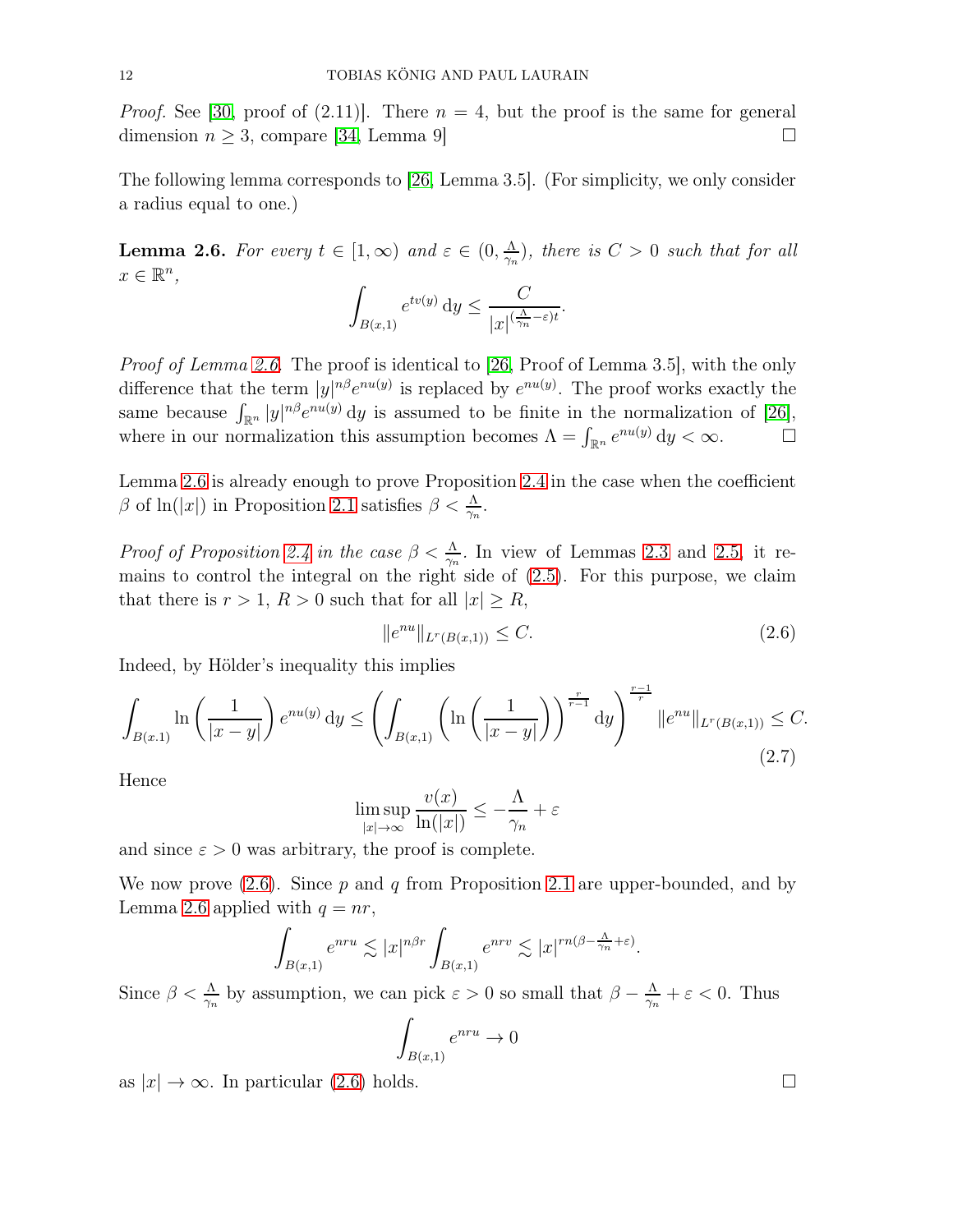It remains to prove Proposition [2.4](#page-10-0) in the case  $\beta \geq \frac{\Lambda}{\gamma_n}$  $\frac{\Lambda}{\gamma_n}$ . The additional ingredient for this is the following Hölder-norm estimate.

<span id="page-12-0"></span>**Lemma 2.7.** Let u solve [\(1.1\)](#page-0-0) and let v be defined by [\(1.10\)](#page-3-1). Suppose that  $\beta \ge \frac{\Lambda}{\gamma_n}$  $\frac{\Lambda}{\gamma_n},$ where  $\beta$  is as in Proposition [2.1.](#page-7-0) Then as  $|x| \to \infty$ ,

$$
[v]_{C^{0,(\ln(|x|+1))-1}(B(x,1))} = o(\ln(|x|+1)).
$$

Proof. Again, the proof is identical to [\[26,](#page-36-0) proof of Lemma 3.6], up to replacing the term  $|y|^{n\beta}e^{nu(y)}$  by  $e^{nu(y)}$ . One proceeds by first proving the Campanato-type estimate

$$
\sup_{\rho \in (0,4]} \frac{1}{\rho^{n+\frac{1}{\ln(|x|)}}} \int_{B(x,\rho)} \left| v(y) - \frac{1}{|B(x,\rho)|} \int_{B(x,\rho)} v(z) dz \right| dy \to 0, \quad \text{as } |x| \to \infty,
$$

and then transforming this to the desired Hölder-type bound by a standard argument.

Let us point out that thanks to the classification result from Proposition [2.1](#page-7-0) and upper-boundedness of the polynomial  $q$  the bound

$$
e^{nu(y)} \lesssim |x|^{n\beta} e^{nv(y)} e^{np(y)},
$$

which is used in [\[26,](#page-36-0) proof of Lemma 3.6] still holds. Also, the bound from [26, Lemma 3.3]

$$
\int_{B(x,\rho)} e^{qp} \lesssim |x|^{n(\frac{\Lambda}{\gamma_n} - \beta)},
$$

for every  $q \ge 1$ ,  $|x| \ge 1$  and  $\rho$  small enough (uniformly in x and  $\rho$ ), still holds, by the same proof as given there.  $\Box$ 

We can now use Lemma [2.7](#page-12-0) to give the proof of Proposition [2.4](#page-10-0) in the remaining case  $\beta \geq \frac{\Lambda}{\gamma_n}$  $\frac{\Lambda}{\gamma_n}$  .

Proof of Proposition [2.4](#page-10-0) if  $\beta \geq \frac{\Lambda}{\gamma_n}$  $\frac{\Lambda}{\gamma_n}$ . By contradiction, in view of Lemma [2.3,](#page-8-1) assume that there is  $\delta>0$  and a sequence  $|x_k|\to\infty$  such that

$$
v(x_k) \ge \left(-\frac{\Lambda}{\gamma_n} + 3\delta\right) \ln(|x_k|).
$$

By Lemma [2.7,](#page-12-0) for any  $y \in B(x_k, 1)$ , we have

$$
v(y) = v(x_k) + o(\ln(|x_k|)) \ge \left(-\frac{\Lambda}{\gamma_n} + 2\delta\right) \ln(|x_k|).
$$

Thus

$$
\int_{B(x_k,1)} e^{nv(y)} dy \ge |B_1||x_k|^{-n(\frac{\Lambda}{\gamma_n} - 2\delta)}.
$$

On the other hand, by Lemma [2.6](#page-11-0) with  $\varepsilon = \delta$ ,

$$
\int_{B(x_k,1)} e^{nv(y)} \, \mathrm{d}y \lesssim |x_k|^{-n(\frac{\Lambda}{\gamma_n} - \delta)},
$$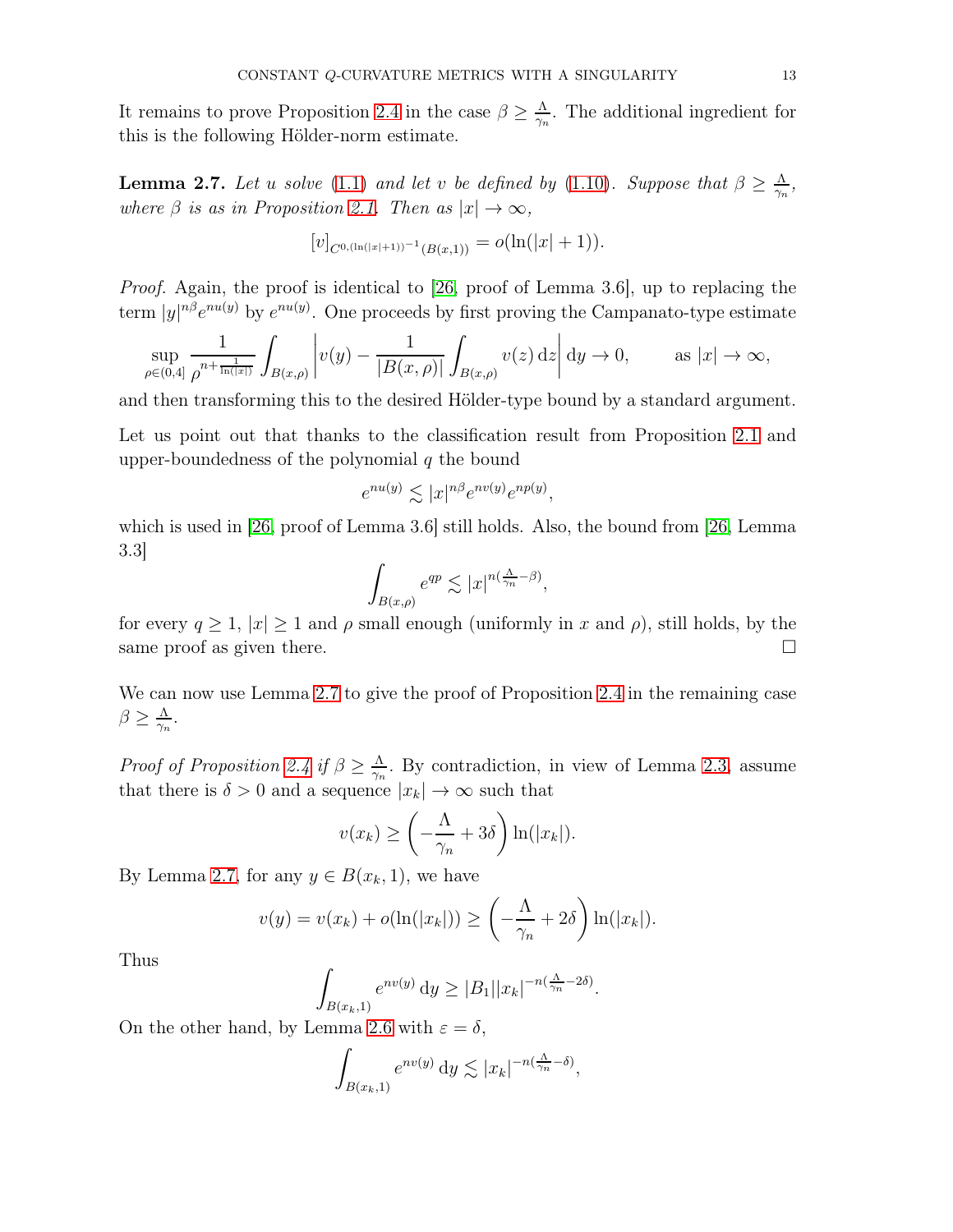a contradiction.  $\Box$ 

<span id="page-13-0"></span>*Proof of Theorem [1.1.](#page-4-0)* Theorem [1.1](#page-4-0) follows from Propositions [2.1](#page-7-0) and [2.4.](#page-10-0)  $\Box$ 

2.3. The asymptotic behavior of v at  $\infty$ : an alternative approach. Given the relatively lengthy and involved proof of Proposition [2.4](#page-10-0) in the previous subsection, we think that it is interesting to mention here an alternative strategy to find the asymptotic behavior of v at  $\infty$ . It exploits the conformal invariance of equation [\(1.1\)](#page-0-0) and relies on the following simple-looking property of polynomials on  $\mathbb{R}^n$ .

<span id="page-13-1"></span>**Conjecture 2.8.** Let q be a polynomial on  $\mathbb{R}^n$ . If  $\sigma > -n$  is such that  $\int_{\mathbb{R}^n \setminus B_1} |x|^{\sigma} e^{q(x)} dx$  $\infty$ , then there is  $\varepsilon > 0$  such that  $\int_{\mathbb{R}^n \setminus B_1} |x|^{\sigma + \varepsilon} e^{q(x)} dx < \infty$ .

Admitting that Conjecture [2.8](#page-13-1) is true, a straightforward proof of Proposition [2.4](#page-10-0) goes as follows.

*Proof of Proposition [2.4](#page-10-0) given Conjecture [2.8.](#page-13-1)* By conformal invariance,  $\bar{u} = u(x/|x|^2) 2\ln(|x|)$ , is again a solution to [\(1.1\)](#page-0-0). In view of [\(2.3\)](#page-9-2), it suffices to prove that  $v_{\bar{u}}$  is bounded near 0. After exchanging  $\bar{u}$  for u, this follows from the definition [\(1.10\)](#page-3-1) of v, if we can show.

<span id="page-13-4"></span>
$$
\int_{B_1} e^{nsu(x)} \, \mathrm{d}x < \infty \tag{2.8}
$$

for some  $s > 1$ .

By the classification result from Proposition [2.1,](#page-7-0) we have

<span id="page-13-3"></span>
$$
e^{nsu} = e^{nsv} |x|^{n\beta s} e^{ns(p(x) + q(x/|x|^2))}.
$$
\n(2.9)

Since  $p$  and  $q$  are bounded from above, the last factor is uniformly bounded on  $B_1$ . Moreover, arguing as in [\[26,](#page-36-0) Proof of Theorem 2.1], for every  $t > 1$  we have

<span id="page-13-2"></span>
$$
\int_{B_1} e^{ntv(x)} dx < \infty.
$$
\n(2.10)

If  $\beta > -1$ , we thus have  $e^{nsu} \in L^1(B_1)$  by Hölder, for  $s > 1$  small enough that  $\beta s > -1$ . We may thus assume in what follows that  $\beta \leq -1$  and observe that  $v \geq 0$  on  $B_1$ , because

$$
\ln\left(\frac{1+|y|}{|x-y|}\right) \ge 0 \quad \text{for every} \quad x \in B_1, y \in \mathbb{R}^n.
$$

By integrability of  $e^{nu}$ , boundedness of p and Lemma [2.3](#page-8-1) we thus have

$$
\infty > \int_{\mathbb{R}^n} e^{nu} \ge \int_{B_1} |x|^{n\beta} e^{nq\left(\frac{x}{|x|^2}\right)} dx = \int_{\mathbb{R}^n \setminus B_1} |x|^{-n(\beta+2)} e^{nq(x)} dx.
$$

By Conjecture [2.8,](#page-13-1) there is  $\varepsilon > 0$  such that

$$
\infty > \int_{\mathbb{R}^n \setminus B_1} |x|^{-n(\beta - \varepsilon + 2)} e^{nq(x)} \, \mathrm{d}x = \int_{B_1} |x|^{n(\beta - \varepsilon)} e^{-nq(\frac{x}{|x|^2})} \, \mathrm{d}x.
$$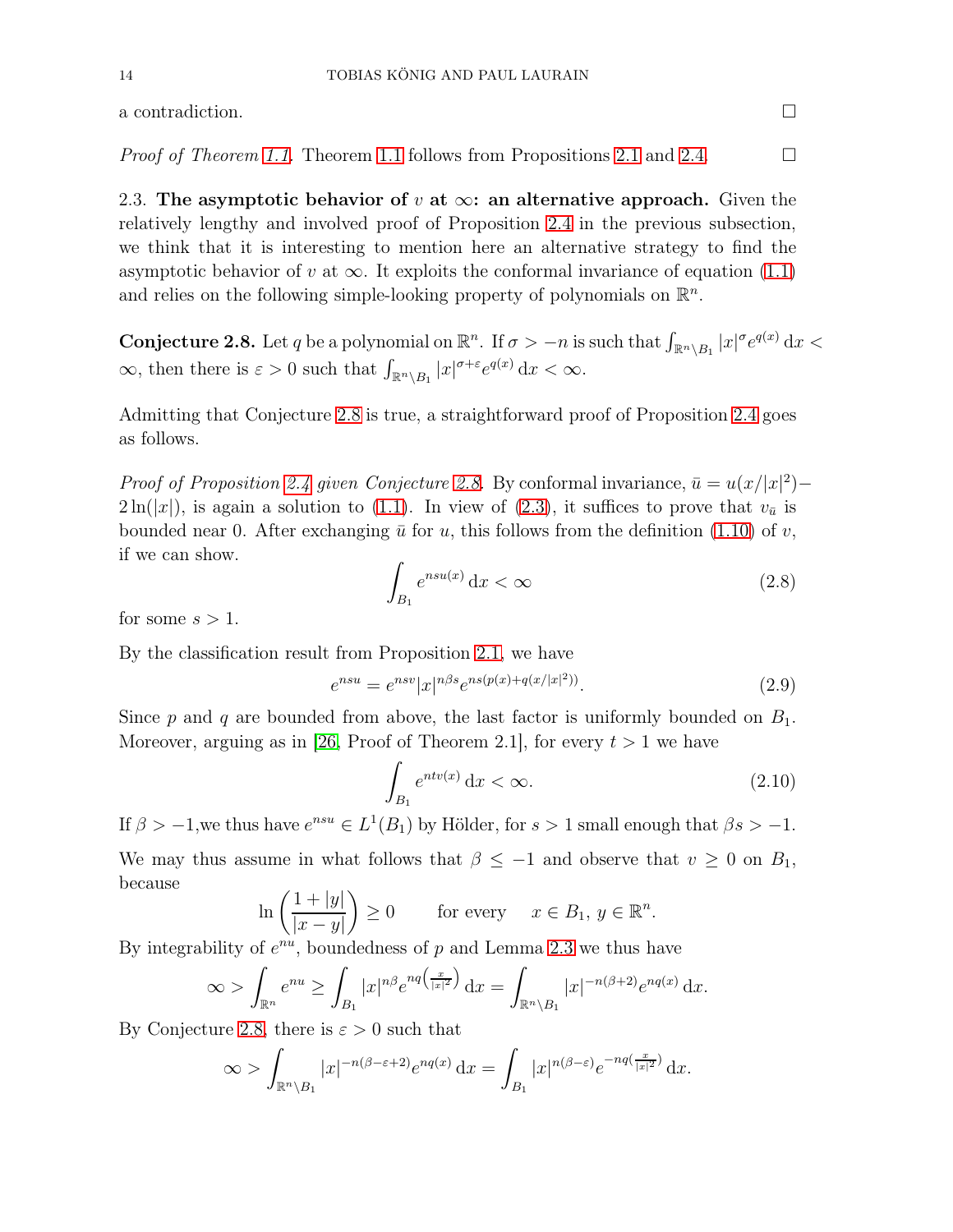Using this together with  $(2.10)$  and upper-boundedness of p and q, we easily infer from [\(2.9\)](#page-13-3) and Hölder that  $e^{nsu} \in L^1(B_1)$  for every  $1 < s < \frac{\beta-\varepsilon}{\beta}$ . This completes the proof of  $(2.8)$ , and thus of Proposition [2.4.](#page-10-0)

We are unfortunately not able to prove Conjecture [2.8](#page-13-1) for general polynomials q. But we have the following partial result.

<span id="page-14-1"></span>**Proposition 2.9.** Suppose either that  $\deg q \leq 3$ , or that

there is  $k \in [0, n]$  such that  $q(x)$  does not depend on  $z := (x_{k+1}, ..., x_n)$ and  $q(y) \rightarrow -\infty$  as  $y := (x_1, ..., x_k) \rightarrow \infty$ . (2.11)

Then Conjecture [2.8](#page-13-1) holds.

<span id="page-14-0"></span> $\int$ 

The choices  $k = 0$  and  $k = n$  in [\(2.11\)](#page-14-0) cover the cases of polynomials which are constant, respectively tend to  $-\infty$ .

On the other hand, an example of a polynomial  $q$  which is not covered by the assump-tion of Proposition [2.9](#page-14-1) is given by  $q(x) = -x_1^2 x_2^2 - x_2^2 x_3^2 - ... - x_{n-1}^2 x_n^2$ . This polynomial is bounded above and depends non-trivially on all variables, but it does not tend to  $-\infty$  as  $|x| \to \infty$  because it vanishes on every coordinate axis.

We point out that if  $n = 3, 4$ , then the asymptotic polynomial q of any solution u to [\(1.1\)](#page-0-0) satisfies deg  $q \leq 2$  by Proposition [2.1.](#page-7-0) Therefore the alternative approach presented in this subsection yields a complete proof of Proposition [2.4](#page-10-0) in dimensions  $n = 3, 4.$ 

*Proof of Proposition [2.9.](#page-14-1)* We claim that under assumption [\(2.11\)](#page-14-0), the integral  $\int_{\mathbb{R}^n \setminus B_1} |x|^\sigma e^{q(x)} dx$ is finite if and only if

<span id="page-14-2"></span>
$$
\sigma < -n + k. \tag{2.12}
$$

Clearly, this implies Conjecture [\(2.8\)](#page-13-1).

Let us first prove the 'only if' part. Writing  $B_1^k$  for the unit ball of  $\mathbb{R}^k$ , we observe that  $\mathbb{R}^k \setminus B_1^k \times \mathbb{R}^{n-k} \setminus B_1^{n-k} \subset \mathbb{R}^n \setminus B_1$ . Therefore finiteness of the integral implies

$$
\infty > \int_{\mathbb{R}^n \setminus B_1} |x|^{\sigma} e^{q(x)} dx \ge \int_{\mathbb{R}^k \setminus B_1^k} e^{q(y)} \left( \int_{\mathbb{R}^{n-k} \setminus B_{n-k}} (|y|^2 + |z|^2)^{\sigma/2} dz \right) dy
$$

Thus for a.e.  $y \in \mathbb{R}^k \setminus B_1^k$ , we must have

$$
\int_{\mathbb{R}^{n-k}\setminus B_{n-k}} (|y|^2+|z|^2)^{\sigma/2} dz < \infty.
$$

which yields [\(2.12\)](#page-14-2).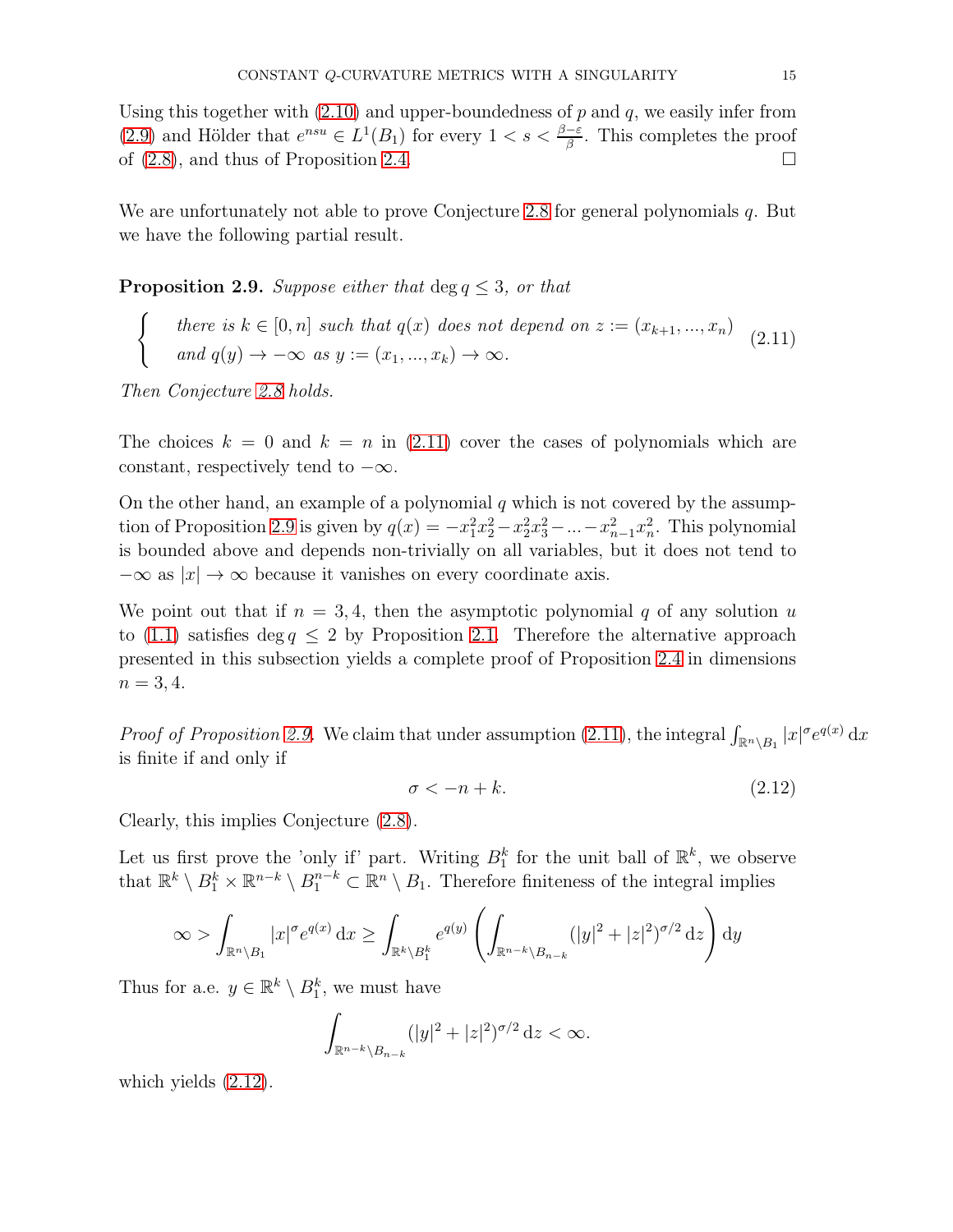Conversely, suppose that [\(2.12\)](#page-14-2) holds. Then

$$
\int_{\mathbb{R}^n \setminus B_1} |x|^{\sigma} e^{q(x)} dx = \int_{\mathbb{R}^k \setminus B_1^k} e^{q(y)} \left( \int_{\mathbb{R}^{n-k}} (|y|^2 + |z|^2)^{\sigma/2} dz \right) dy \n+ \int_{B_1^k} e^{q(y)} \left( \int_{\mathbb{R}^{n-k} \setminus B_{\sqrt{1-|y|^2}}^{n-k}} (|y|^2 + |z|^2)^{\sigma/2} dz \right) dy.
$$

The first summand equals

$$
\int_{\mathbb{R}^k \setminus B_1^k} e^{q(y)} |y|^{(n-k)+\sigma} \left( \int_{\mathbb{R}^{n-k}} (1+|z|^2)^{\sigma/2} dz \right) dy < \infty,
$$

since by [\(2.11\)](#page-14-0), [\[20,](#page-35-17) Theorem 3.1] yields  $q(y) \lesssim -|y|^s + C$  for some  $s > 0$  as  $|y| \to \infty$ on  $\mathbb{R}^k$  and since by  $(2.12)$ ,

$$
\int_{\mathbb{R}^{n-k}} (1+|z|^2)^{\sigma/2} dz < \infty.
$$

To bound the second summand, we need to control the dz-integral as  $|y| \to 0$ . We compute, for  $|y|$  small enough,

$$
\int_{\mathbb{R}^{n-k} \setminus B_{\sqrt{1-|y|^2}}^{n-k}} (|y|^2 + |z|^2)^{\sigma/2} dz
$$
  
\n
$$
\leq |y|^{n-k+\sigma} \int_{\mathbb{R}^{n-k} \setminus B_{\sqrt{1-|y|^2}} \atop |y|^2} |z|^{\sigma/2} dz
$$
  
\n
$$
\leq |\mathbb{S}^{n-k-1}| |y|^{n-k+\sigma} \left(\frac{2}{|y|}\right)^{n-k+\sigma} \lesssim 1
$$

as  $|y| \to 0$ . Hence the second summand is bounded as well, which completes the proof of the claimed equivalence.

Finally, assume that deg  $q \leq 3$ . Arguing as in Step 3 of the proof of Proposition [2.1,](#page-7-0) we find that if  $\int_{\mathbb{R}^n \setminus B_1} |x|^{\sigma} e^{nq(x)} dx < \infty$ , then q must be upper-bounded, and hence have even degree. If deg  $q = 0$ , assumption [\(2.11\)](#page-14-0) holds with  $k = 0$ . If deg  $q = 2$ , then q can be written, up to an orthogonal coordinate transformation, as

$$
q(x) = -\sum_{i=1}^{n} a_i (x_i - x_0)^2 + c_0,
$$

for some  $a_i \geq 0$ . Thus assumption [\(2.11\)](#page-14-0) holds as well, with k being the number of non-zero coefficients  $a_i$ . non-zero coefficients  $a_i$ . .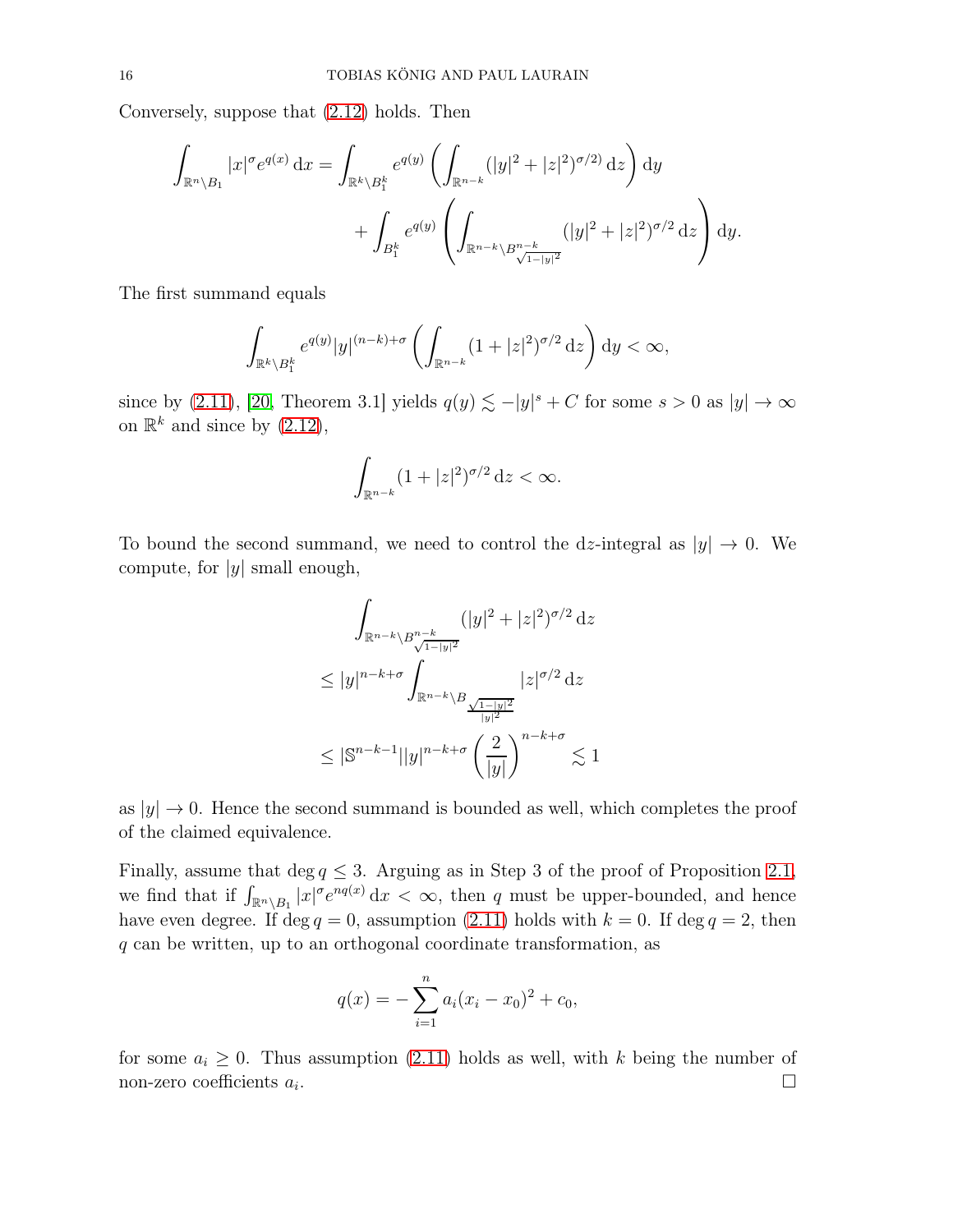# 3. THE SETTING ON THE SPHERE  $\mathbb{S}^n$

<span id="page-16-0"></span>To facilitate the variational argument leading to Theorem [1.2,](#page-4-1) we shall pass to an equivalent problem on the sphere  $\mathbb{S}^n = \{x \in \mathbb{R}^{n+1} : |x| = 1\}$ . In this brief section, we introduce the necessary preliminaries for this.

Let us denote  $S : \mathbb{R}^n \to \mathbb{S}^n \subset \mathbb{R}^{n+1}$  the inverse stereographic projection, i.e.

$$
\mathcal{S}_j(x) = \frac{2x_j}{1+|x|^2}, \ j = 1, \ldots, n, \qquad \mathcal{S}_{n+1}(x) = \frac{1-|x|^2}{1+|x|^2}.
$$

We denote its Jacobian in a point  $x \in \mathbb{R}^n$  by  $J_{\mathcal{S}}(x) := (2/(1+|x|^2))^n$  and that of  $\mathcal{S}^{-1}$ in a point  $\eta \in \mathbb{S}^n$  by  $J_{\mathcal{S}^{-1}}(\eta)$ . Moreover, we call a function v on  $\mathbb{S}^n$  radial if  $v(\mathcal{S}(x))$ is a radial function on  $\mathbb{R}^n$ .

We now introduce the differential operators  $P_{2s}$  mentioned in the introduction. For this, recall that every  $u \in L^2(\mathbb{S}^n)$  can be uniquely written as

<span id="page-16-2"></span>
$$
u = \sum_{l=0}^{\infty} \sum_{m=1}^{N_l} u_{lm} Y_{lm} \qquad \text{for some } u_{lm} \in \mathbb{R}.
$$
 (3.1)

Here  $Y_{lm}$  are a fixed  $L^2(\mathbb{S}^n)$ -orthonormal basis of spherical harmonics, i.e. eigenfunctions of the Laplace-Beltrami operator  $(-\Delta)_{\mathbb{S}^n}$  satisfying  $(-\Delta)_{\mathbb{S}^n} Y_{lm} = \lambda_l Y_{lm}$ , with  $\lambda_l = l(l + n - 1)$  being the *l*-th eigenvalue of multiplicity  $N_l \in \mathbb{N}$ . For  $s > 0$ , we introduce the 2s-th order Paneitz operator  $P_{2s}$  by defining

<span id="page-16-1"></span>
$$
P_{2s}u := \sum_{l,m} \frac{\Gamma(l + \frac{n}{2} + s)}{\Gamma(l + \frac{n}{2} - s)} u_{lm} Y_{lm}
$$
\n(3.2)

for every  $u \in L^2(\mathbb{S}^n)$  such that the right side converges in  $L^2(\mathbb{S}^n)$ . Here and below, the sum is the same as in [\(3.1\)](#page-16-2) and we interpret  $\Gamma(-n)^{-1} = 0$  for  $n \in \mathbb{N}_0$ . A conventional alternative expression for  $P_{2s}$  in terms of  $(-\Delta)_{\mathbb{S}^n}$  is

$$
A_{2s} = \frac{\Gamma(B + \frac{1}{2} + s)}{\Gamma(B + \frac{1}{2} - s)}, \quad \text{for} \quad B = \sqrt{-\Delta_{\mathbb{S}^n} + \frac{(n-1)^2}{4}}.
$$
 (3.3)

It is clear from [\(3.2\)](#page-16-1) that for  $s \in (0, n/2]$ , the operator  $P_{2s}$  is nonnegative. Thus we may define its square root by

<span id="page-16-4"></span>
$$
P_{2s}^{1/2}u := \sum_{l,m} \left(\frac{\Gamma(l+\frac{n}{2}+s)}{\Gamma(l+\frac{n}{2}-s)}\right)^{1/2} u_{lm} Y_{lm}
$$
(3.4)

for every u such that the right side converges in  $L^2(\mathbb{S}^n)$ .

A crucial feature of  $P_{2s}$  is its conformal transformation property (see e.g. [\[19,](#page-35-18) eq.  $(4.11)\right)$ 

<span id="page-16-3"></span>
$$
(-\Delta)^s \left(J_S^{\frac{n-2s}{2n}} u \circ \mathcal{S}\right) = J_{\mathcal{S}}(x)^{\frac{n+2s}{2n}} \left(\left(P_{2s} u\right) \circ \mathcal{S}\right)(x) \qquad \text{for every } u \in C^\infty(\mathbb{S}^n). \tag{3.5}
$$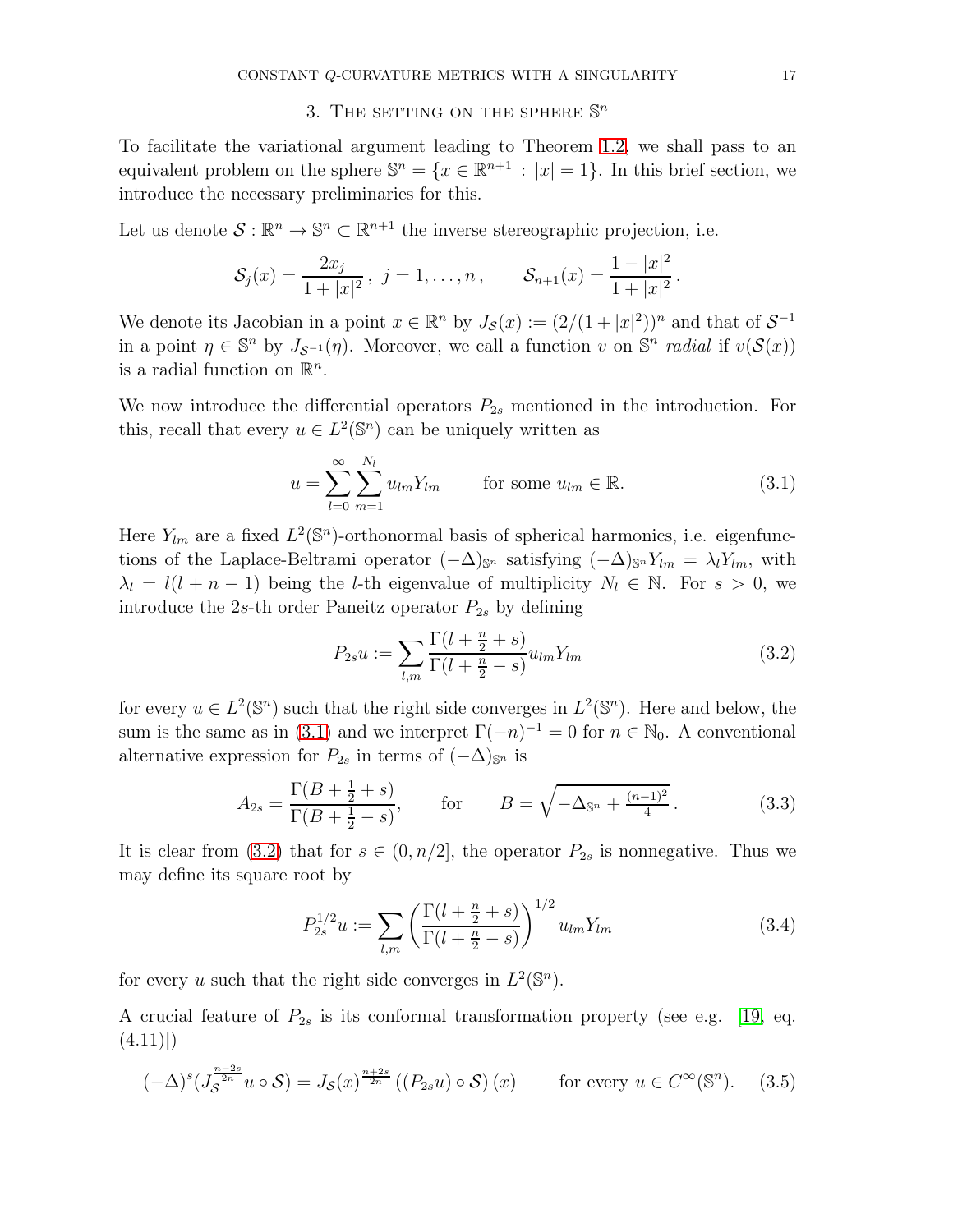In particular, for  $s = n/2$ , writing  $w = u \circ S$ , [\(3.5\)](#page-16-3) implies

$$
\int_{\mathbb{S}^n} |P_n^{1/2} u|^2 = \int_{\mathbb{S}^n} u P_n u = \int_{\mathbb{R}^n} w \left( (P_n u) \circ \mathcal{S} \right) J_{\mathcal{S}} = \int_{\mathbb{R}^n} w (-\Delta)^{n/2} w. \tag{3.6}
$$

We finish by defining the Sobolev space

<span id="page-17-1"></span>
$$
H^{n/2}(\mathbb{S}^n) := \left\{ u \in L^2(\mathbb{S}^n) : ||u||_{H^{n/2}(\mathbb{S}^n)}^2 := ||u||_{L^2(\mathbb{S}^n)}^2 + ||P_n^{1/2}u||_{L^2(\mathbb{S}^n)}^2 < \infty \right\} \tag{3.7}
$$

which will play a role in the proof of Theorem [1.2.](#page-4-1) By  $(3.4)$  and Stirling's formula, the norm  $||u||_{H^{n/2}(\mathbb{S}^n)}$  is equivalent to the standard  $H^{n/2}(\mathbb{S}^n)$  norm  $(\sum_{l,m} l^n u_{lm}^2)^{1/2}$ . We denote by  $H_{rad}^{n/2}(\mathbb{S}^n)$  the subspace of  $H^{n/2}(\mathbb{S}^n)$  consisting of radial functions.

# 4. Proof of Theorem [1.2](#page-4-1)

In this section, we prove Theorem [1.2](#page-4-1) using a variational argument, which, similarly to earlier works like [\[10\]](#page-35-7) and [\[23\]](#page-35-8), it is convenient to carry out on the *n*-dimensional sphere  $\mathbb{S}^n$ .

We divide the proof into several steps.

Proof of Theorem [1.2.](#page-4-1) Step 1. Reduction to a variational equation.

Let  $\Lambda > 0$ ,  $\beta \in \mathbb{R}$  and p, q (radial polynomials of degree at most  $n-1$  tending to  $-\infty$ ) be given as in the statement of Theorem [1.2.](#page-4-1)

Moreover, fix a function  $u_0 \in C^{\infty}(\mathbb{R}^n)$  such that  $u_0(x) = -\ln(|x|)$  for all  $|x| \ge 1$  and denote  $\varphi_0 := (-\Delta)^{-n/2} u_0$ .

Let

$$
K(x) := |x|^{n\beta} \exp\left(n\left(p(x) + q\left(\frac{x}{|x|^2}\right) + \frac{\Lambda}{\gamma_n}u_0\right)\right).
$$

For  $w \in H^{n/2}(\mathbb{R}^n)$ , let  $c_w \in \mathbb{R}$  be the unique number such that

$$
\int_{\mathbb{R}^n} K e^{n(w+c_w)} = \Lambda, \qquad \text{i.e.} \quad e^{nc_w} = \frac{\Lambda}{\int_{\mathbb{R}^n} K e^{nw}}.
$$

Equipped with these notations, we claim that to prove Theorem [1.2,](#page-4-1) it suffices to find  $w \in H^{n/2}(\mathbb{R}^n)$  with  $w(x) = o(\ln(|x|))$  as  $|x| \to \infty$  such that

<span id="page-17-0"></span>
$$
(-\Delta)^{n/2}w = Ke^{n(w+c_w)} - \frac{\Lambda}{\gamma_n}\varphi_0.
$$
\n(4.1)

Indeed, then

$$
u(x) := w(x) + p(x) + q\left(\frac{x}{|x|^2}\right) + \beta \ln(|x|) + \frac{\Lambda}{\gamma_n}u_0(x) + c_w
$$

fulfills

$$
(-\Delta)^{n/2}u(x) = (-\Delta)^{n/2}w(x) + \frac{\Lambda}{\gamma_n}\varphi_0 = Ke^{n(w+c_w)} = e^{nu}
$$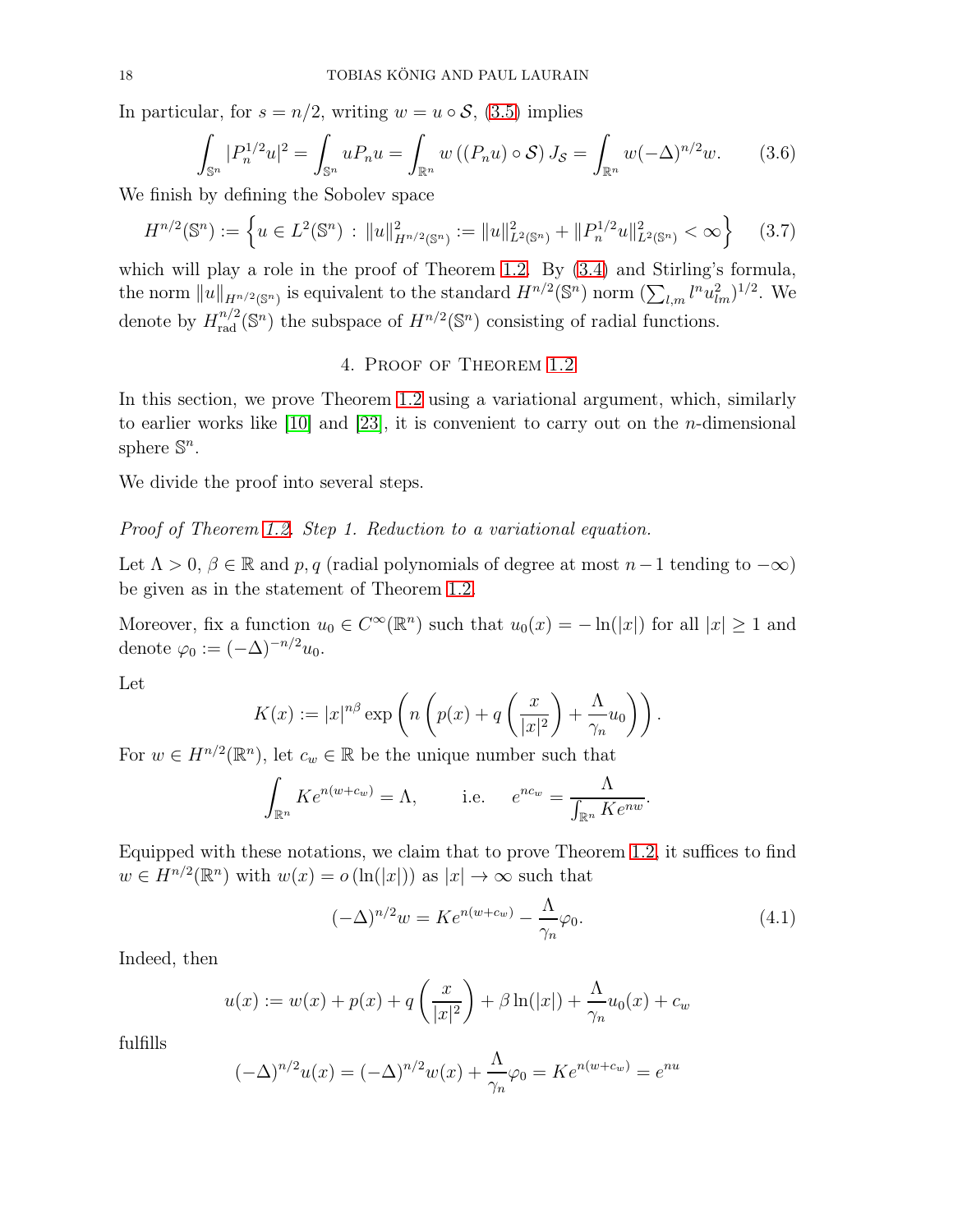as well as

$$
\int_{\mathbb{R}^n} e^{nu} = \int_{\mathbb{R}^n} K e^{n(w + c_w)} = \Lambda.
$$

Step 2. Transforming to the sphere.

Set

$$
Q := J_{S^{-1}} K \circ S^{-1}, \qquad \psi_0 := J_{S^{-1}} \varphi_0 \circ S^{-1}
$$

so that  $\int_{\mathbb{R}^n} K e^{nw} = \int_{\mathbb{S}^n} Q e^{nu}$ . By [\(3.5\)](#page-16-3), equation [\(4.1\)](#page-17-0) is then equivalent to

<span id="page-18-0"></span>
$$
P_n u = -\frac{\Lambda}{\gamma_n} \psi_0 + \Lambda \frac{Q e^{nu}}{\int_{\mathbb{S}^n} Q e^{nu}}.
$$
\n(4.2)

Solutions to [\(4.2\)](#page-18-0) are given by critical points of the functional

$$
I[u] := \frac{1}{2} ||P_n^{1/2}u||^2 + \frac{\Lambda}{\gamma_n} \int_{\mathbb{S}^n} \psi_0 u - \frac{\Lambda}{n} \ln \left( \int_{\mathbb{S}^n} Q e^{nu} \right).
$$

We will find such a critical point by solving the variational problem

<span id="page-18-1"></span>
$$
\inf \left\{ I[u] \, : \, u \in H_{\text{rad}}^{n/2}(\mathbb{S}^n) \right\}. \tag{4.3}
$$

Notice that the infimum is taken over radial functions only.

We claim that any minimizer  $u_0$  of [\(4.3\)](#page-18-1) is a critical point of  $I[u]$ , i.e. for any test function  $\phi \in H^{n/2}(\mathbb{S}^n)$ , it satisfies

<span id="page-18-2"></span>
$$
\int_{\mathbb{R}^n} P_n^{1/2} u_0 P_n^{1/2} \phi + \frac{\Lambda}{\gamma_n} \int_{\mathbb{S}^n} \psi_0 \phi - \frac{\Lambda}{\int_{\mathbb{S}^n} Q e^{nu_0}} \int_{\mathbb{S}^n} Q e^{nu_0} \phi = 0.
$$
 (4.4)

If  $\phi$  is itself radial, this is clear because  $u_0$  is a minimizer over radial functions. The validity of [\(4.4\)](#page-18-2) for general  $\phi \in H^{n/2}(\mathbb{S}^n)$  follows since  $u_0$ ,  $\psi_0$  and q are radial and because  $P_n$  preserves radial functions.

# Step 3. Minimizing  $I[u]$ .

As explained in the previous step, it remains to prove that a minimizer for the problem [\(4.3\)](#page-18-1) exists. We shall give the proof using the direct method of the calculus of variations, making crucial use of the improved Moser-Trudinger inequality in the form of Theorem [1.3.](#page-6-0)

Indeed, we claim that there is a constant  $C > 0$  only depending on n, q and  $\Lambda$  such that

<span id="page-18-3"></span>
$$
I[u] \ge \frac{1}{4} ||P_n^{1/2}u||_2^2 - C
$$
\n(4.5)

for all  $u \in H_{\text{rad}}^{n/2}(\mathbb{S}^n)$ . To prove [\(4.5\)](#page-18-3), first note that  $P_n^{1/2}c = 0$  and

<span id="page-18-4"></span>
$$
I[u + c] = I[u], \qquad \text{for any constant} \quad c \in \mathbb{R}, \tag{4.6}
$$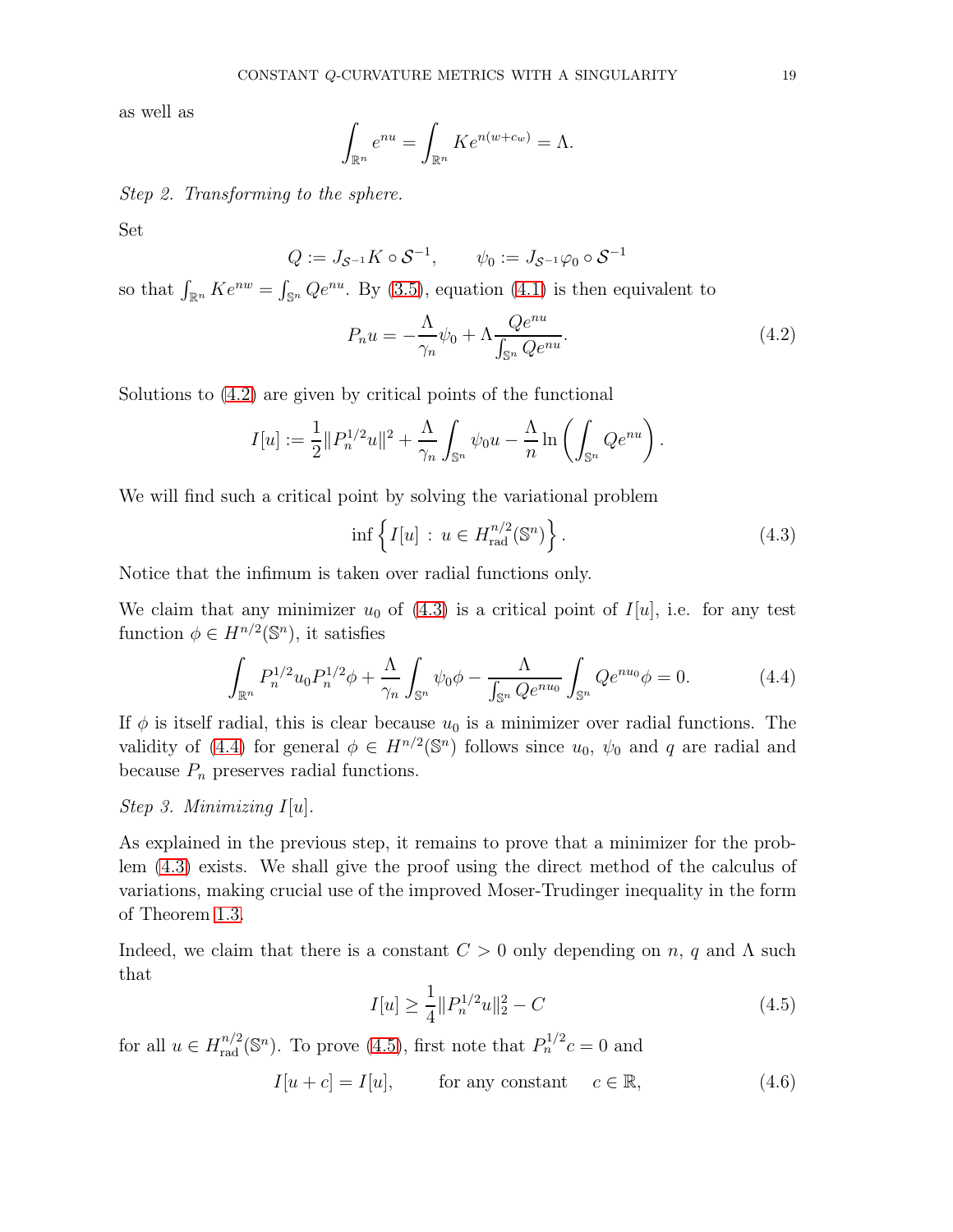as a consequence of the fact that  $\int_{\mathbb{S}^n} \psi_0 = \int_{\mathbb{R}^n} \varphi_0 = \gamma_n$ , see [\[23,](#page-35-8) Lemma 2.3]. Thus we may assume  $\int_{\mathbb{S}^n} u = 0$ . For such u, the Poincaré-type inequality

<span id="page-19-0"></span>
$$
||u||_2^2 \le C||P_n^{1/2}u||_2^2,\tag{4.7}
$$

holds as a consequence of the definition of  $P_n^{1/2}$  in [\(3.4\)](#page-16-4). Thus we can bound the subcritical term by

$$
\frac{\Lambda}{\gamma_n}\left|\int_{\mathbb{S}^n}\psi_0u\right|\leq C\|\psi_0\|_2\|P_n^{1/2}u\|_2\leq \frac{1}{4}\|P_n^{1/2}u\|_2^2+C\|\psi_0\|_2^2.
$$

Next, we bound the critical term  $\ln \left( \int_{\mathbb{S}^n} Qe^{nu} \right)$  as follows. For any  $\gamma > 0$ ,  $nu \leq$  $n^2$  $\frac{n^2}{4\gamma}$ || $P_n^{1/2}$  $u$ || $\frac{2}{2} + \gamma \frac{u^2}{||P_n^{1/2}||}$  $\frac{u^2}{\|P_n^{1/2}u\|_2^2}$ . Hence

$$
\int_{\mathbb{S}^n} Qe^{nu} \le \exp\left(\frac{n^2}{4\gamma} \|P_n^{1/2}u\|_2^2\right) \int_{\mathbb{S}^n} Qe^{\gamma \frac{u^2}{\|P_n^{1/2}u\|_2^2}}.
$$

Thus, by Theorem [1.3](#page-6-0) with  $s = n/2$ , since  $Q(\eta) \leq C \exp(-d(\eta, S)^{-\sigma} d(\eta, N)^{\beta}$  for any  $\beta > 0$ , we have for any  $\gamma > 0$  that

$$
\frac{\Lambda}{n} \ln \left( \int_{\mathbb{S}^n} Q e^{nu} \right) \le C + \frac{n\Lambda}{4\gamma} ||P_n^{1/2} u||_2^2.
$$

Choosing  $\gamma > 0$  so large that  $\frac{n\Lambda}{4\gamma} < \frac{1}{4}$  $\frac{1}{4}$  and combining the above estimates, [\(4.5\)](#page-18-3) follows.

We can now prove that [\(4.3\)](#page-18-1) admits a minimizer. Let  $(u_k)_{k \in \mathbb{N}} \subset H_{\text{rad}}^{n/2}(\mathbb{S}^n)$  be a minimizing sequence for [\(4.3\)](#page-18-1). By [\(4.6\)](#page-18-4), we may again assume that  $\int_{\mathbb{S}^n} u_k = 0$  for all  $k \in \mathbb{N}$ . By [\(4.5\)](#page-18-3),  $||P_n^{1/2}u_k||_2$  is uniformly bounded. By [\(4.7\)](#page-19-0), so is  $||u_k||_2$ , and hence  $(u_k)$  is uniformly bounded in  $H_{rad}^{n/2}(\mathbb{S}^n)$ . Up to extracting a subsequence, we may therefore assume  $u_n \rightharpoonup u_0$  for some  $u_0 \in H_{\text{rad}}^{n/2}(\mathbb{S}^n)$ .

Then

$$
||u_0||_{H^{n/2}(\mathbb{S}^n)} \le \liminf_{k \to \infty} ||u_k||_{H^{n/2}(\mathbb{S}^n)}.
$$

Moreover, since  $u \mapsto u$  and  $u \mapsto e^u$  defines compact embeddings from  $H^{n/2}(\mathbb{S}^n)$  into  $L^2(\mathbb{S}^n)$  (for the latter property see [\[28,](#page-36-5) Proposition 7]),

$$
||u_0||_2 = \lim_{k \to \infty} ||u_k||_2
$$
,  $\int_{\mathbb{S}^n} \psi_0 u_0 = \lim_{k \to \infty} \int_{\mathbb{S}^n} \psi_0 u_k$ 

and

$$
\ln\left(\int_{\mathbb{S}^n} Qe^{nu_0}\right) = \lim_{k \to \infty} \ln\left(\int_{\mathbb{S}^n} Qe^{nu_k}\right).
$$

In view of the definition of  $||u||_{H^{n/2}}$  in [\(3.7\)](#page-17-1), this implies

$$
||P_n^{1/2}u_0||_2 \le \liminf_{k \to \infty} ||P_n^{1/2}u_k||_2
$$

and thus  $u_0$  is a minimizer for  $I_0$ .

Step 4. Regularity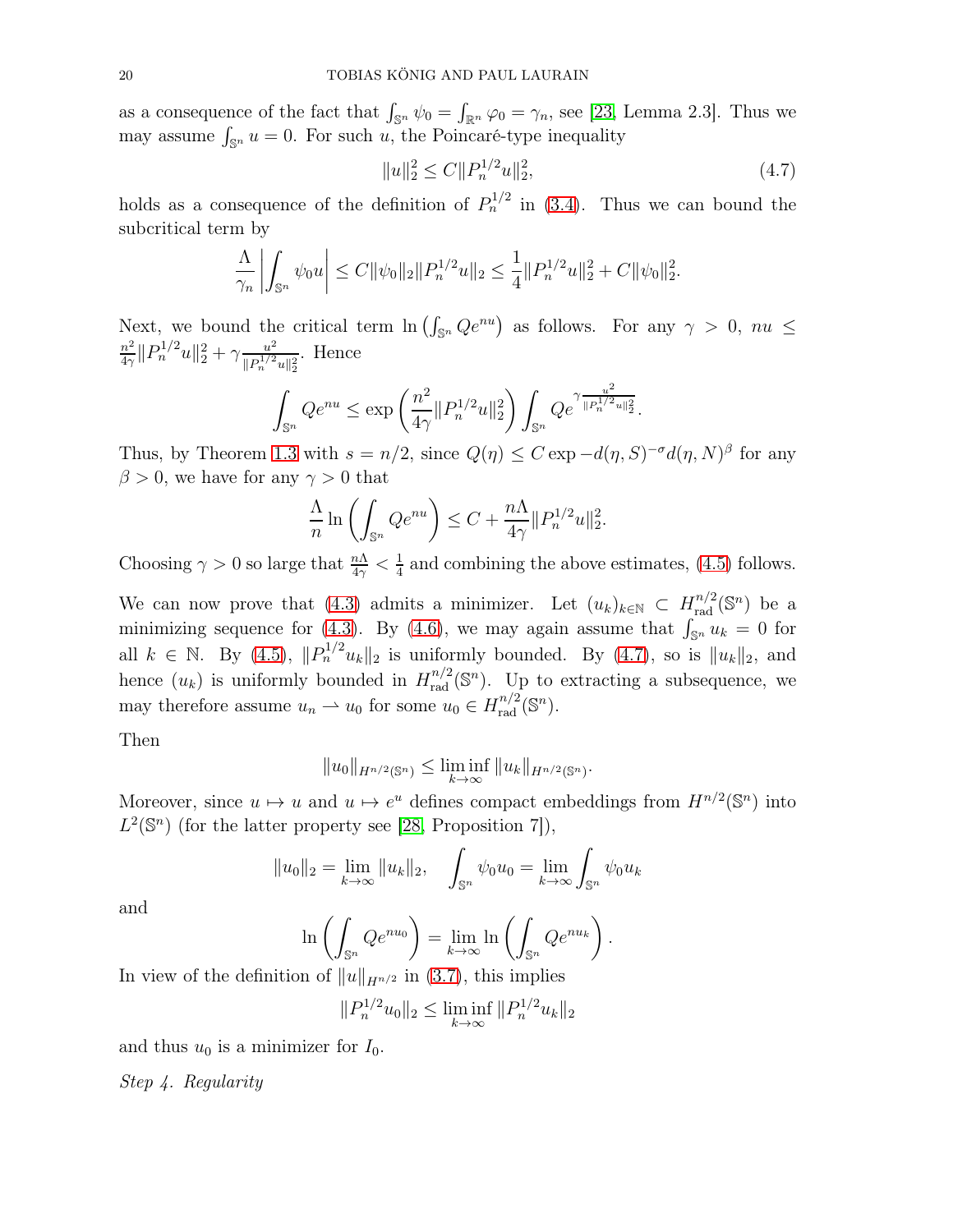The argument that provides regularity is identical to [\[23\]](#page-35-8). Somewhat more precisely, by using the regularity theory for  $P_n$  that can easily be deduced from its representation on spherical harmonics [\[23,](#page-35-8) Lemmas 2.5 and 2.6] together with the fact that  $\psi_0 \in$  $C^{2n+1}(\mathbb{S}^n)$ , one proves  $u_0 \in C^{2n+1}(\mathbb{S}^n)$ . Since  $u_0$  is continuous at the south pole, the function  $w_0 := u_0 \circ \mathcal{S}$  has a limit at infinity, in particular the condition  $w(x) =$  $o(\ln(|x|))$  as  $|x| \to \infty$  is satisfied. Moreover,  $w_0$  fulfills

$$
(-\Delta)^{n/2}w_0 = Ke^{n(w_0 + c_{w_0})} - \frac{\Lambda}{\gamma_n}\varphi_0.
$$

Since  $\varphi_0 \in C^{\infty}(\mathbb{R}^n)$ , bootstrapping gives  $w_0 \in C^{\infty}(\mathbb{R}^n)$ . Thus we have found a solution  $w = w_0$  as described in Step 1 and the proof is complete.

*Proof of Theorem [1.2\(](#page-4-1)b).* The proof of part (b) is identical to the proof of (a), except for the use of Theorem [1.3.](#page-6-0) Indeed, in this case we have  $Q(\eta) \leq C \text{dist}(\eta, N)^{n\beta} e^{-\text{dist}(\eta, S)^{-\sigma}}$ for some  $\sigma > 0$  and some given  $\beta > -1$ . Theorem [1.3](#page-6-0) thus yields

$$
\frac{\Lambda}{n} \ln \left( \int_{\mathbb{S}^n} Q e^{nu} \right) \le C + \frac{n\Lambda}{4\gamma} ||P_n^{1/2} u||^2,
$$

with

$$
\gamma = \frac{n+\beta}{|\mathbb{S}^{n-1}|} K_{n,\frac{n}{2}}^{-2}.
$$

Since  $\Lambda < (1 + \beta)\Lambda_1$ , recalling the numerical values of  $\Lambda_1$  and  $K_{n,n/2}$  given in [\(1.6\)](#page-2-3) and [\(1.14\)](#page-5-1), a direct computation shows that

$$
\delta:=\frac{1}{2}-\frac{n\Lambda}{4\gamma}>0.
$$

The rest of the proof proceeds as above.  $\square$ 

## 5. Proof of Theorems [1.3](#page-6-0) and [1.4](#page-6-1)

We now turn to prove the Moser-Trudinger inequalities from Theorems [1.3](#page-6-0) and [1.4.](#page-6-1) As briefly explained in the introduction, following Adams' classical paper [\[2\]](#page-34-0) we shall derive them from a dual inequality on convolution-type operators which we introduce now in detail.

Let  $s \in (0, n)$ . For  $f \in L^{\frac{n}{s}}(\mathbb{S}^n)$ , we denote

<span id="page-20-0"></span>
$$
Tf(\eta) := \int_{\mathbb{S}^n} k(\eta, \xi) f(\xi) d\sigma(\xi).
$$
 (5.1)

Here we assume that the kernel  $k(\eta, \xi)$  satisfies

<span id="page-20-1"></span>
$$
k(\eta,\xi) = d(\eta,\xi)^{-n+s} \left(1 + \mathcal{O}\left(d(\eta,\xi)\right)^{\alpha}\right). \tag{5.2}
$$

for some fixed constant  $\alpha > 0$ . (We denote by  $\mathcal{O}(d(\eta,\xi)^{\alpha})$  a quantity  $h(\eta,\xi)$  with the property that  $|h(\eta, \xi)|d(\eta, \xi)^{-\alpha}$  is bounded uniformly in  $\eta, \xi \in \mathbb{S}^n$  with  $\eta \neq \xi$ .)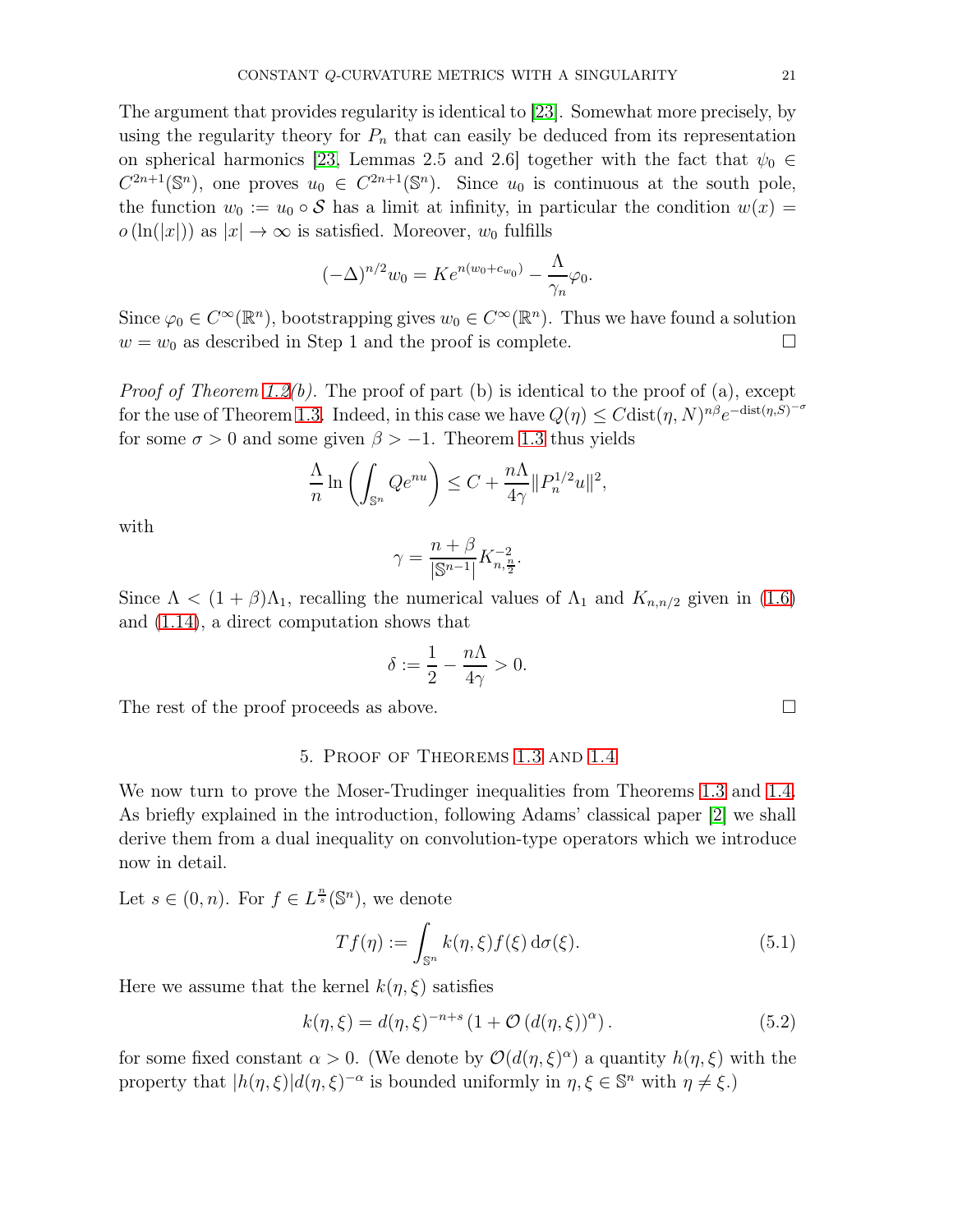Moreover, we assume that  $k(\eta, \xi)$  only depends on the geodesic distance  $d(\eta, \xi)$ . As a consequence, by change of variables,  $T f$  is radial (in the sense given in Section [3\)](#page-16-0) if f is.

We are going to prove the following weighted Moser-Trudinger-Adams inequality of convolution type, valid for radial functions.

<span id="page-21-2"></span>**Theorem 5.1.** Let Q be as in [\(1.13\)](#page-5-0) and let T be given by [\(5.1\)](#page-20-0), for some k satisfying  $(5.2)$ . Then there is  $C > 0$  such that

$$
\int_{\mathbb{S}^n} \exp\left(\frac{n+\beta}{|\mathbb{S}^{n-1}|} |Tf|^{\frac{n}{n-s}}\right) Q(\eta) \le C
$$

uniformly for  $f \in L^{\frac{n}{s}}_{rad}(\mathbb{S}^n)$  with  $||f||_{L^{\frac{n}{s}}(\mathbb{S}^n)} \leq 1$ . Moreover, the constant  $\frac{n+\beta}{|\mathbb{S}^{n-1}|}$  is sharp, in the sense that if it is replaced by  $\gamma > \frac{n+\beta}{|\mathbb{S}^{n-1}|}$ , then the constant C is no longer uniform in f.

As in Adams' paper [\[2\]](#page-34-0), we may deduce from this the Moser-Trudinger-Adams inequality in its differential form, more precisely Theorem [1.4](#page-6-1) and the following two theorems. Recall that the constant  $K_{n,s}$  is given in [\(1.14\)](#page-5-1) and that the operators  $P_s$ and  $P_{2s}^{1/2}$  are defined in [\(3.2\)](#page-16-1) and [\(3.4\)](#page-16-4).

<span id="page-21-0"></span>Theorem 5.2. Let  $s \in (0, \frac{n}{2})$  $\frac{n}{2}$  and let Q be as in [\(1.13\)](#page-5-0). Then there is  $C > 0$  such that

$$
\int_{\mathbb{S}^n} \exp\left(\frac{n+\beta}{|\mathbb{S}^{n-1}|} K_{n,s}^{-\frac{n}{n-s}} |u|^{\frac{n}{n-s}}\right) Q(\eta) \le C. \tag{5.3}
$$

uniformly for  $u \in C^{\infty}(\mathbb{S}^n)$  radial with  $||P_{2s}^{1/2}u||_{L^{n/s}(\mathbb{S}^n)} \leq 1$ . If  $s = n/2$ , we assume additionally  $\int_{\mathbb{S}^n} u = 0$ . Moreover, the constant  $\frac{n+\beta}{|\mathbb{S}^{n-1}|} K_n^{-\frac{n}{n-s}}$  is sharp in the sense that if it is replaced by  $\gamma > \frac{n+\beta}{|\mathbb{S}^{n-1}|} K_{n,s}^{-\frac{n}{n-s}}$ , then the constant C is no longer uniform in u.

Clearly, Theorem [5.2](#page-21-0) contains Theorem [1.3](#page-6-0) as its special case  $s = n/2$ .

<span id="page-21-1"></span>**Theorem 5.3.** Let  $s \in (0, n)$  and let Q be as in [\(1.13\)](#page-5-0). Then there is  $C > 0$  such that

$$
\int_{\mathbb{S}^n} \exp\left(\frac{n+\beta}{|\mathbb{S}^{n-1}|} K_{n,s}^{-\frac{n}{n-s}} |u|^{\frac{n}{n-s}}\right) Q(\eta) \le C. \tag{5.4}
$$

uniformly for  $u \in C^{\infty}(\mathbb{S}^n)$  radial with  $||P_s u||_{L^{n/s}(\mathbb{S}^n)} \leq 1$ . Moreover, the constant  $\frac{n+\beta}{|\mathbb{S}^{n-1}|}K_n^{-\frac{n}{n-s}}$  is sharp in the sense that if it is replaced by  $\gamma > \frac{n+\beta}{|\mathbb{S}^{n-1}|}K_{n,s}^{-\frac{n}{n-s}}$ , then the constant C is no longer uniform in u.

Indeed, Theorems [5.2](#page-21-0) and [5.3](#page-21-1) follow from Theorem [5.1](#page-21-2) by expressing  $u$  using the Green's function of the operators  $P_{2s}^{1/2}$  and  $P_s$  respectively. It only remains to check that the resulting convolution integral satisfies [\(5.1\)](#page-20-0) and [\(5.2\)](#page-20-1), with  $f = P_{2s}^{1/2} u$  and  $f = P_s u$ , respectively.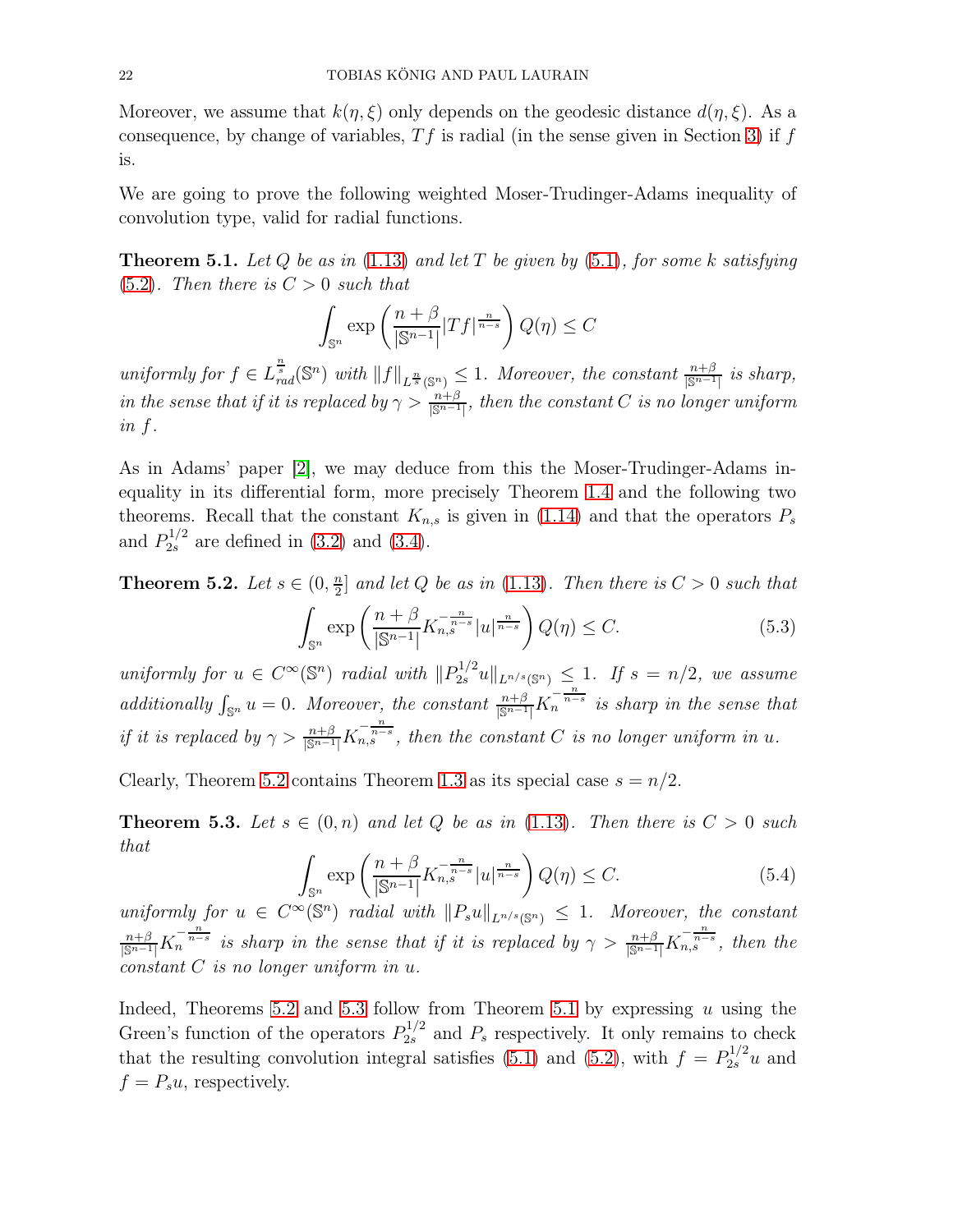5.1. Estimates on the Green's function and proof of Theorem [1.3.](#page-6-0) In this subsection, we prove the following expansion of the Green's functions of  $P_{2s}^{1/2}$  and  $P_s$ , which allows us to deduce Theorem [1.3,](#page-6-0) [5.2](#page-21-0) and [5.3](#page-21-1) from Theorem [5.1.](#page-21-2) We recall that the operators  $P_s$  and  $P_{2s}^{1/2}$  have been defined in [\(3.2\)](#page-16-1) and [\(3.4\)](#page-16-4) respectively.

<span id="page-22-0"></span>Lemma 5.4. Let  $0 < s \leq \frac{n}{2}$  $\frac{n}{2}$ . There exists a function  $G_s : \mathbb{S}^n \times \mathbb{S}^n \to \mathbb{R}$  with the following properties.

(1) For every 
$$
u \in C^{\infty}(\mathbb{S}^n)
$$
 (with  $\int_{\mathbb{S}^n} u = 0$  if  $s = \frac{n}{2}$ ), one has  

$$
u(\eta) = \int_{\mathbb{S}^n} G_s(\eta, \xi) P_{2s}^{1/2} u(\xi) d\sigma(\xi),
$$

- (2) For every  $f \in C^{\infty}(\mathbb{S}^n)$ , the function  $u(\eta) := \int_{\mathbb{S}^n} G_s(\eta, \xi) f(\xi)$  satisfies  $u \in$  $C^{\infty}(\mathbb{S}^n)$  (and  $\int_{\mathbb{S}^n} u = 0$  if  $s = \frac{n}{2}$  $\frac{n}{2}$ ) and  $P_{2s}^{1/2}u = f$ .
- (3)  $G_s(\eta, \xi)$  only depends on  $d(\eta, \xi)$ . Near the diagonal, one has the expansion

$$
G_s(\eta,\xi) = K_{n,s}d(\eta,\xi)^{-n+s} \left(1 + \mathcal{O}\left(d(\eta,\xi)\right)^{\alpha}\right),\tag{5.5}
$$

for some  $\alpha > 0$ .

Moreover, the same statements hold (without the condition that  $\int u = 0$ ) if  $P_{2s}^{1/2}$  $\frac{1}{2s}$  is replaced by  $P_s$ , and  $s \in (0, n)$ .

For  $P_s$  for  $s \in (0, n)$ , Lemma [5.4](#page-22-0) follows directly from the fact that the Green's function of  $P_s$  is explicitly given by

<span id="page-22-1"></span>
$$
G_s(\eta, \xi) = K_{n,s} |\eta - \xi|^{-n+s}, \tag{5.6}
$$

see e.g. [\[5\]](#page-35-19).

For  $P_{2s}^{1/2}$  $2s^{1/2}$  and  $s \in (0, n/2]$ , the argument is a generalization of the case  $s = \frac{n}{2}$  $\frac{n}{2}$ , see the proof of [\[38,](#page-36-19) Proposition 2.2].

*Proof.* Let us assume that  $s < \frac{n}{2}$ , the proof is readily the same if  $s = \frac{n}{2}$  $\frac{n}{2}$  by adding the mean value. Let  $w \in C^{\infty}(S^n)$ , we have

$$
w(\eta) = \int_{S^n} G(\eta, \xi)(P_{2s}w)(\xi) d\sigma(\xi),
$$

where G is the Green function of  $P_{2s}$ . By self-adjointness of  $P_{2s}$  we have

$$
w(\eta) = \int_{S^n} (P_{2s}^{\frac{1}{2}} G)(\eta, \xi) (P_{2s}^{\frac{1}{2}} w)(\xi) d\sigma(\xi).
$$

Thus  $G_s = P_{2s}^{\frac{1}{2}} G$  is the function we are looking for. Let us check the estimate along the diagonal. By classical result on pseudo-differential operators, see [\[1\]](#page-34-1), the principal symbols satisfy  $\sigma(P_{2s}^{\frac{1}{2}}) = \sigma(P_{2s})^{\frac{1}{2}}$ , hence  $P_{2s}^{\frac{1}{2}} = (-\Delta_{\mathbb{S}^n})^{s/2}$  + lower order operator. By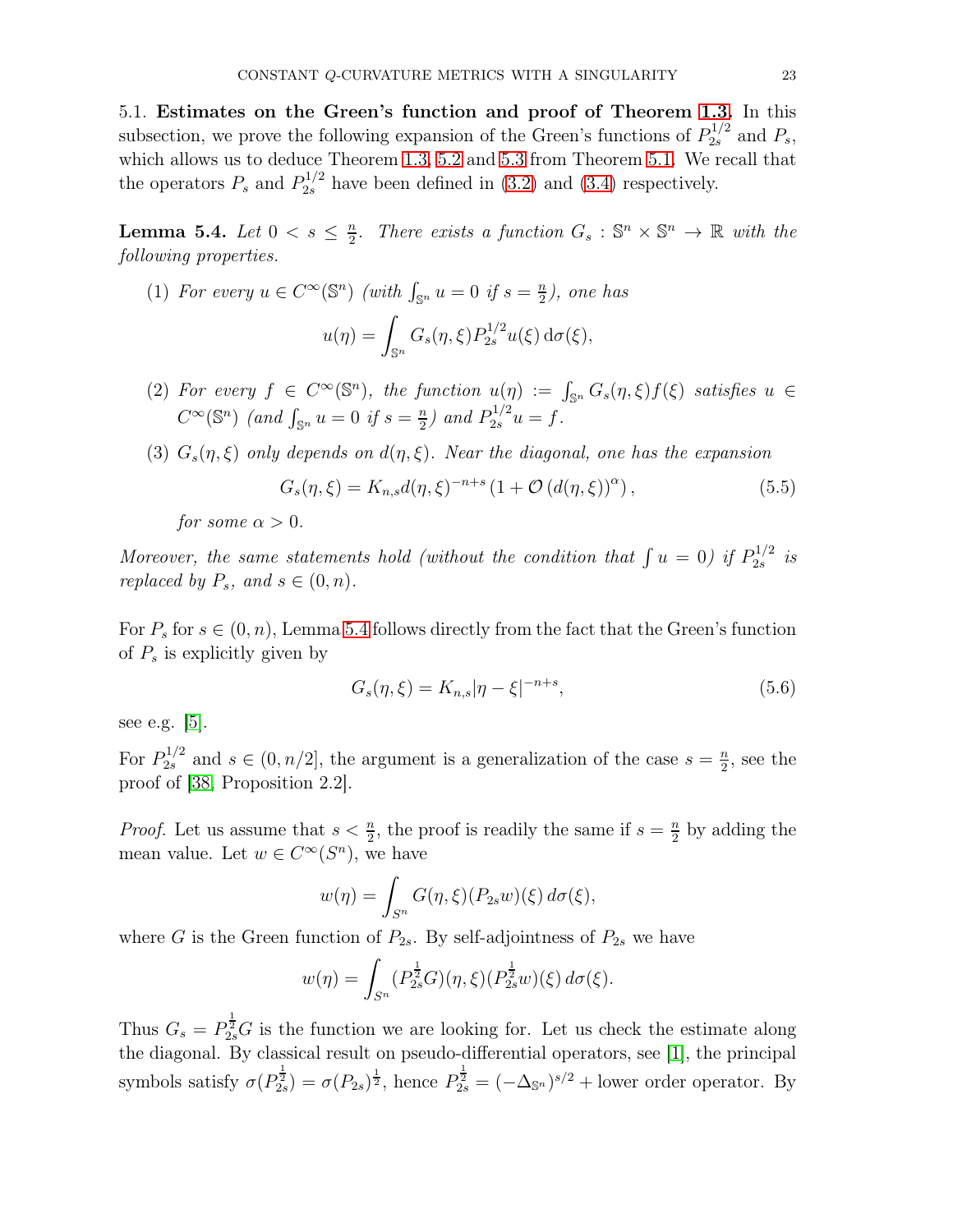using [\(5.6\)](#page-22-1) (respectively  $G(\eta, \xi) = K_{n,s} \ln \left( \frac{1}{d(n)} \right)$  $\frac{1}{d(n,\xi)}$  +  $O(1)$  for  $s = n/2$ , we easily deduce the desired estimate.

Proof of Theorem [5.2](#page-21-0) and Theorem [5.3.](#page-21-1) We only prove Theorem [5.2,](#page-21-0) since the proof of Theorem [5.3](#page-21-1) is identical after replacing  $P_{2s}^{1/2}$  by  $P_s$ . Under the assumptions of Theorem [5.2,](#page-21-0) by Lemma [5.4](#page-22-0) we may write

<span id="page-23-1"></span>
$$
u(\eta) = \int_{\mathbb{S}^n} G_s(\eta, \xi) f(\xi) d\xi =: Tf(\eta), \tag{5.7}
$$

where  $f := P_{2s}^{1/2} u$  and  $G_s(\eta, \xi)$  is the Green's function associated with  $P_{2s}^{1/2}$  $\frac{1}{2s}$ .

Still by Lemma [5.4,](#page-22-0) the kernel  $k(\eta, \xi) = G_s(\eta, \xi)$  satisfies [\(5.2\)](#page-20-1). Moreover,  $||f||_{L^{n/s}(\mathbb{S}^n)} =$  $||P_{2s}^{1/2}u||_{L^{n/s}(\mathbb{S}^n)} \leq 1$  by assumption. Hence

$$
\int_{\mathbb{S}^n} \exp\left(\frac{n+\beta}{|\mathbb{S}^{n-1}|} |u|^{\frac{n}{n-s}}\right) Q(\eta) d\sigma(\eta) = \int_{\mathbb{S}^n} \exp\left(\frac{n+\beta}{|\mathbb{S}^{n-1}|} |Tf|^{\frac{n}{n-s}}\right) Q(\eta) d\sigma(\eta) \le C
$$

by Theorem [5.1.](#page-21-2)

The sharpness of the constant is again a direct consequence of the sharpness statement in Theorem [5.1.](#page-21-2) Indeed, let  $\gamma > \frac{n+\beta}{|\mathbb{S}^{n-1}|}$ . Then by Theorem [5.1](#page-21-2) there exist  $f_k$  radial with  $||f_k||_{L^{n/s}(\mathbb{S}^n)} \leq 1$  such that

$$
\int_{\mathbb{S}^n} \exp\left(\gamma |u_k|^{\frac{n}{n-s}}\right) Q(\eta) d\eta \to \infty
$$

as  $k \to \infty$ , where we wrote  $u_k := Tf_k$  with  $T f_k$  defined as in [\(5.7\)](#page-23-1). Since  $u_k$  are radial and  $||P_{2s}^{1/2}u_k||_{L^{n/s}(\mathbb{S}^n)} = ||f_k||_{L^{n/s}(\mathbb{S}^n)} \le 1$ , this completes the proof.

# 6. Proof of Theorem [5.1](#page-21-2)

6.1. An improved Adams' lemma. The core of the proof of Theorem [5.1](#page-21-2) is the following one-dimensional calculus lemma stated as Lemma [6.1](#page-23-0) below. To state it, for  $p > 1$  we denote by  $p' = \frac{p}{p-1}$  $\frac{p}{p-1}$  the Hölder conjugate exponent of p.

<span id="page-23-0"></span>**Lemma 6.1.** Let  $1 < p < \infty$ , and let  $a : \mathbb{R} \times [0, \infty) \to [0, \infty)$  be a function such that

$$
a(w,t) \leq \begin{cases} 1 + g(w,t) & \text{for } w \in [0,t], \\ h(w,t) & \text{for } w \in \mathbb{R} \setminus [0,t], \end{cases}
$$

for some non-negative functions  $q(w, t)$  and  $h(w, t)$  with the property that

<span id="page-23-2"></span>
$$
\int_0^t g(w,t) + g(w,t)^{p'} dw + \int_{\mathbb{R}\setminus[0,t]} h(w,t)^{p'} dw \le b < \infty,
$$
\n(6.1)

uniformly in  $t \in [0, \infty)$ .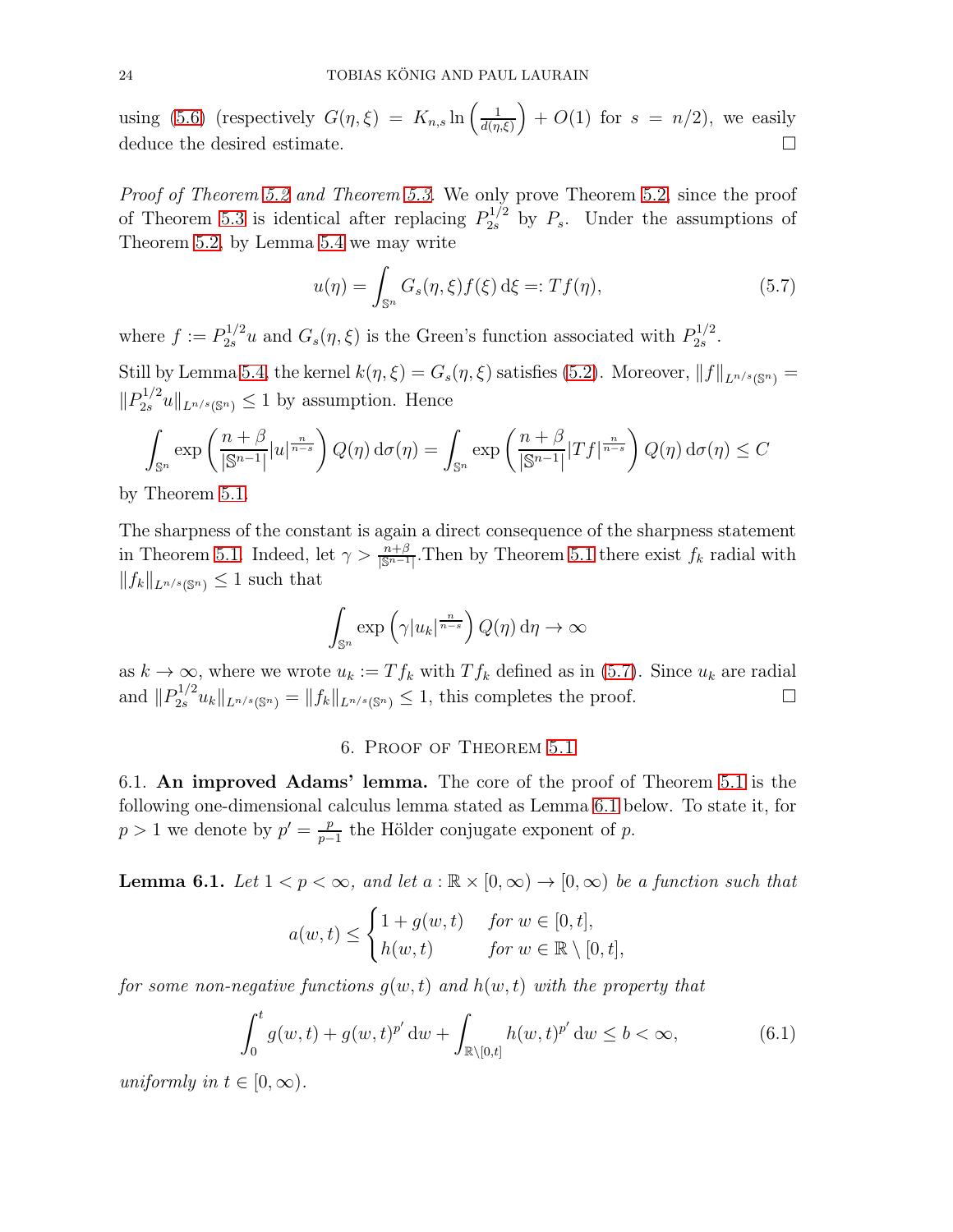For  $\phi : \mathbb{R} \to (0, \infty)$  satisfying  $\int_{\mathbb{R}} \phi(w)^p dw \leq 1$ , let

$$
F(t) := \left(\int_{\mathbb{R}} a(w, t)\phi(w) \,dw\right)^{p'} - t.
$$

Then for every  $\tilde{\alpha} > 0$  there is  $C > 0$  not depending on  $\phi$  such that

$$
\int_0^\infty e^{-\tilde{\alpha}F(t)} \, \mathrm{d}t \le C.
$$

In its basic form, i.e. with  $g(w, t) \equiv h(w, t) \equiv 0$ , this lemma goes back to Moser [\[37\]](#page-36-20). The inclusion of the term  $h(w, t)$ , which is of fundamental importance, is due to Adams [\[2,](#page-34-0) Lemma 1]. Adams' version has since been extended in various directions, among others, in [\[15,](#page-35-20) [3,](#page-35-21) [16\]](#page-35-22). Our new observation is that the error term  $q(w, t)$  below may depend on t as long as  $g(\cdot, t)$  satisfies suitable integral bounds on the interval  $[0, t]$ , uniformly in  $t > 0$ . A typical example of an error term satisfying  $(6.1)$  below, and in fact the one we shall use in the simplest case of the proof of Theorem [5.1,](#page-21-2) would be

$$
g(w,t) = Ce^{-w} + Ce^{w-t},
$$

Indeed, [\[15,](#page-35-20) [16\]](#page-35-22) are able deal with a term of type  $e^{-w}$ , which arises essentially from the error term in [\(5.2\)](#page-20-1). The second type  $e^{w-t}$  only arises in our case, as a consequence of the lack of a rearrangement argument, as explained in the introduction. Notice that this term cannot be estimated (for  $w \in [0, t]$ , uniformly in  $t > 0$ ) by any integrable function of  $w$  alone. However, as we check in the following, the proof of Adams' lemma allows to include such a term as well. We believe that this observation can be useful in a wider context to prove Moser–Trudinger-type inequalities in settings where rearrangement is not available, notably in the presence of weights.

Our proof follows Adams' paper [\[2,](#page-34-0) proof of Lemma 1]. The adaptations we make are close to [\[15,](#page-35-20) proof of Lemma 3.2]. Because of these similarities, we only give a sketch of the proof of Lemma [6.1.](#page-23-0) The reader may consult [\[2,](#page-34-0) [15\]](#page-35-20) for more details.

*Proof.* For  $\lambda \in \mathbb{R}$  we set  $E_{\lambda} := \{t \geq 0 : F(t) \leq \lambda\}$  and denote by  $|E_{\lambda}|$  its Lebesgue measure. Since

$$
\int_0^\infty e^{-\tilde{\alpha}F(t)} dt = \tilde{\alpha} \int_{\mathbb{R}} |E_\lambda| e^{-\tilde{\alpha}\lambda} d\lambda,
$$

the lemma clearly follows if we can prove the following two assertions.

(a) There is  $c > 0$  such that  $F(t) \geq -c$  for all  $t \geq 0$ . Moreover, if  $t \in E_{\lambda}$ , then there are constants  $d, A, B$  such that

<span id="page-24-0"></span>
$$
(t+d)^{1/p} \left( \int_{\mathbb{R}\setminus[0,t]} \phi(w)^p dw \right)^{1/p} \le A|\lambda|^{1/p} + B. \tag{6.2}
$$

(b) There are constants  $C, D$  such that for every  $\lambda \geq -c$ ,

$$
|E_{\lambda}| \leq C|\lambda| + D.
$$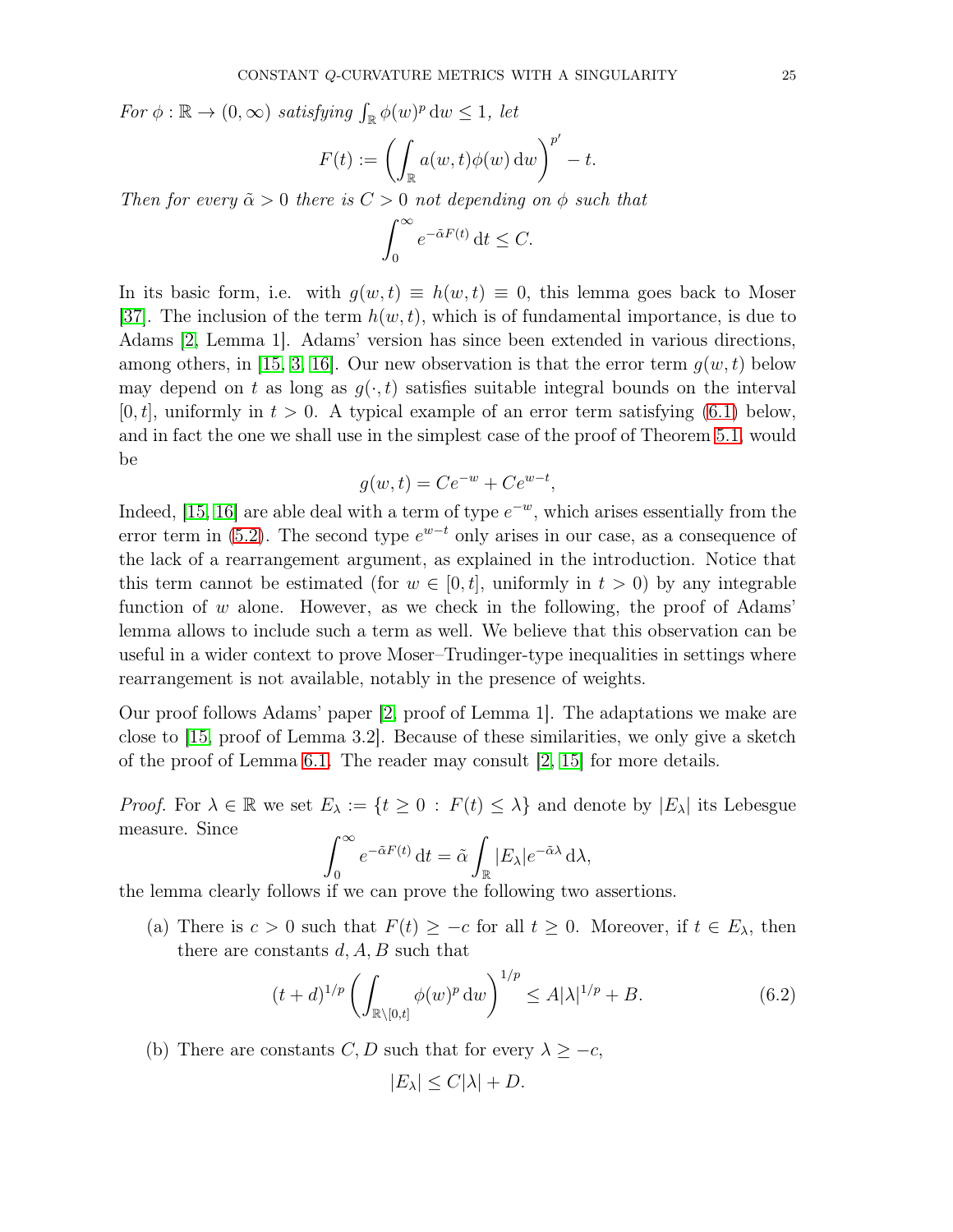*Proof of (a).* Let  $t \in E_\lambda$ . Then by the definition of  $E_\lambda$ , the bound on  $a(w, t)$  and Hölder's inequality,

$$
t - \lambda \le \left( \int_{\mathbb{R}} a(w, t) \phi(w) dw \right)^{p'} \le \left( (1 - L(t)^p)^{1/p} \left( \int_0^t (1 + g(w, t))^{p'} dw \right)^{1/p'} + L(t) \left( \int_{\mathbb{R} \setminus [0, t]} h(w, t)^{p'} dw \right)^{1/p'} \right)^{p'},
$$

where we abbreviated

$$
L(t) := \left( \int_{\mathbb{R} \setminus [0,t]} \phi(w)^p dw \right)^{1/p}.
$$

The assumptions on g imply that

$$
\int_0^t (1 + g(w, t))^{p'} ds \le t + d,
$$

where  $d$  is a constant only depending on  $b$ . We thus obtain

$$
t - \lambda \le \left( (1 - L(t)^p)^{1/p} (t + d)^{1/p'} + bL(t) \right)^{p'}.
$$

This is the same estimate as [\[2,](#page-34-0) eq. (15)]. Now both assertions of (a) follow by arguing as in [\[2\]](#page-34-0).

*Proof of (b).* Suppose that  $t_1, t_2 \in E_\lambda$  are such that  $\lambda < t_1 < t_2$ . We shall show that  $t_2 - t_1 \leq C |\lambda|$  for all  $\lambda$  large enough, which clearly implies (b). Indeed, similarly to the above

$$
(t_2 - \lambda)^{1/p'} \le \left( \int_0^{t_1} (1 + g(w, t_2))^{p'} dw \right)^{1/p'} \left( \int_0^{t_1} \phi(w)^p dw \right)^{1/p} + \left( \int_{t_1}^{t_2} (1 + g(w, t_2))^{p'} dw \right)^{1/p'} L(t_2) + \left( \int_{t_1}^{t_2} h(w, t)^{p'} dw \right)^{1/2} L(t_2).
$$

By the assumptions on  $g(w, t)$  we can estimate

$$
\int_0^{t_1} (1 + g(w, t_2))^{p'} dw = t_1 + d \int_0^{t_2} g(w, t) dw + d \int_0^{t_2} g(w, t)^{p'} dw \le t_1 + d
$$

and, analogously,

$$
\left(\int_{t_1}^{t_2} (1+g(w,t_2))^{p'} dw\right)^{1/p'} \le (t_2-t_1+d)^{1/p'} \le (t_2-t_1)^{1/p'}+d^{1/p'}.
$$

Combining everything and abbreviating  $\delta := (t_2 - t_1)^{1/p'}$ , we obtain

$$
t_2 - \lambda \le ((t_1 + d)^{1/p'} + (\delta + b)L(t_1))^{p'}
$$

Again, this is the same estimate that occurs in [\[2\]](#page-34-0). Using the inequality [\(6.2\)](#page-24-0) from (a) permits to conclude as in [\[2\]](#page-34-0).  $\Box$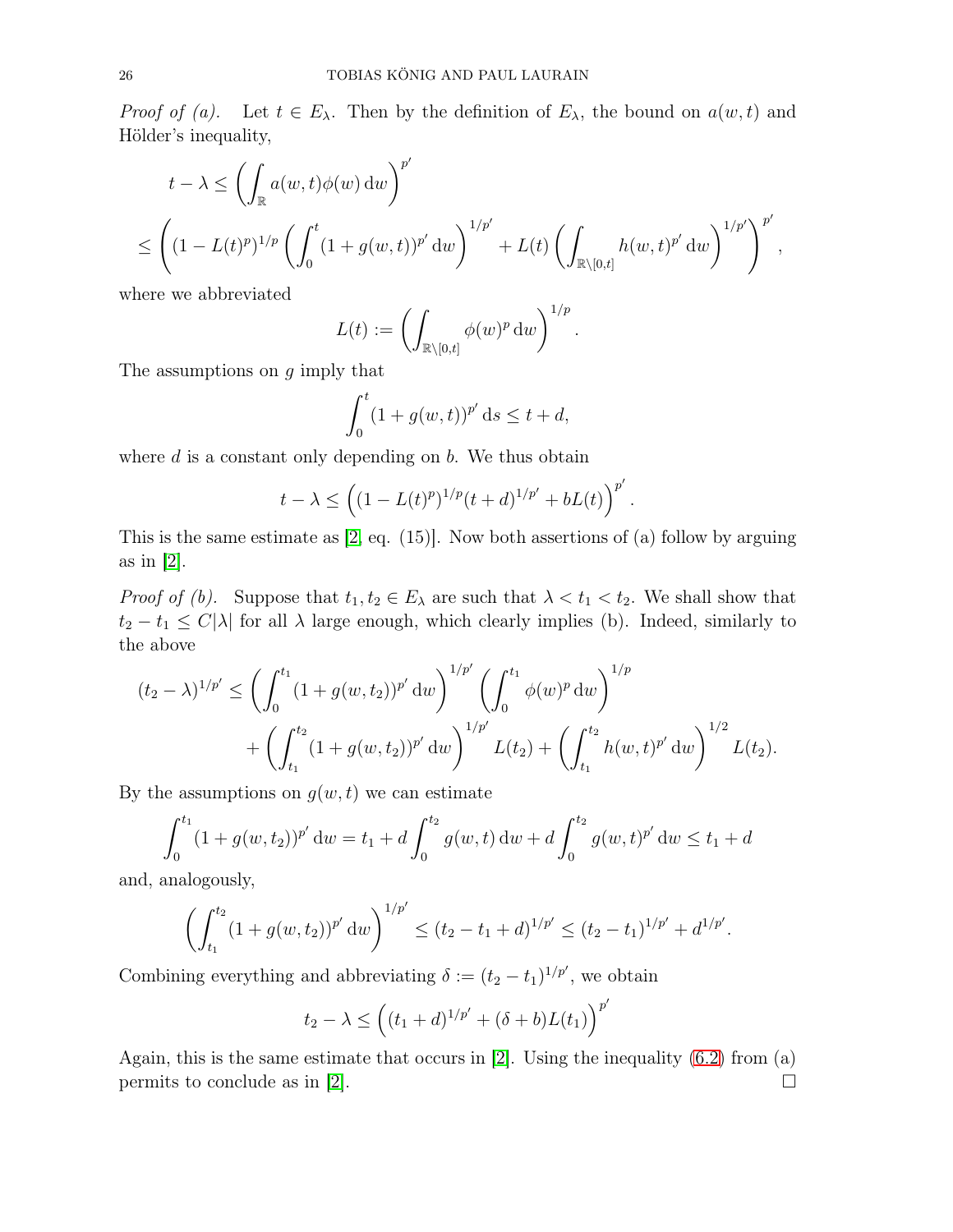<span id="page-26-4"></span>6.2. Transforming to  $\mathbb{R}^n$ . As a first step in the proof of Theorem [5.1,](#page-21-2) we recast the setting on  $\mathbb{R}^n$  using stereographic projection.

We first observe  $d_{\mathbb{S}^n}(\eta,\xi) = |\eta - \xi|(1 + \mathcal{O}(|\eta - \xi|^{\alpha}))$  for suitable  $\alpha > 0$  (Here  $|\eta - \xi|$ denotes the distance in  $\mathbb{R}^{n+1}$ .) Together with [\(5.2\)](#page-20-1), up to taking a smaller  $\alpha > 0$ , it is easy to deduce from this that  $Tf$  defined by  $(5.1)$  satisfies

<span id="page-26-0"></span>
$$
Tf(\eta) \le \int_{\mathbb{S}^n} |\eta - \xi|^{-n+s} \left(1 + C|\eta - \xi|^{\alpha}\right) f(\xi) \, \mathrm{d}\sigma(\xi). \tag{6.3}
$$

Now define

 $\tilde{f}(x) := f(\mathcal{S}(x))J_{\mathcal{S}}(x)^{\frac{s}{n}},$ 

so that  $\|\tilde{f}\|_{L^{\frac{n}{s}}(\mathbb{R}^n)} = \|f\|_{L^{\frac{n}{s}}(\mathbb{S}^n)}$ . Since the distance transforms as

$$
|\mathcal{S}(x) - \mathcal{S}(y)| = J_{\mathcal{S}}(x)^{1/2n} |x - y| J_{\mathcal{S}}(y)^{1/2n},
$$

by change of variables we obtain from [\(6.3\)](#page-26-0) that

$$
\tilde{T}\tilde{f}(x) := Tf(\mathcal{S}(x)) \le \int_{\mathbb{R}^n} |\mathcal{S}(x) - \mathcal{S}(y)|^{-n+s} (1 + C|\mathcal{S}(x) - \mathcal{S}(y)|^{\alpha}) \tilde{f}(y) J_{\mathcal{S}}(y)^{\frac{n-s}{n}} dy \n= \int_{\mathbb{R}^n} |x - y|^{-n+s} \left(\frac{1 + |x|^2}{1 + |y|^2}\right)^{\frac{n-s}{2}} \left(1 + C|x - y|^{\alpha} \left((1 + |x|^2)(1 + |y|^2)\right)^{-\frac{\alpha}{2}}\right) \tilde{f}(y) dy.
$$

By the same change of variables in the integral appearing in Theorem [5.1,](#page-21-2) we see that it suffices to prove

<span id="page-26-1"></span>
$$
\int_{\mathbb{R}^n} \exp\left(\frac{n+\beta}{|\mathbb{S}^{n-1}|}|\tilde{T}\tilde{f}|^{\frac{n}{n-s}}\right) K(x) \, \mathrm{d}x \le C \tag{6.4}
$$

uniformly in  $\tilde{f} \in L^{\frac{n}{s}}_{rad}(\mathbb{R}^n)$  with  $\|\tilde{f}\|_{\frac{n}{s}} \leq 1$ . Here  $K(x) := Q(\mathcal{S}(x))J_{\mathcal{S}}(x)$  satisfies

<span id="page-26-3"></span><span id="page-26-2"></span>
$$
K(x) \le C|x|^{\beta} \exp(-|x|^{\sigma}) \tag{6.5}
$$

<span id="page-26-5"></span>for some  $C, \sigma > 0, \beta \in \mathbb{R}$ .

6.3. Reducing to a local inequality. In this and the following sections, we will work exclusively in the setting of  $\mathbb{R}^n$ . For ease of notation, we will drop the tilde and write henceforth, in view of the estimate in the previous section,

$$
Tf(x) = \int_{\mathbb{R}^n} |x - y|^{-n+s} \left(\frac{1 + |x|^2}{1 + |y|^2}\right)^{\frac{n-s}{2}} f(y) \, dy
$$
  
+ 
$$
C \int_{\mathbb{R}^n} |x - y|^{-n+s+\alpha} \frac{(1 + |x|^2)^{\frac{n-s-\alpha}{2}}}{(1 + |y|^2)^{\frac{n-s+\alpha}{2}}} f(y) \, dy.
$$
 (6.6)

We may and will always assume without explicit mention that  $f \geq 0$  and that  $\alpha > 0$ is so small that  $n - s - \alpha > 0$ .

In this step we will use the exponential decay at infinity of the weight  $K$  to control the integral in [\(6.4\)](#page-26-1) in the region  $\mathbb{R}^n \setminus B_1$ . Indeed, this is a simple consequence of the following pointwise bound.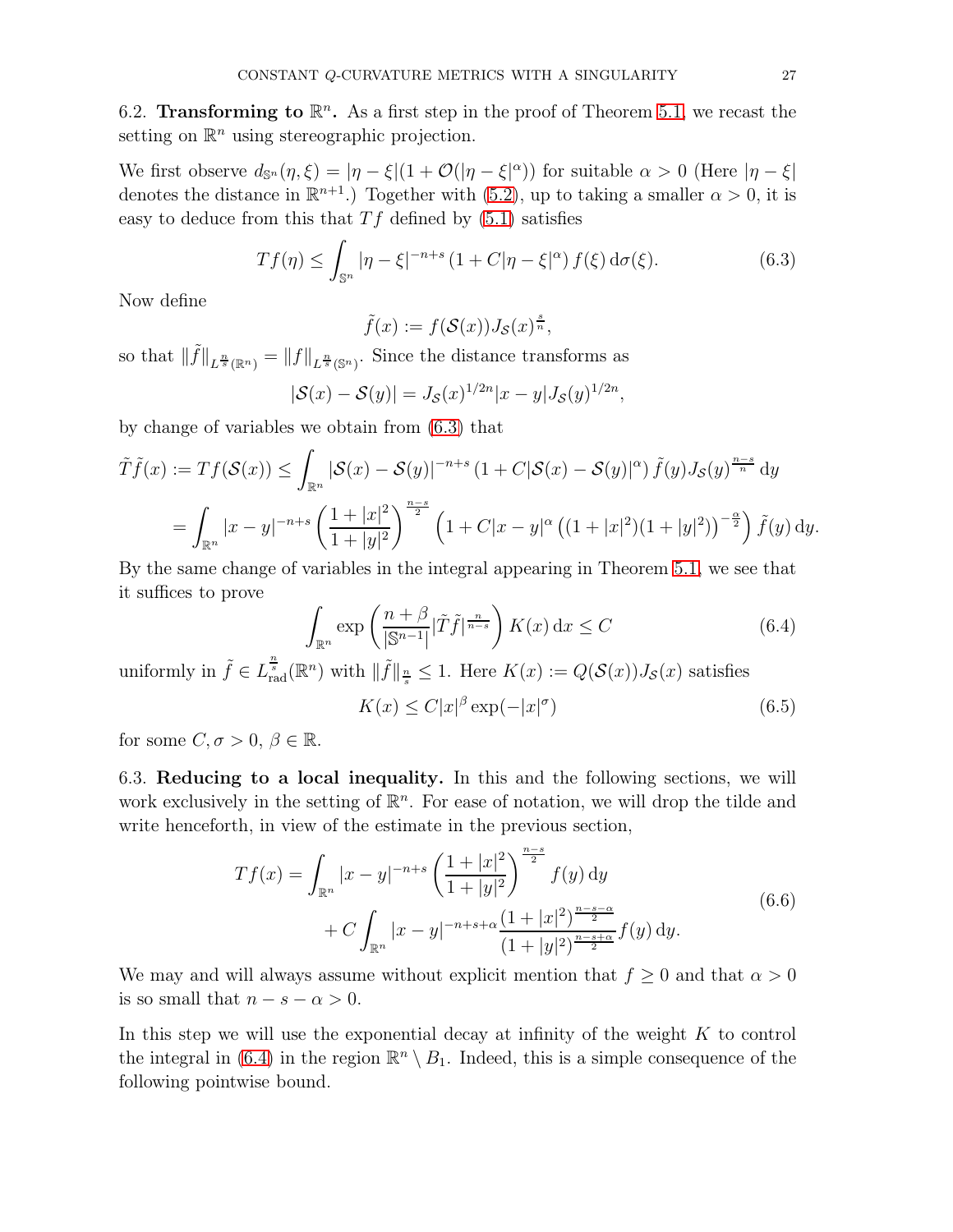<span id="page-27-0"></span>**Lemma 6.2.** Let Tf be defined by [\(6.6\)](#page-26-2) for some  $f \in L_{rad}^{\frac{n}{s}}(\mathbb{R}^n)$ . Then there is  $C > 0$ not depending on f such that

$$
Tf(x) \leq C(1 + \ln(|x|))
$$
 for all  $|x| \geq 1$ .

Using this growth bound and [\(6.5\)](#page-26-3), we find that

$$
\int_{\mathbb{R}^n \setminus B_1} \exp\left(\frac{n+\beta}{|\mathbb{S}^{n-1}|} |Tf|^{\frac{n}{n-s}}\right) K(x) \, \mathrm{d}x \le C \int_{\mathbb{R}^n \setminus B_1} \exp\left(C(1-|x|^{\sigma/2})\right) \, \mathrm{d}x \le C
$$

uniformly in  $f$ . Hence in what follows, we will only need to prove the local inequality

$$
\int_{B_1} \exp\left(\frac{n+\beta}{|\mathbb{S}^{n-1}|} |Tf|^{\frac{n}{n-s}}\right) K(x) \, \mathrm{d}x \le C.
$$

*Proof of Lemma [6.2.](#page-27-0)* Let us prove that the first summand of  $Tf(x)$  in [\(6.6\)](#page-26-2) satisfied the claimed bound. In radial variables  $r = |x|$  and  $\rho = |y|$ , it reads

$$
\int_0^{\infty} \left( \int_{\mathbb{S}^{n-1}} |re_1 - \rho \omega|^{-n+s} d\sigma(\omega) \right) \left( \frac{1+r^2}{1+\rho^2} \right)^{\frac{n-s}{2}} f(\rho) \rho^{n-1} d\rho
$$
  
=  $|\mathbb{S}^{n-1}|r^{-n+s} \int_0^r g_{n-s} \left( \frac{\rho}{r} \right) \left( \frac{1+r^2}{1+\rho^2} \right)^{\frac{n-s}{2}} f(\rho) \rho^{n-1} d\rho$   
+  $|\mathbb{S}^{n-1}| \int_r^{\infty} g_{n-s} \left( \frac{r}{\rho} \right) \left( \frac{1+r^2}{1+\rho^2} \right)^{\frac{n-s}{2}} f(\rho) \rho^{s-1} d\rho,$ 

where  $g_{n-s}$  is as in Lemma [6.3](#page-28-0) below. First suppose that  $s > 1$ , then by Lemma [6.3,](#page-28-0)  $g_{n-s}$  is bounded on [0, 1]. Thus, using that  $\int_0^\infty f(\rho)^{\frac{n}{s}} \rho^{n-1} d\rho \lesssim 1$ , by Hölder we get that the first summand of  $Tf(x)$  is bounded by a constant times

$$
\left(\int_0^r \frac{\rho^{n-1}}{(1+\rho^2)^{n/2}} d\rho\right)^{\frac{n-s}{n}} + (1+r^2)^{\frac{n-s}{2}} \left(\int_r^\infty \frac{\rho^{-1}}{(1+\rho^2)^{n/2}} d\rho\right)^{\frac{n-s}{n}}.
$$

Since

$$
\int_0^r \frac{\rho^{n-1}}{(1+\rho^2)^{n/2}} d\rho \le C(1+\ln(r))
$$

and

$$
\int_r^{\infty} \frac{\rho^{-1}}{(1+\rho^2)^{n/2}} d\rho \le Cr^{-n}
$$

for every  $r \geq 1$ , we obtain the conclusion.

If  $s < 1$ , then by Lemma [6.3,](#page-28-0)  $g_{n-s}(R) \leq C(1-R)^{s-1}$ . Inserting this bound and arguing as before, by Hölder the first summand of  $Tf(x)$  is bounded by a constant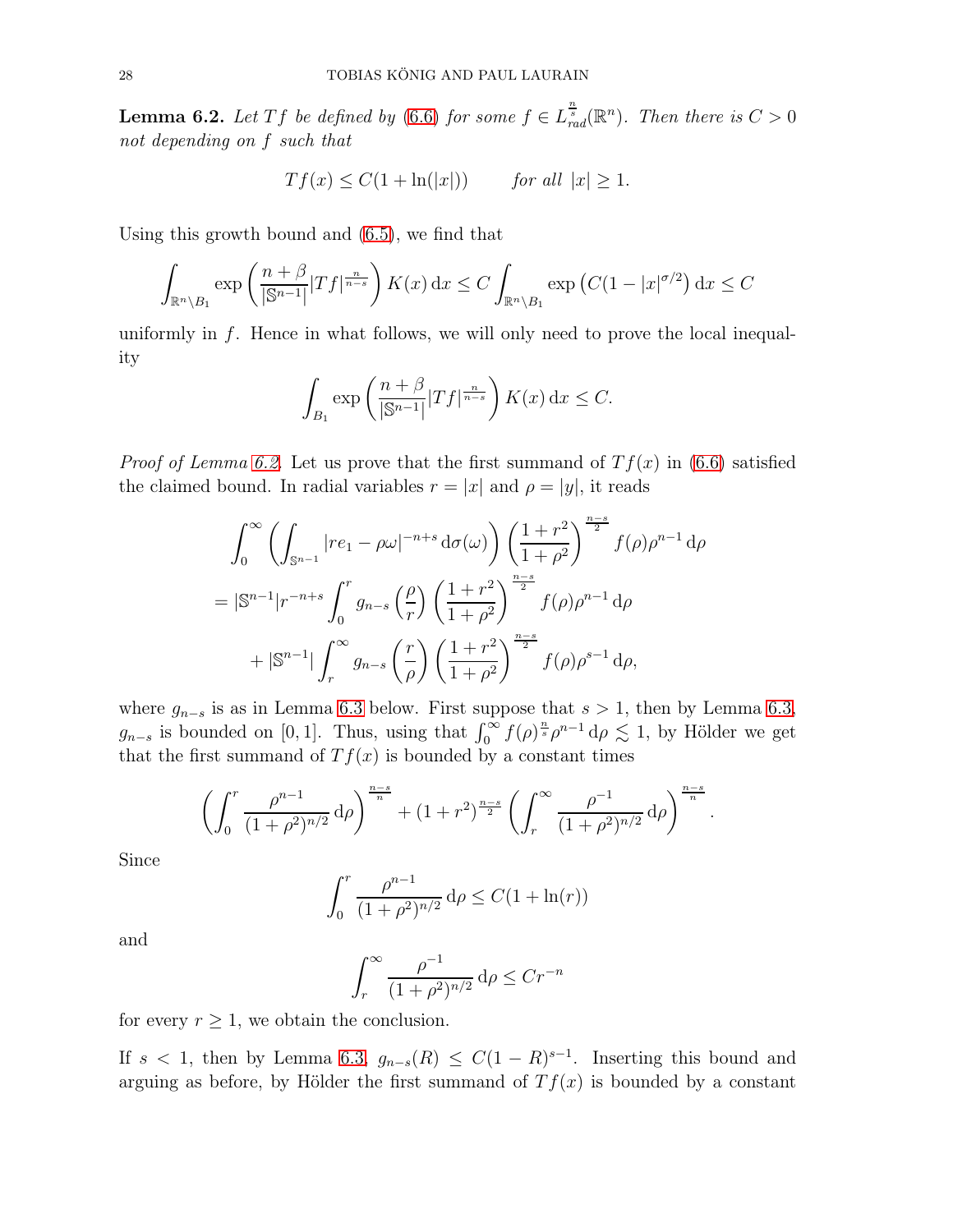times

$$
\left(\int_0^r \left(1 - \frac{\rho}{r}\right)^{(s-1)\frac{n}{n-s}} \frac{\rho^{n-1}}{(1+\rho^2)^{n/2}} d\rho\right)^{\frac{n-s}{n}} + (1+r^2)^{\frac{n-s}{2}} \left(\int_r^\infty \left(1 - \frac{r}{\rho}\right)^{(s-1)\frac{n}{n-s}} \frac{\rho^{-1}}{(1+\rho^2)^{n/2}} d\rho\right)^{\frac{n-s}{n}}.
$$

Now

$$
\int_0^r \left(1 - \frac{\rho}{r}\right)^{(s-1)\frac{n}{n-s}} \frac{\rho^{n-1}}{(1+\rho^2)^{n/2}} d\rho \le C + \int_1^r \left(1 - \frac{\rho}{r}\right)^{(s-1)\frac{n}{n-s}} \rho^{-1} d\rho
$$
  
=  $C + \int_{1/r}^1 (1-\tau)^{(s-1)\frac{n}{n-s}} \tau^{-1} d\tau \le C(1+\ln(r)),$ 

where we changed variables  $\tau = \frac{\rho}{r}$  $\frac{\rho}{r}$  and noticed that  $(s-1) \frac{n}{n-s} > -1$  because  $n \geq 2$ . Similarly,

$$
\int_{r}^{\infty} \left(1 - \frac{r}{\rho}\right)^{(s-1)\frac{n}{n-s}} \frac{\rho^{-1}}{(1+\rho^2)^{n/2}} d\rho \le C \int_{r}^{\infty} \left(1 - \frac{r}{\rho}\right)^{(s-1)\frac{n}{n-s}} \rho^{-n-1} d\rho
$$
  
=  $Cr^{-n} \int_{0}^{1} (1-\tau)^{(s-1)\frac{n}{n-s}} \tau^{n-1} d\tau \le Cr^{-n}$ 

by changing variables  $\tau = \frac{r}{a}$  $\frac{r}{\rho}$ . Altogether, this shows that the first summand of  $Tf(x)$ is bounded by  $C(1 + \ln(|x|)).$ 

The second summand of  $Tf(x)$  in [\(6.6\)](#page-26-2) can be treated by the same argument, after simply estimating  $(1+|y|^2)^{-\alpha} \le 1$  and replacing s by  $s+\alpha$ .

<span id="page-28-0"></span>**Lemma 6.3.** For  $n \geq 2$ , let  $0 < \alpha < n$  and define

$$
g_{\alpha}(R) := \frac{1}{|\mathbb{S}^{n-1}|} \int_{\mathbb{S}^{n-1}} |e_1 - R\omega|^{-\alpha} d\sigma(\omega).
$$
 (6.7)

Then for  $R \in [0, 1)$ , the function  $g_{\alpha}(R)$  satisfies

$$
g_{\alpha}(R) \lesssim \begin{cases} 1 & \text{if } \alpha \in (0, n-1), \\ 1 + \ln\left(\frac{1}{1-R}\right) & \text{if } \alpha = n-1, \\ (1-R)^{-\alpha+n-1} & \text{if } \alpha \in (n-1, n). \end{cases}
$$

Moreover, on [0, 1],  $g_{\alpha}(R)$  is

- increasing if  $\alpha \in (n-2, n)$ ,
- constant if  $\alpha = n 2$  and
- decreasing if  $\alpha \in (0, n-2)$ .

In particular, if  $\alpha \in (0, n-2]$ , then  $\sup_{R \in [0,1]} g_{\alpha}(R) = g_{\alpha}(0) = 1$ .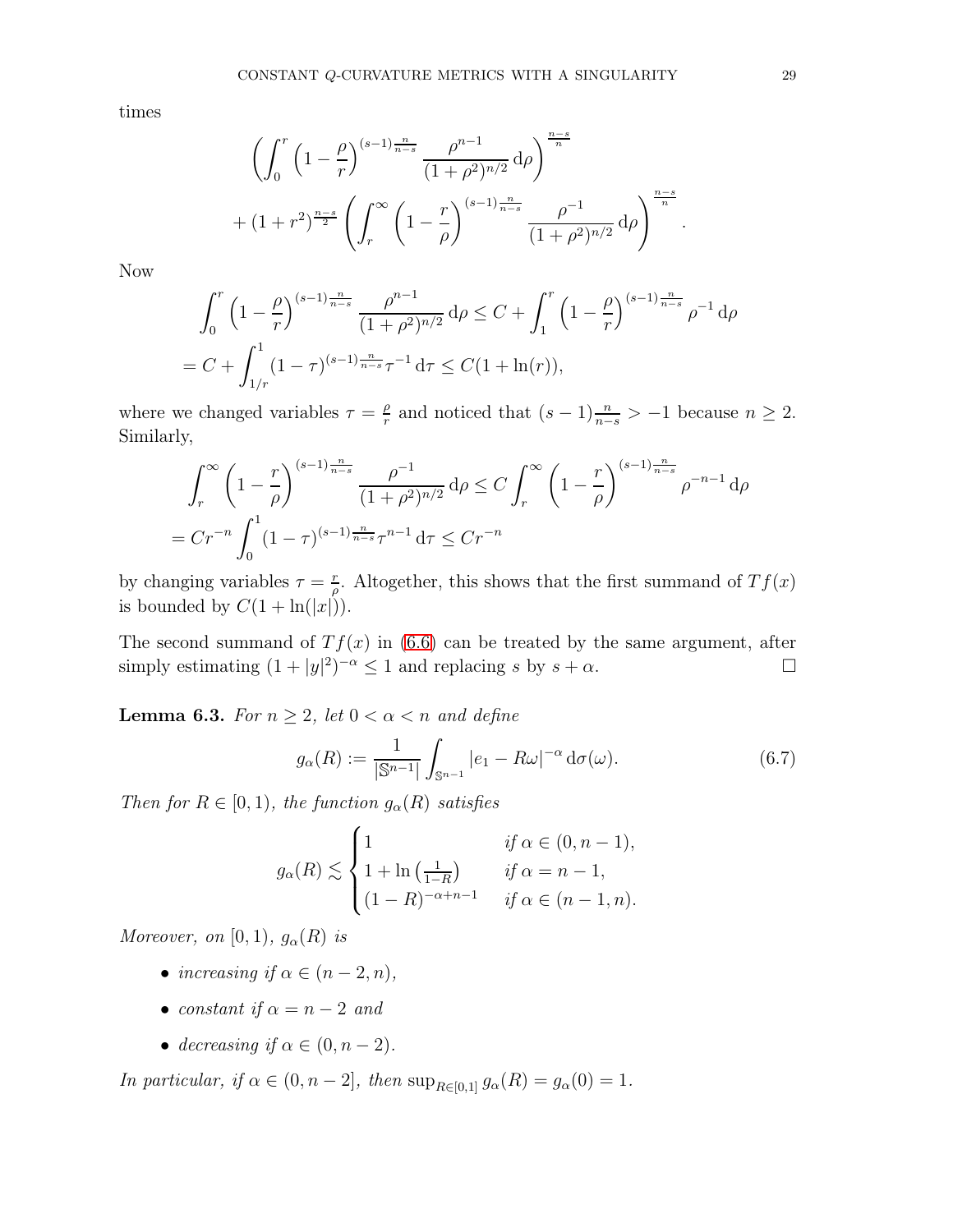*Proof.* Let us first prove the claimed bounds on  $g_\alpha$ . Clearly,  $g_\alpha(R)$  is bounded away from  $R = 1$  for every  $\alpha \in (0, n)$ . Considering the following picture,



Then identifying  $\{R\} \times \mathbb{R}^{n-1}$  with  $\mathbb{R}^{n-1} \times \{0\}$  and writing  $d = 1 - R$ , we clearly have

$$
g(R) \leq \int_{\{x \in \mathbb{R}^{n-1} : |x| \leq 1\}} |de_n - x|^{-\alpha} dx + C
$$
  
=  $d^{n-1-\alpha} \int_{\{x \in \mathbb{R}^{n-1} : |x| \leq 1/d\}} |e_n - x|^{-\alpha} dx + C$   
 $\leq d^{n-1-\alpha} \int_{\{x \in \mathbb{R}^{n-1} : 1 \leq |x| \leq 1/d\}} |x|^{-\alpha} dx + C$ 

As  $d \to 0$ , up to a constant, the last integral is bounded by 1 if  $\alpha < n - 1$ , by  $\ln(1/d)$ if  $\alpha = n - 1$  and by  $d^{\alpha - n+1}$  if  $\alpha > n - 1$ . This yields the claimed bound in each case.

To prove the claimed monotonicity behavior, we observe that the function  $g_{\alpha}(R)$  is the mean value of the function  $f(y) := |e_1 - y|^{-\alpha}$  over a sphere around the origin of radius R. Now for  $r = |x| \neq 0$ ,

$$
\Delta(|x|^{-\alpha}) = \left(\frac{d^2}{dr^2} + \frac{n-1}{r}\frac{d}{dr}\right)r^{-\alpha} = \alpha(\alpha+2-n)r^{-\alpha-2}.
$$

Hence, in the open ball of radius 1,  $f$  is

- subharmonic if  $\alpha \in (n-2, n)$ ,
- harmonic if  $\alpha = n 2$  and
- superharmonic if  $\alpha \in (0, n-2)$ .

Thus the monotonicity of  $g_{\alpha}$  follows from the mean-value theorem for harmonic functions, respectively the mean-value inequalities for sub- and superharmonic functions.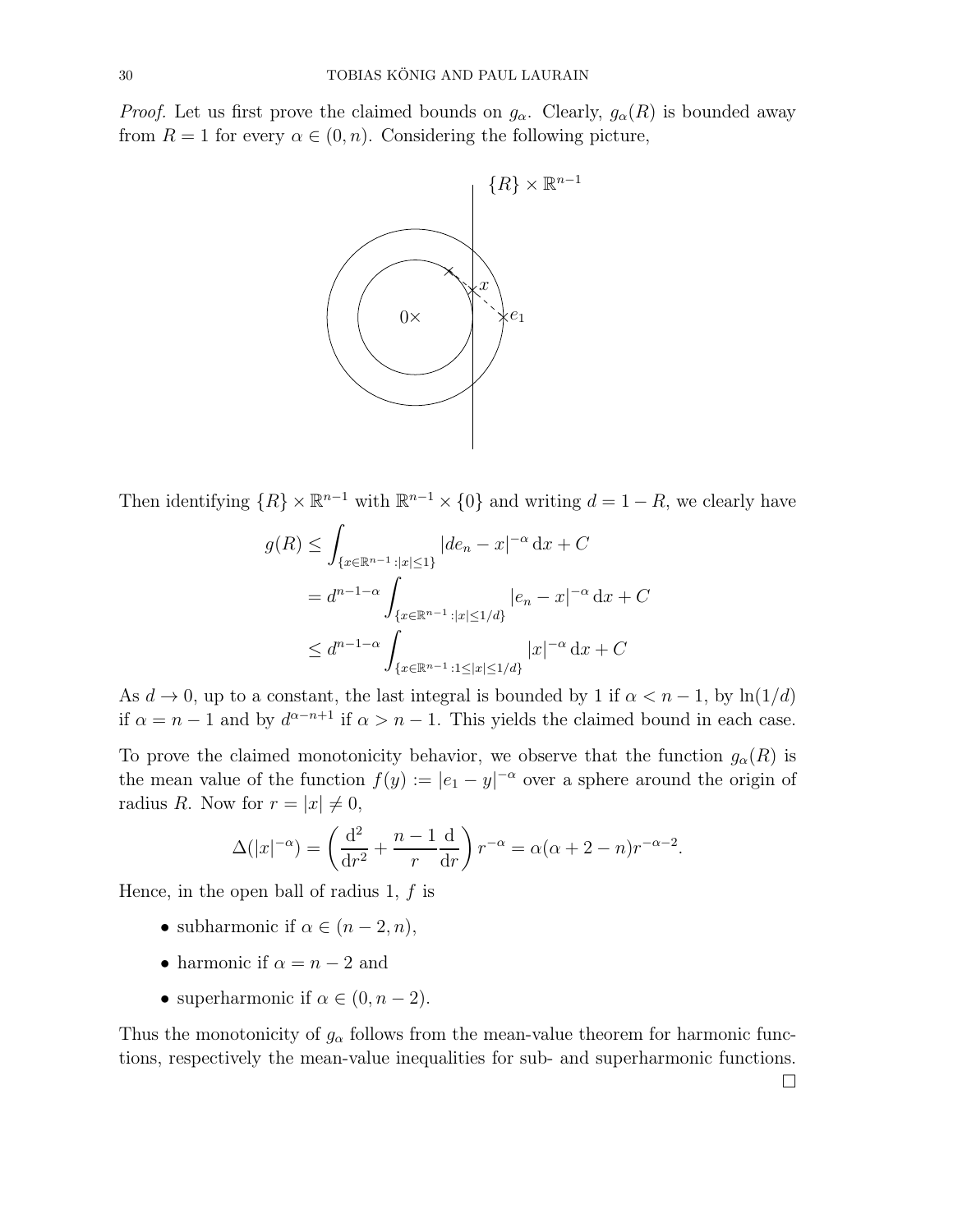<span id="page-30-0"></span>Remark 6.4. The calculations in this section help to further elucidate the discussion following the statement of Lemma [6.1](#page-23-0) about the new type of error term arising in our setting. We claim that the estimate obtained from of the O'Neil's-type inequality used by Adams in [\[2\]](#page-34-0) does not extend to functions which are radial, but not necessarily decreasing. Indeed, said estimate [\[2,](#page-34-0) bottom of p.390] would read, in our notation and for  $f \in L^{\frac{n}{s}}_{\text{rad}}(B_1)$ , say,

<span id="page-30-1"></span>
$$
Tf(r) \le |\mathbb{S}^{n-1}| \left(\frac{n}{s} r^{-n+s} \int_0^r f(\rho) \rho^{n-1} d\rho + \int_r^1 f(\rho) \rho^{s-1} d\rho\right).
$$
 (6.8)

On the other hand, even when we drop the terms  $\frac{1+r^2}{1+\rho^2}$  $\frac{1+r^2}{1+\rho^2}$  due to the conformal factors  $J_{\mathcal{S}}$ (i.e. when we work with the simpler convolution kernel  $|x-y|^{-n+s}$  in a setting which does not come from  $\mathbb{S}^n$ , the calculations in the proof of Lemma [6.2](#page-27-0) yield, for every  $f \in L^{\frac{n}{s}}_{\text{rad}}(B_1)$ , the identity

$$
Tf(r) = |\mathbb{S}^{n-1}| \left( r^{-n+s} \int_0^r g_{n-s} \left( \frac{\rho}{r} \right) f(\rho) \rho^{n-1} d\rho + \int_r^1 g_{n-s} \left( \frac{r}{\rho} \right) f(\rho) \rho^{s-1} d\rho \right).
$$

In the case when  $s < 2$ , Lemma [6.3](#page-28-0) states that  $g_{n-s}(R) > g_{n-s}(0)$  for every  $R \in (0,1)$ . So if  $f \equiv 0$  on  $B_{r_0}$ , for some  $r_0 \in (0,1)$ , it is plain that  $(6.8)$  is violated for every  $r \leq r_0$ .

<span id="page-30-4"></span>6.4. Proof of Theorem [5.1.](#page-21-2) In this section, we give the main argument in the proof of Theorem [5.1.](#page-21-2) Recall that by what we have shown in Sections [6.2](#page-26-4) and [6.3,](#page-26-5) it only remains to prove

<span id="page-30-2"></span>
$$
\int_{B_1} \exp\left(\frac{n+\beta}{|\mathbb{S}^{n-1}|} |Tf|^{\frac{n}{n-s}}\right) |x|^\beta \, \mathrm{d}x \le C,\tag{6.9}
$$

uniformly for all  $f \in L^{\frac{n}{s}}_{\text{rad}}(\mathbb{R}^n)$  with  $||f||_{L^{\frac{n}{s}}(\mathbb{R}^n)} \leq 1$ . Here,  $Tf$  is given by  $(6.6)$ .

Our strategy is to reduce the proof of [\(6.9\)](#page-30-2) to the one-dimensional bound from Lemma [6.1.](#page-23-0) To achieve this, we pass to radial logarithmic coordinates. Writing  $|x| = e^{-t}$ , the inequality in [\(6.9\)](#page-30-2) transforms to

<span id="page-30-3"></span>
$$
\int_0^\infty \exp\left( (n+\beta) \left( \left| \frac{1}{|\mathbb{S}^{n-1}|^{\frac{n-s}{n}}}(Tf)(e^{-t}) \right|^{\frac{n}{n-s}} - t \right) \right) dt \le C. \tag{6.10}
$$

Now, define

$$
\phi(w) := |\mathbb{S}^{n-1}|^{\frac{s}{n}} f(e^{-w})e^{-sw},
$$

so that

$$
\int_{\mathbb{R}} |\phi(w)|^{\frac{n}{s}} \, \mathrm{d}w = \int_{\mathbb{R}^n} |f(x)|^{\frac{n}{s}} \, \mathrm{d}x \le 1.
$$

Similarly to the calculations in Lemma [6.2,](#page-27-0) writing  $|x| = e^{-t}$  and  $|y| = e^{-w}$ , from [\(6.6\)](#page-26-2) we obtain

$$
\frac{1}{|\mathbb{S}^{n-1}|^{\frac{n-s}{n}}}(Tf)(e^{-t}) = u(t) + v(t)
$$
\n(6.11)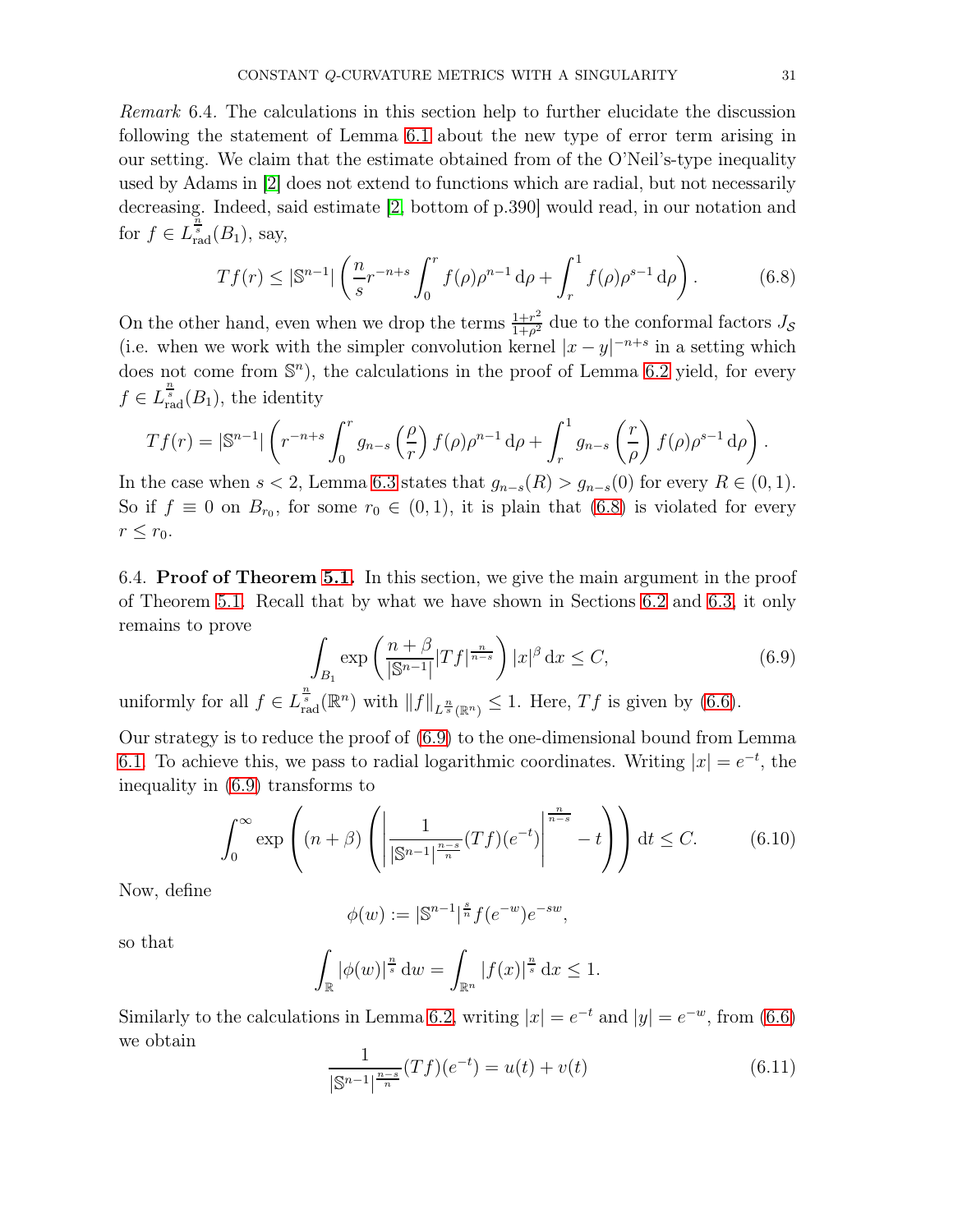with

$$
u(t) := \int_{-\infty}^{t} g_{n-s}(e^{w-t}) \left(\frac{1+e^{-2t}}{1+e^{-2w}}\right)^{\frac{n-s}{2}} \phi(w) dw
$$

$$
+ \int_{t}^{\infty} g_{n-s}(e^{t-w}) e^{(n-s)(t-w)} \left(\frac{1+e^{-2t}}{1+e^{-2w}}\right)^{\frac{n-s}{2}} \phi(w) dw
$$

and

$$
v(t) := C \int_{-\infty}^{t} g_{n-s-\alpha} (e^{w-t}) \frac{(1+e^{-2t})^{\frac{n-s-\alpha}{2}}}{(1+e^{-2w})^{\frac{n-s+\alpha}{2}}} \phi(w) dw
$$
  
+ 
$$
C \int_{t}^{\infty} g_{n-s-\alpha} (e^{t-w}) e^{(n-s-\alpha)(t-w)} e^{-\alpha w} \frac{(1+e^{-2t})^{\frac{n-s-\alpha}{2}}}{(1+e^{-2w})^{\frac{n-s+\alpha}{2}}} \phi(w) dw.
$$

We claim that for every  $t \geq 0$ 

<span id="page-31-0"></span>
$$
\frac{1}{|\mathbb{S}^{n-1}|^{\frac{n-s}{n}}}(Tf)(e^{-t}) = \int_{\mathbb{R}} a(w,t)\phi(w) dw,
$$
\n(6.12)

where  $a(w, t)$  satisfies the assumptions of Lemma [6.1.](#page-23-0) Now an application of that lemma (with  $\tilde{\alpha} = n + \beta$  and  $p = \frac{n}{s}$  $\frac{n}{s}$ ) concludes the proof of [\(6.10\)](#page-30-3), and hence of Theorem [5.1.](#page-21-2)

It thus remains to prove  $(6.12)$ . Let us give the bounds for  $u(t)$  in detail. For clarity we first treat the simplest case where  $s > 1$ , so that  $g_{n-s} \leq C$  on all of [0, 1] by Lemma [6.3.](#page-28-0) For  $w \in (-\infty, 0]$ , we then have

$$
g_{n-s}(e^{w-t})\left(\frac{1+e^{-2t}}{1+e^{-2w}}\right)^{\frac{n-s}{2}} \le Ce^{(n-s)w}.
$$

For  $w \in (0, t]$ , we simply estimate  $\frac{1+e^{-2t}}{1+e^{-2w}} \leq 1$ . Moreover, for  $R = e^{w-t}$  we estimate  $g_{n,s}(R) = g_{n,s}(0) + \int_0^R g'_{n,s}(r) dr \leq 1 + CR$  if R is near zero and  $g(R) \leq C \leq CR$  if R is away from zero. Altogether, this yields

$$
g_{n-s}(e^{w-t})\left(\frac{1+e^{-2t}}{1+e^{-2w}}\right)^{\frac{n-s}{2}} \le g_{n-s}(0) + Ce^{w-t} = 1 + Ce^{w-t}.
$$

Finally, for  $w \in (t, \infty)$ , we estimate  $g_{n-s}(e^{t-w}) \leq C$  and

$$
e^{(n-s)(t-w)}\left(\frac{1+e^{-2t}}{1+e^{-2w}}\right)^{\frac{n-s}{2}} = \left(\frac{e^{2t}+1}{e^{2w}+1}\right)^{\frac{n-s}{2}} \leq \left(e^{2(t-w)}+e^{-2w}\right)^{\frac{n-s}{2}} \leq Ce^{(n-s)(t-w)}.
$$

All these bounds clearly satisfy the conditions [\(6.1\)](#page-23-2) of Lemma [6.1.](#page-23-0)

If  $s \leq 1$ , we need to be slightly more careful due to the unboundedness of  $g_{n-s}$  near 1. We give the argument for  $s < 1$ , the adaptation to  $s = 1$  is straightforward. For  $w \in (-\infty, -\ln(2)],$  we have  $e^{w-t} \leq \frac{1}{2}$  $\frac{1}{2}$ , so that  $g_{n-s}(e^{w-t})$  is uniformly bounded and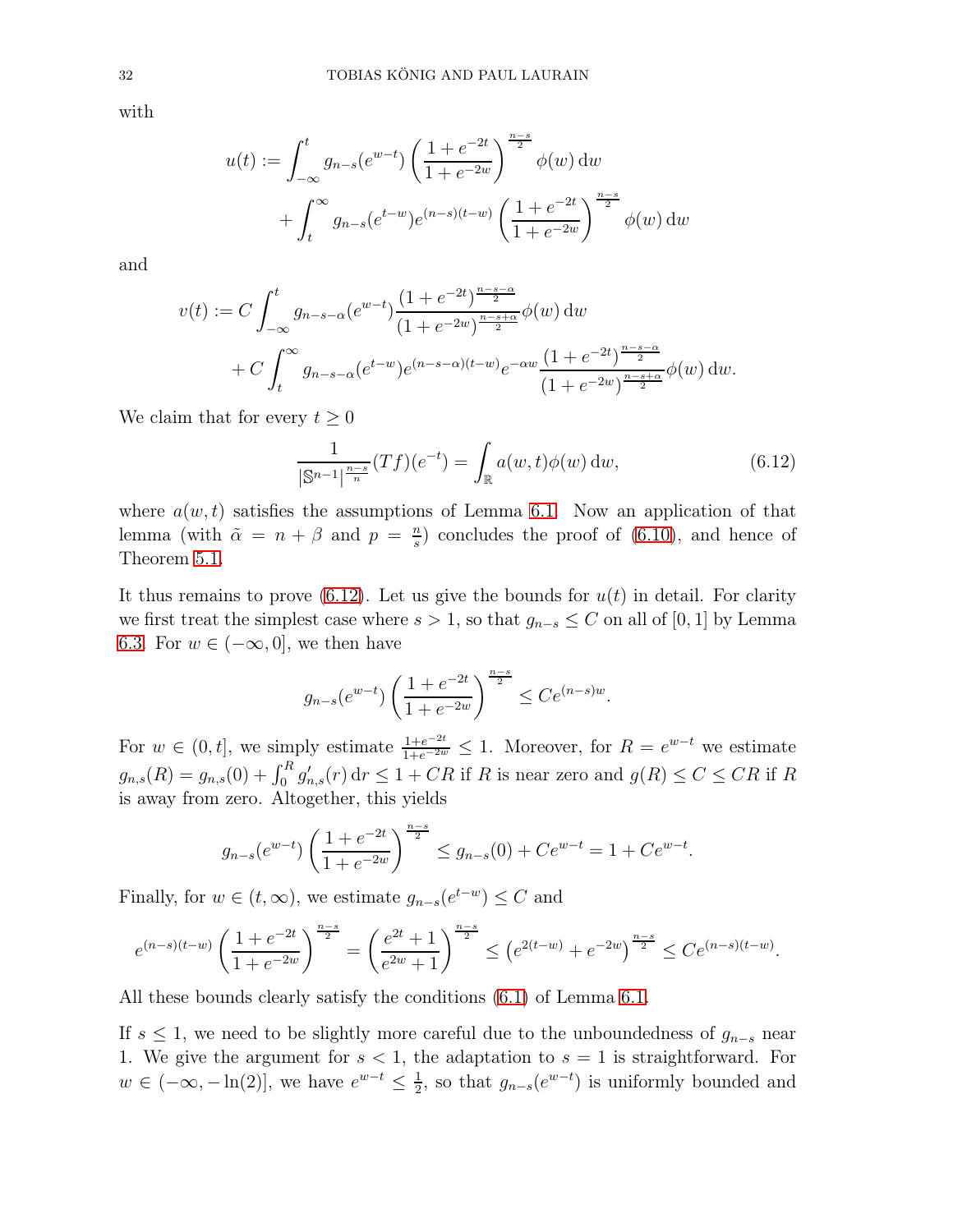we can repeat the above estimate. For  $w \in (-\ln(2), 0]$  however, we have the modified bound

$$
g_{n-s}(e^{w-t})\left(\frac{1+e^{-2t}}{1+e^{-2w}}\right)^{\frac{n-s}{2}} \le (1-e^{w-t})^{s-1}
$$

by Lemma [6.3.](#page-28-0) But this error term still satisfies [\(6.1\)](#page-23-2) because

$$
\int_{-\ln(2)}^0 (1 - e^{w-t})^{(s-1)\frac{n}{n-s}} \le C,
$$

as a consequence of the inequality  $(s-1)\frac{n}{n-s} > -1$ . Similar arguments justify the validity [\(6.1\)](#page-23-2) when  $w \in (0, t]$  and when  $w \in (t, \infty)$ .

The term  $v(t)$  can be treated by the same argument with s replaced by  $s - \alpha$ , after estimating  $(1 + e^{-2w})^{-\alpha} \le 1$  and  $e^{-\alpha w}(1 + e^{-2w})^{-\alpha} \le 1$  for  $w \in \mathbb{R}$ .

This proves [\(6.12\)](#page-31-0). Hence the proof of Theorem [5.1,](#page-21-2) up to the sharpness assertion proved in Section [6.5](#page-32-0) below, is complete.

Remark 6.5. In the above argument, we only used the bounds on  $g_{n-s}$  given by Lemma [6.3,](#page-28-0) but not its monotonicity behavior. In fact, using the latter, our proof simplifies in the case  $s \geq 2$ . Indeed, in these cases  $g(R)$  is bounded and nonincreasing on  $R \in [0, 1]$ by Lemma [6.3.](#page-28-0) This means that we can replace the estimate  $g(e^{s-t}) \leq 1 + Ce^{s-t}$  from above by the simpler  $g(e^{s-t}) \leq g(0) = 1$ . The point is that thanks to the absence of a t-dependent term like  $e^{s-t}$  in the error function  $g(w, t)$  from Lemma [6.1,](#page-23-0) we can use directly Fontana's version of Adams' lemma instead of our improved one; see also the discussion before Lemma [6.1.](#page-23-0) It is hence only for small orders of derivative  $s < 2$  that the new extension of Adams' lemma given in Lemma [6.1](#page-23-0) is truly decisive. Compare also Remark [6.4.](#page-30-0)

<span id="page-32-0"></span>6.5. Sharpness of the constant. We now complete the proof of Theorem [5.1](#page-21-2) by proving the assertion on sharpness of the constant. By [\(5.2\)](#page-20-1) and after projecting to  $\mathbb{R}^n$  as in Section [6.2,](#page-26-4) let us thus suppose that  $\gamma > 0$  is such that

<span id="page-32-1"></span>
$$
\sup_{0 \le f \in L_{\text{rad}}^{\frac{n}{s}}(\mathbb{R}^n), \|f\|_{\frac{n}{s}} \le 1} \int_{\mathbb{R}^n} \exp\left(\gamma Tf(\eta)^{\frac{n}{n-s}}\right) |x|^\beta \exp(-|x|^\sigma) \, \mathrm{d}x \le C < \infty,\tag{6.13}
$$

where  $Tf$  satisfies

<span id="page-32-2"></span>
$$
Tf(x) \ge \int_{\mathbb{R}^n} |x - y|^{-n+s} \left(\frac{1 + |x|^2}{1 + |y|^2}\right)^{\frac{n-s}{2}} f(y) \, dy \tag{6.14}
$$

$$
- C \int_{\mathbb{R}^n} |x - y|^{-n+s+\alpha} \frac{(1 + |x|^2)^{\frac{n-s-\alpha}{2}}}{(1 + |y|^2)^{\frac{n-s+\alpha}{2}}} f(y) \, dy
$$

for some  $\alpha > 0$ .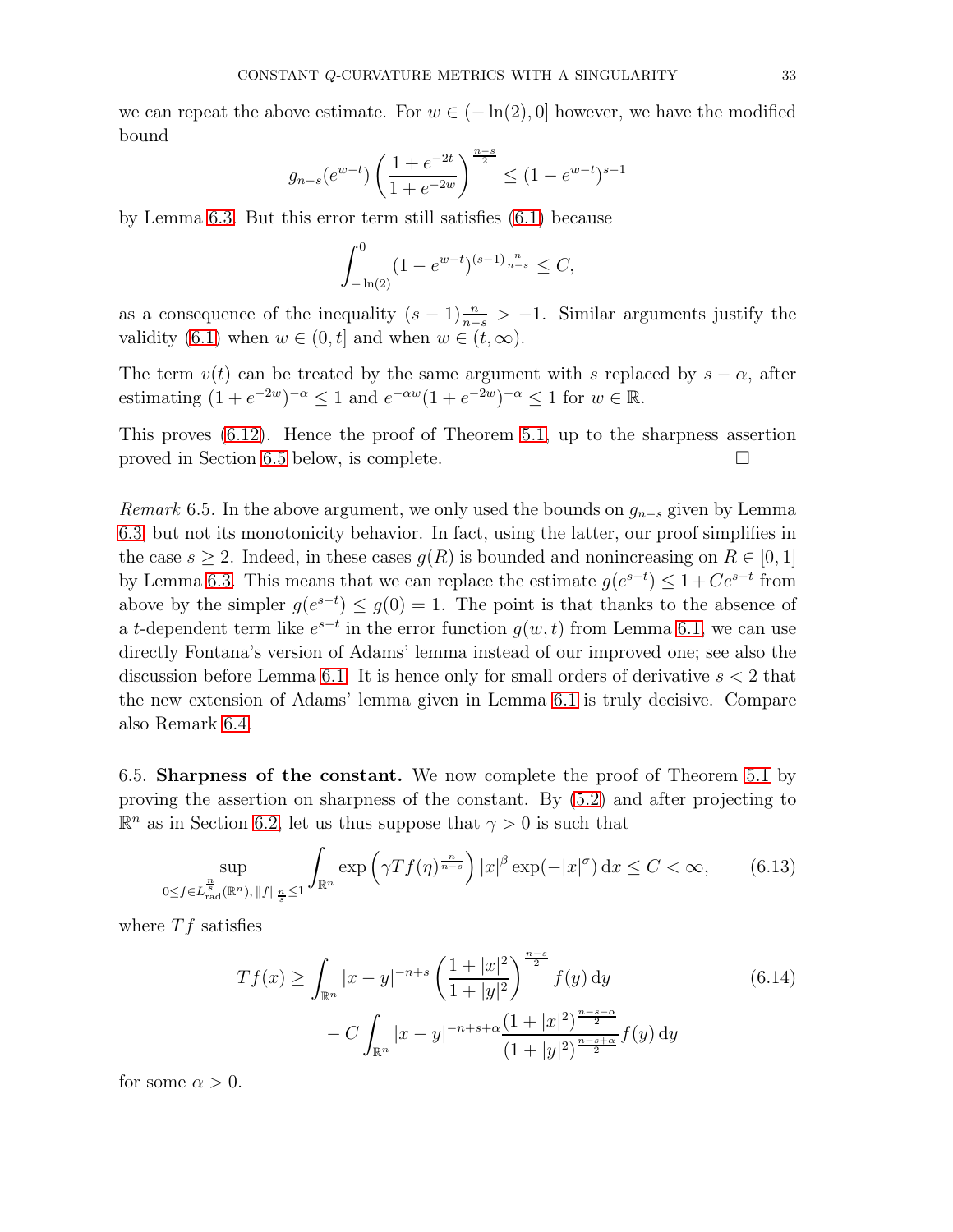We shall show that necessarily

<span id="page-33-1"></span>
$$
\gamma \le \frac{n+\beta}{|\mathbb{S}^{n-1}|} \tag{6.15}
$$

by following the argument of [\[2,](#page-34-0) proof of Theorem 2], where we replace the Riesz potential of f by Tf. Let  $0 < r < R$  and let  $f \in L^{\frac{n}{s}}(B_R)$  be any function such that  $Tf \geq 1$  on  $B_r$ . Testing [\(6.13\)](#page-32-1) with  $f/\|f\|_{\frac{n}{s}}$  gives

$$
C \ge \exp\left(\gamma \|f\|_{\frac{n}{s}}^{-\frac{n}{n-s}}\right) \int_{B_r} |x|^{\beta} = \exp\left(\gamma \|f\|_{\frac{n}{s}}^{-\frac{n}{n-s}}\right) |\mathbb{S}^{n-1}| \frac{r^{n+\beta}}{n+\beta},
$$

that is,

<span id="page-33-0"></span>
$$
\gamma \le \left(\ln(C) + (\beta + n)\ln\left(\frac{R}{r}\right)\right) \|f\|_{\frac{n}{s}}^{\frac{n}{n-s}}\tag{6.16}
$$

We now make a suitable choice of f. For given  $r \in (0, R)$ , define

$$
f_{r,R}(x) := \begin{cases} |\mathbb{S}^{n-1}|^{-1} \left( \ln\left(\frac{R}{r}\right) \right)^{-1} |x|^{-s} & \text{for } x \in B_R \setminus B_r, \\ 0 & \text{otherwise} \end{cases}
$$

Let  $\varepsilon > 0$  be given. In view of the expression of Tf in [\(6.14\)](#page-32-2), by choosing  $R = R(\varepsilon) > 0$ small enough we may assume that

$$
Tf_{r,R}(x) \ge (1-\varepsilon) \int_{B_R} |x-y|^{-n+s} f_{r,R}(y) dy - C \int_{B_R} |x-y|^{-n+s+\alpha} f_{r,R}(y) dy
$$
  

$$
\ge (1-2\varepsilon) |\mathbb{S}^{n-1}|^{-1} \left( \ln \left( \frac{R}{r} \right) \right)^{-1} \int_{B_R \setminus B_r} |x-y|^{-n+s} |y|^{-s} dy
$$

At fixed  $\varepsilon > 0$  and  $R = R(\varepsilon) > 0$ , it follows from the argument in [\[2,](#page-34-0) p.392] (after rescaling by R) that there is  $r_0(\varepsilon, R) > 0$  such that for every  $r < r_0(\varepsilon, R)$ , one has

$$
\int_{B_R\setminus B_r} |x-y|^{-n+s}|y|^{-s} \, \mathrm{d}y \ge (1-\varepsilon)|\mathbb{S}^{n-1}| \ln\left(\frac{R}{r}\right).
$$

Hence,

 $T f_{r,R}(x) \ge (1 - 3\varepsilon)$  for all  $x \in B_r$ .

We conclude that, for  $R = R(\varepsilon)$  and every  $r < r_0(\varepsilon, R)$ , the function  $f := (1-3\varepsilon)^{-1} f_{r,R}$ is an admissible function satisfying  $T f \geq 1$  on  $B_r$ , and hence [\(6.16\)](#page-33-0). Evaluating

$$
\int_{B_R} f_r^{\frac{n}{s}} = |\mathbb{S}^{n-1}|^{-\frac{n-s}{s}} (\ln(R/r))^{-\frac{n-s}{s}},
$$

and letting  $r \to 0$ , inequality [\(6.16\)](#page-33-0) becomes

$$
\gamma \le (1 - 3\varepsilon)^{-\frac{n}{n-s}} \frac{n+\beta}{|\mathbb{S}^{n-1}|}.
$$

Since  $\varepsilon > 0$  was arbitrary, this completes the proof of [\(6.15\)](#page-33-1).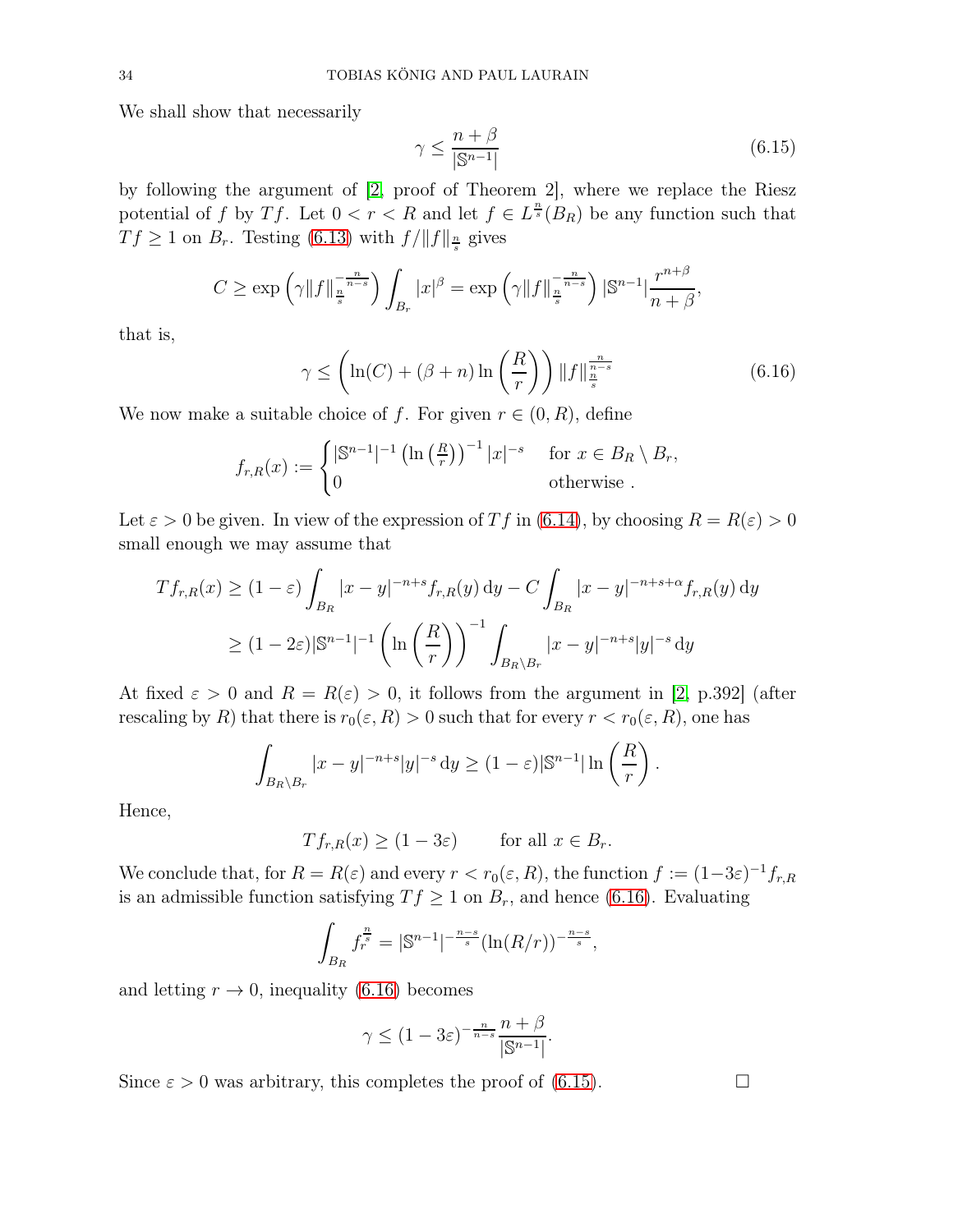6.6. Proof of Theorem [1.4.](#page-6-1) The proof of Theorem [1.4](#page-6-1) follows the same strategy as that of Theorem [5.1,](#page-21-2) Theorem [5.2](#page-21-0) and Theorem [5.3.](#page-21-1) Since moreover it is simpler due to the presence of fewer error terms, we shall be brief. By [\[36,](#page-36-14) Propositions 7 and 8], we have the estimate

$$
|u(x)| \le K_{n,s} \int_{B_R} |x - y|^{-n+s} f(y) dy =: K_{n,s}(I_{n-s} * f)(x),
$$

where  $f := (-\Delta)^{s/2} u|_{B_R}$ . (Notice that unless s is an even integer,  $(-\Delta)^{s/2} u$  is in general not supported in  $B_R$ .) Now we are in the situation of Section [6.4,](#page-30-4) only that Tf is replaced by the simpler  $I_{n-s} * f$ . Setting

$$
\phi(s) = |\mathbb{S}^{n-1}|^{\frac{s}{n}} f(Re^{-w})(Re^{-w})^s,
$$

and changing variables  $|x| = Re^{-t}$ ,  $|y| = Re^{-w}$ , as above we find

$$
\frac{1}{|\mathbb{S}^{n-1}|^{\frac{n-s}{n}}}(I_{n-s}*f)(Re^{-t}) = \int_0^t g_{n-s}(e^{w-t})\phi(w) dw + \int_t^\infty g_{n-s}(e^{t-w})e^{(n-s)(t-w)}\phi(w) dw,
$$

which satisfies the assumptions of Lemma [6.1](#page-23-0) by the same estimates as in the proof of Theorem [5.1.](#page-21-2) Hence

$$
\int_{B_R} \exp\left(\frac{n+\beta}{|\mathbb{S}^{n-1}|} K_{n,s}^{-\frac{n}{n-s}} |u|^{\frac{n}{n-s}}\right) |x|^{\beta} dx \le \int_{B_R} \exp\left(\frac{n+\beta}{|\mathbb{S}^{n-1}|} |I_{n-s}*f(x)|^{\frac{n}{n-s}}\right) |x|^{\beta} dx
$$
  
=  $R^{n+\beta} |\mathbb{S}^{n-1}| \int_0^\infty \exp\left((n+\beta)\left(\left|\frac{1}{|\mathbb{S}^{n-1}|^{\frac{n-s}{n}}}(I_{n-s}*f)(Re^{-t})\right|^{\frac{n}{n-s}} - t\right)\right) dt \le C(R).$ 

This completes the proof of Theorem [1.4.](#page-6-1)

Remark 6.6. It might be tempting to think that analogously to Theorem [1.3,](#page-6-0) a 'global' version of inequality [\(1.16\)](#page-6-2) might hold on all of  $\mathbb{R}^n$  in the presence of an exponentially decaying weight at infinity, i.e. that

<span id="page-34-2"></span>
$$
\int_{\mathbb{R}^n} \exp\left(\gamma |u|^{\frac{n}{n-s}}\right) |x|^\beta \exp(-|x|^\sigma) \, \mathrm{d}x \le C \tag{6.17}
$$

uniformly in u radial with  $\|(-\Delta)^{s/2}u\|_{L^{n/s}(\mathbb{R}^n)} \leq 1$ . However, this is wrong for any choice of  $\gamma, \sigma > 0$  and  $\beta \in \mathbb{R}$ . A counterexample is given by the family  $u_R(x) :=$  $(-\Delta)^{-s/2} f_R(x) = K_{n,s} \int_{\mathbb{R}^n} |x-y|^{-n+s} f_R(y) dy$ , for the  $L^{\frac{n}{s}}(\mathbb{R}^n)$ -normalized functions  $f_R(y) = (|\mathbb{S}^{n-1}| \ln(R))^{-\frac{s}{n}} 1_{B_R\setminus B_1}(y)|y|^{-s}$ . Indeed, since  $|x-y| \leq 2|y|$  whenever  $|x| \leq$  $1 \le |y|$ , we have  $u_R(x) \gtrsim (\ln(R))^{\frac{n-s}{n}}$  for every  $x \in B_1$ . Thus the left side of [\(6.17\)](#page-34-2) with  $u = u_R$  is unbounded as  $R \to \infty$ .

### **REFERENCES**

- <span id="page-34-1"></span>[1] S. Alinhac, P. Gérard, Pseudo-differential operators and the Nash-Moser theorem. Graduate Studies in Mathematics  $82$  (2007), viii+168.
- <span id="page-34-0"></span>[2] D. R. Adams, A sharp inequality of J. Moser for higher order derivatives. Ann. of Math. 128 (1988), 385–398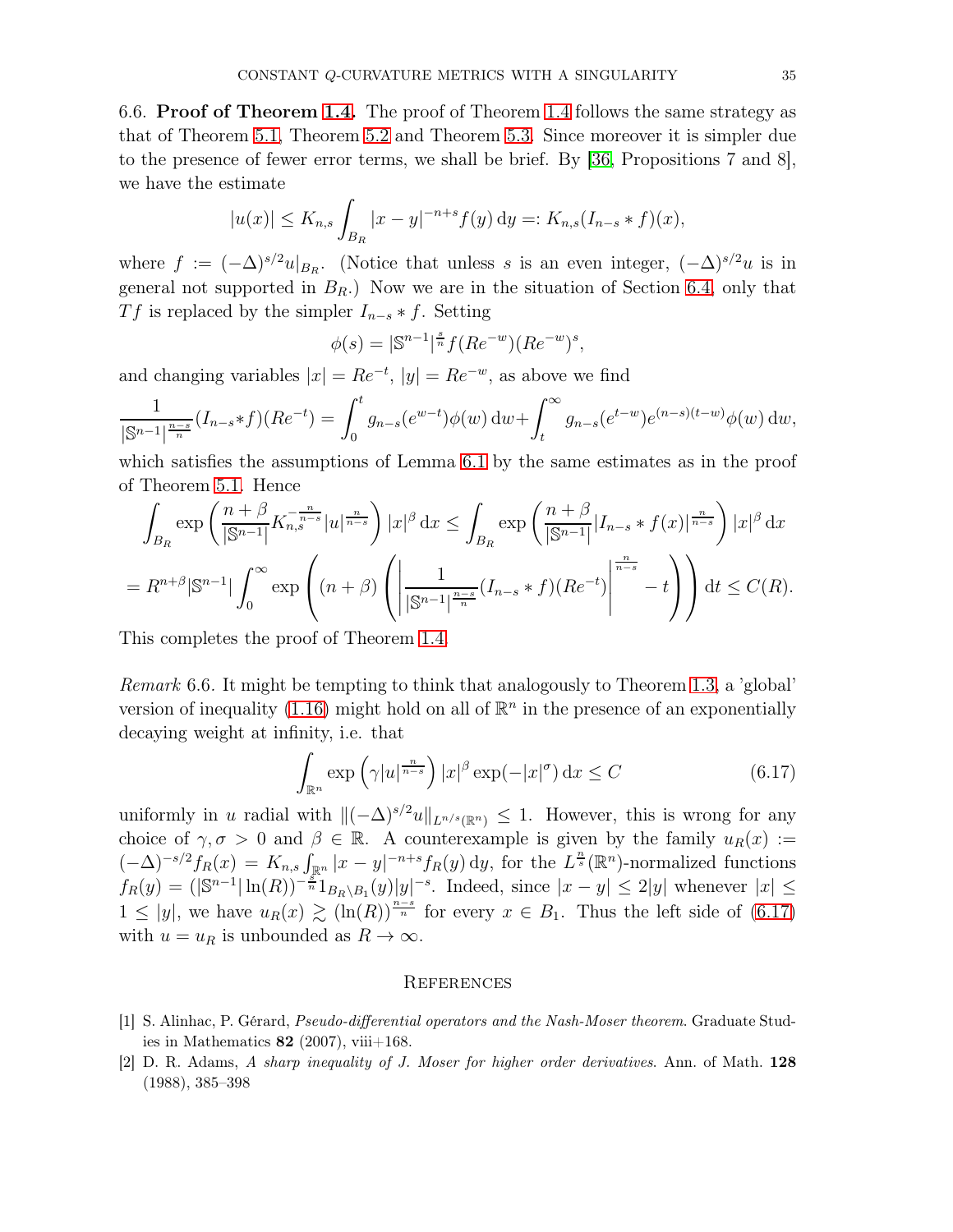- <span id="page-35-21"></span><span id="page-35-5"></span>[3] A. Alvino, V. Ferone, G. Trombetti, Moser-type inequalities in Lorentz spaces. Potential Anal. 5 (1996), no. 3, 273–299.
- <span id="page-35-19"></span>[4] C. Bandle, Isoperimetric inequalities and applications, Monographs and Studies in Mathematics, 7, Pitman (Advanced Publishing Program), Boston, Mass.-London, 1980.
- <span id="page-35-10"></span>[5] W. Beckner, Sharp Sobolev Inequalities on the Sphere and the Moser–Trudinger Inequality Ann. of Math. 138 (1993), no. 1, 213–242.
- <span id="page-35-11"></span>[6] L. Caffarelli, B. Gidas, J. Spruck, Asymptotic symmetry and local behavior of semilinear elliptic equations with critical Sobolev growth. Comm. Pure Appl. Math. 42 (1989), no. 3, 271–297.
- <span id="page-35-4"></span>[7] A. Carlotto, A. Malchiodi, Weighted barycentric sets and singular Liouville equations on compact surfaces. J. Funct. Anal. **262** (2012), no. 2, 409-450.
- <span id="page-35-1"></span>[8] Chou, K. S. and Wan, Tom Yau-Heng, Asymptotic radial symmetry for solutions of  $\Delta u + e^u = 0$ in a punctured disc,Pacific J. Math., 163, (1994), no.2,269–276.
- <span id="page-35-7"></span>[9] S-Y. A. Chang, Non-linear elliptic equations in conformal geometry. Zurich Lectures in Advanced Mathematics  $(2004)$ , viii $+92$ .
- <span id="page-35-3"></span>[10] S.-Y. A. Chang, W. Chen, A note on a class of higher order conformally covariant equations. Discrete Contin. Dyn. Syst. 63 (2001) 275–281.
- <span id="page-35-15"></span>[11] W. Chen, C. Li, Classification of solutions of some nonlinear elliptic equations. Duke Math. J. 63 (1991), no. 3, 615–622.
- <span id="page-35-14"></span>[12] M. del Pino, J. Dolbeault, The Euclidean Onofri inequality in higher dimensions. Int. Math. Res. Not. IMRN 2013, no. 15, 3600–3611.
- [13] J. Dolbeault, M. J. Esteban, G. Tarantello, The role of Onofri type inequalities in the symmetry properties of extremals for Caffarelli-Kohn-Nirenberg inequalities, in two space dimensions. Ann. Sc. Norm. Super. Pisa Cl. Sci. (5) 7 (2008), no. 2, 313–341.
- <span id="page-35-20"></span><span id="page-35-2"></span>[14] H. Fang, B. Ma, Constant Q-curvature metrics on conic 4-manifolds. Advances in Calculus of Variations, vol. , no. , 2020
- <span id="page-35-22"></span>[15] L. Fontana, Sharp borderline Sobolev inequalities on compact Riemannian manifolds. Comment. Math. Helv. 68 (1993), no. 3, 415–454.
- <span id="page-35-12"></span>[16] L. Fontana, C. Morpurgo, Adams inequalities on measure spaces. Adv. Math. 226 (2011), no. 6, 5066–5119.
- <span id="page-35-16"></span>[17] R. L. Frank, T. König, Classification of positive singular solutions to a nonlinear biharmonic equation with critical exponent. Anal. PDE  $12$  (2019), no. 4, 1101–1113.
- <span id="page-35-18"></span>[18] T. Futamura, K. Kishi, and Y. Mizuta, A generalization of Bôcher's theorem for polyharmonic functions, Hiroshima Math. J. 31 (2001), no. 1, 59–70.
- <span id="page-35-17"></span>[19] M. del Mar González, Recent progress on the fractional Laplacian in conformal geometry. Recent developments in nonlocal theory, 236–273, De Gruyter, Berlin, 2018.
- <span id="page-35-0"></span>[20] E. A. Gorin, Asymptotic properties of polynomials and algrebraic functions of several variables. Russ. Math. Surv. 16 (1961), 93–119.
- <span id="page-35-6"></span>[21] C.R. Graham, R. Jenne, L. Mason, and G. Sparling, Conformally invariant powers of the Laplacian, I:existence. J. Lond. Math. Soc. 46 (1992), 557–565.
- [22] A. Hyder, Structure of conformal metrics on Rn with constant Q-curvature, Differential Integral Equations 32 (2019), no. 7-8, 423–454.
- <span id="page-35-8"></span>[23] A. Hyder, *Existence of entire solutions to a fractional Liouville equation in*  $R<sup>n</sup>$ , Atti Accad. Naz. Lincei Rend. Lincei Mat. Appl. 27 (2016), no. 1, 1–14.
- <span id="page-35-9"></span>[24] A. Hyder, Conformally Euclidean metrics on  $\mathbb{R}^n$  with arbitrary total Q-curvature. Anal. PDE 10 (2017), no. 3, 635–652.
- <span id="page-35-13"></span>[25] A. Hyder, C.-S. Lin, J. Wei, The  $SU(3)$  Toda system with multiple singular sources. Pacific Journal of Mathematics 305 (2020), 645–666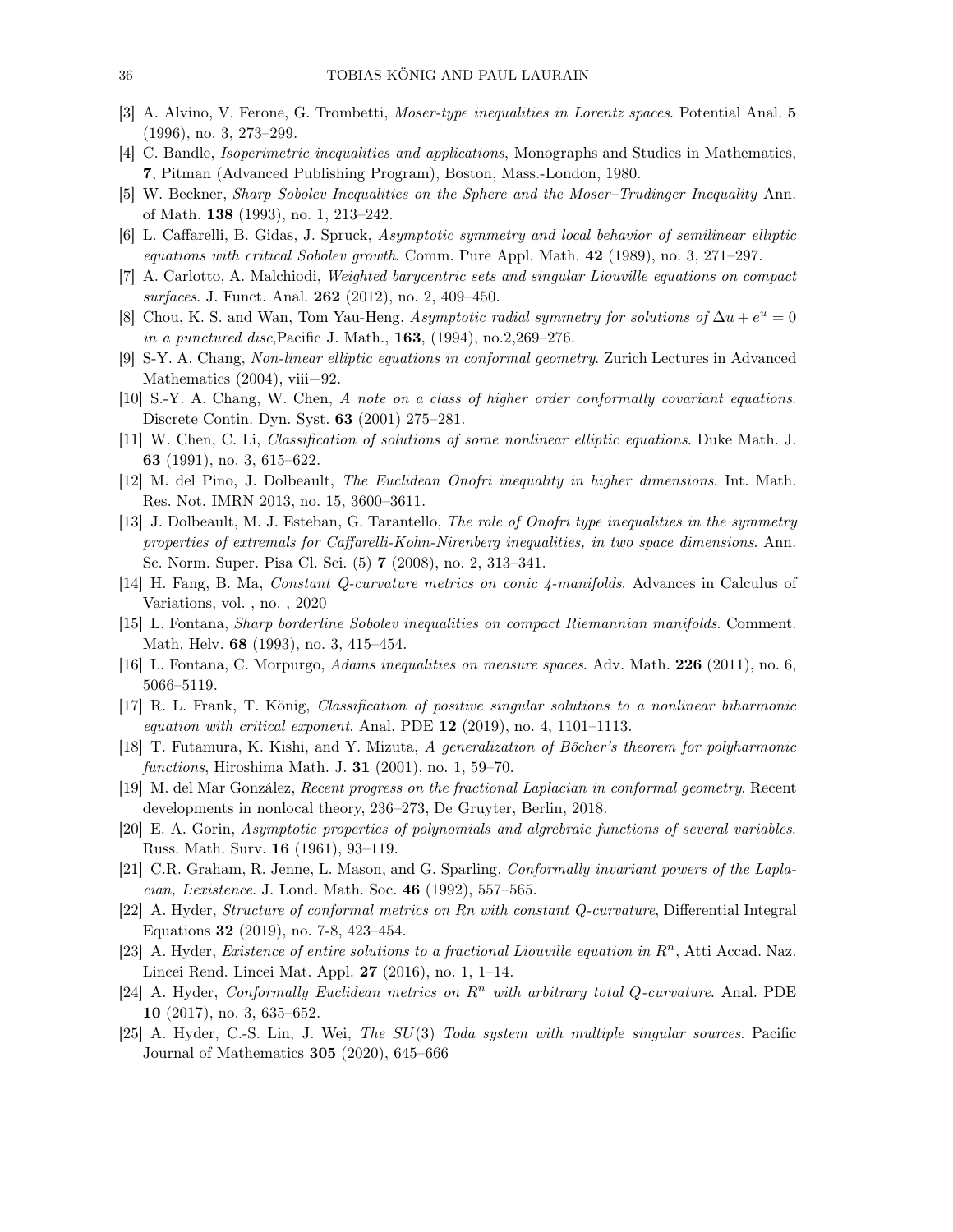- <span id="page-36-7"></span><span id="page-36-0"></span>[26] A. Hyder, G. Mancini, L. Martinazzi, Local and nonlocal singular Liouville equations in Euclidean spaces, IMRN (2021), no. 15, 11393–11425
- <span id="page-36-5"></span>[27] A. Hyder, L. Martinazzi, Conformal metrics on  $\mathbb{R}^{2m}$  with constant Q-curvature, prescribed volume and asymptotic behavior, Discrete Contin. Dyn. Syst. 35 (2015), no. 1, 283–299.
- [28] T. Jin, A. Maalaoui, L. Martinazzi, J. Xiong, Existence and asymptotics for solutions of a nonlocal Q-curvature equation in dimension three, Calc. Var. Partial Differential Equations 52 (2015), no. 3-4, 469–488.
- <span id="page-36-17"></span><span id="page-36-3"></span>[29] N. Lam, G. Lu, Sharp singular Adams inequalities in high order Sobolev spaces. Methods Appl. Anal. 19 (2012), no. 3, 243–266.
- <span id="page-36-2"></span>[30] C.-S. Lin, A classification of solutions of a conformally invariant fourth order equation in  $\mathbb{R}^n$ . Comment. Math. Helv. 73 (1998), no. 2, 206–231.
- [31] F. Da Lio, L. Martinazzi, The nonlocal Liouville-type equation in R and conformal immersions of the disk with boundary singularities. Calc. Var. Partial Differ. Equ. 56 (2017), no. 5, paper no. 152.
- <span id="page-36-13"></span><span id="page-36-11"></span>[32] A. Maalaoui, Prescribing the Q-curvature on the sphere with conical singularities. Discrete Contin. Dyn. Syst. 36 (2016), no. 11, 6307–6330.
- [33] A. Malchiodi, D. Ruiz, New improved Moser-Trudinger inequalities and singular Liouville equations on compact surfaces. Geom. Funct. Anal. 21 (2011), no. 5, 1196–1217.
- <span id="page-36-4"></span>[34] L. Martinazzi, Classification of solutions to the higher order Liouville's equation on  $\mathbb{R}^{2m}$ , Math. Z. 263 (2009), no. 2, 307–329.
- <span id="page-36-8"></span>[35] L. Martinazzi, Conformal metrics on  $\mathbb{R}^{2m}$  with constant Q-curvature and large volume. Ann. Inst. H. Poincaré Anal. Non Linéaire 30 (2013), no. 6, 969–982.
- <span id="page-36-20"></span><span id="page-36-14"></span>[36] L. Martinazzi, Fractional Adams-Moser-Trudinger type inequalities. Nonlinear Anal. 127 (2015), 263–278.
- <span id="page-36-19"></span>[37] J. Moser, A sharp form of an inequality by N. Trudinger. Indiana Univ. Math. J. 20 (1970/71), 1077–1092.
- <span id="page-36-18"></span>[38] C. B. Ndiaye, Cheikh Birahim, Constant Q-curvature metrics in arbitrary dimension. J. Funct. Anal. 251 (2007), no. 1,1–58.
- <span id="page-36-15"></span>[39] R. O'Neil, Convolution operators and  $L(p,q)$  spaces. Duke Math. J. 30 (1963), 129–142.
- <span id="page-36-1"></span>[40] J. M. do Ó, A. C. Macedo, J. F. de Oliveira, A sharp Adams-type inequality for weighted Sobolev spaces. Q. J. Math. **71** (2020), no. 2, 517-538.
- [41] S. Paneitz, A quartic conformally covariant differential operator for arbitrary pseudo-Riemannian manifolds. Symmetry Integrability. Geom. Methods Appl. 4, Paper 36 (2008), preprint (1983).
- <span id="page-36-10"></span>[42] J. Prajapat, G. Tarantello, On a class of elliptic problems in  $\mathbb{R}^2$ : symmetry and uniqueness results. Proc. Roy. Soc. Edinburgh Sect. A 131 (2001), no. 4, 967–985.
- <span id="page-36-12"></span>[43] R. M. Schoen, Variational theory for the total scalar curvature functional for Riemannian metrics and related topics. Topics in calculus of variations (Montecatini Terme, 1987), edited by M. Giaquinta, Lecture Notes in Math. 1365, Springer, 1989, 120–154.
- <span id="page-36-16"></span><span id="page-36-9"></span>[44] C. Tarsi, Adams' inequality and limiting Sobolev embeddings into Zygmund spaces. Potential Anal. 37 (2012), no. 4, 353–385.
- [45] J. Wei, X. Xu, Classification of solutions of higher order conformally invariant equations. Math. Ann. 313 (1999), no. 2, 207–228.
- <span id="page-36-6"></span>[46] J. Wei, D. Ye, Nonradial solutions for a conformally invariant fourth order equation in  $\mathbb{R}^4$ . Calc. Var. 32 (2008), 373–386.